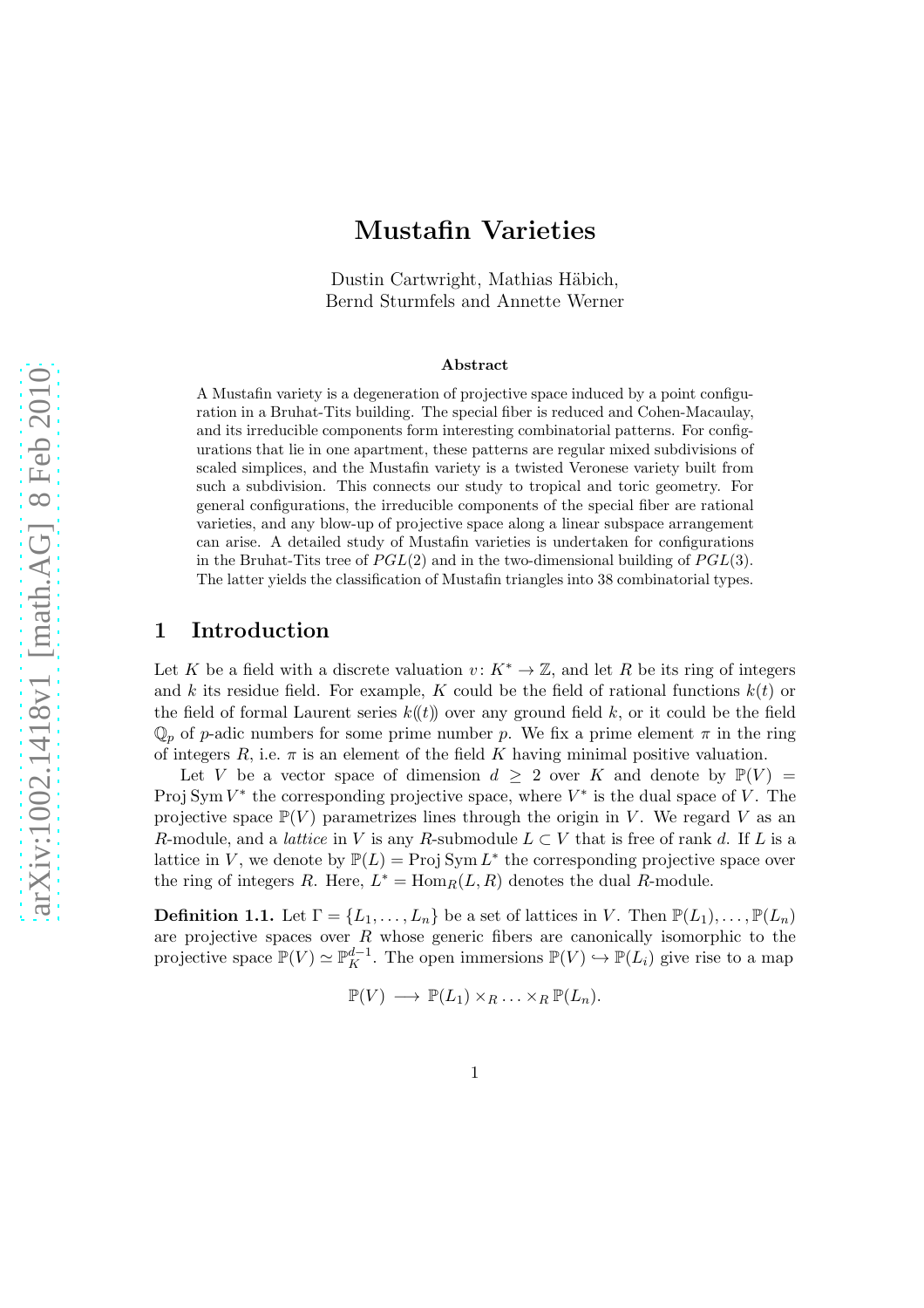

<span id="page-1-0"></span>Figure 1: Special fibers of Mustafin varieties for  $d = 3$  are degenerations of the projective plane. The two schemes depicted above arise from configurations of  $n = 4$  points in  $\mathfrak{B}_3$ .

Let  $\mathcal{M}(\Gamma)$  be the closure of the image endowed with the reduced scheme structure. We call  $\mathcal{M}(\Gamma)$  the *Mustafin variety* associated to the set of lattices Γ. Note that  $\mathcal{M}(\Gamma)$  is a scheme over R whose generic fiber is  $\mathbb{P}(V)$ . Its special fiber  $\mathcal{M}(\Gamma)_k$  is a scheme over k.

The construction of the Mustafin variety  $\mathcal{M}(\Gamma)$  depends only on the homothety classes of the lattices  $L_i$ , so throughout this paper we regard  $\Gamma$  as a configuration in the Bruhat-Tits building  $\mathfrak{B}_d$  associated with the group  $PGL(V)$ . Varieties of the form  $\mathcal{M}(\Gamma)$  were investigated by Mustafin [\[Mus\]](#page-36-0) in order to generalize Mumford's seminal work [\[Mu\]](#page-36-1) on uniformization of curves to higher dimension. Mustafin primarily considered the case of convex subsets  $\Gamma$ , as defined in the text prior to Theorem [2.10.](#page-9-0)

In the present paper we are interested in arbitrary configurations  $\Gamma$ . The resulting Mustafin varieties have worse singularities but their combinatorial structure is richer. We note that every Mustafin variety is dominated by one from a convex configuration. Indeed, any inclusion  $\Gamma \subset \Gamma'$  specifies a surjective morphism  $\mathcal{M}(\Gamma') \to \mathcal{M}(\Gamma)$  and the set of lattice points in the convex hull of  $\Gamma$  is a finite set, as seen in [\[Fa,](#page-36-2) [JSY\]](#page-36-3).

The term "Mustafin variety" is used here for the first time. In the previous discussions of these objects in [\[CS,](#page-36-4) [Fa,](#page-36-2) [KT\]](#page-36-5), Mustafin varieties had been called "Deligne schemes", since for a convex set of vertices the corresponding Mustafin variety represents the so-called Deligne functor. We decided to name them after G. A. Mustafin, to recognize the contributions of [\[Mus\]](#page-36-0), and we opted for "variety" over "scheme" because  $\mathcal{M}(\Gamma)$  and its special fiber  $\mathcal{M}(\Gamma)_k$  are reduced for all lattice configurations  $\Gamma \subset \mathfrak{B}_d$ .

Figure [1](#page-1-0) shows two pictures representing Mustafin varieties for  $d = 3$  and  $n = 4$ . In both cases, the special fiber  $\mathcal{M}(\Gamma)_k$  is a surface with ten irreducible components, namely four copies of  $\mathbb{P}_k^2$  and six copies of  $\mathbb{P}_k^1 \times \mathbb{P}_k^1$ . The left picture is *planar* (it is a *regular mixed subdivision*) because the configuration  $\Gamma$  lies in a single apartment of  $\mathfrak{B}_3$ , while the right picture represents a *non-planar* case when Γ is not in one apartment.

This article is organized as follows. In Section 2 we develop the general theory of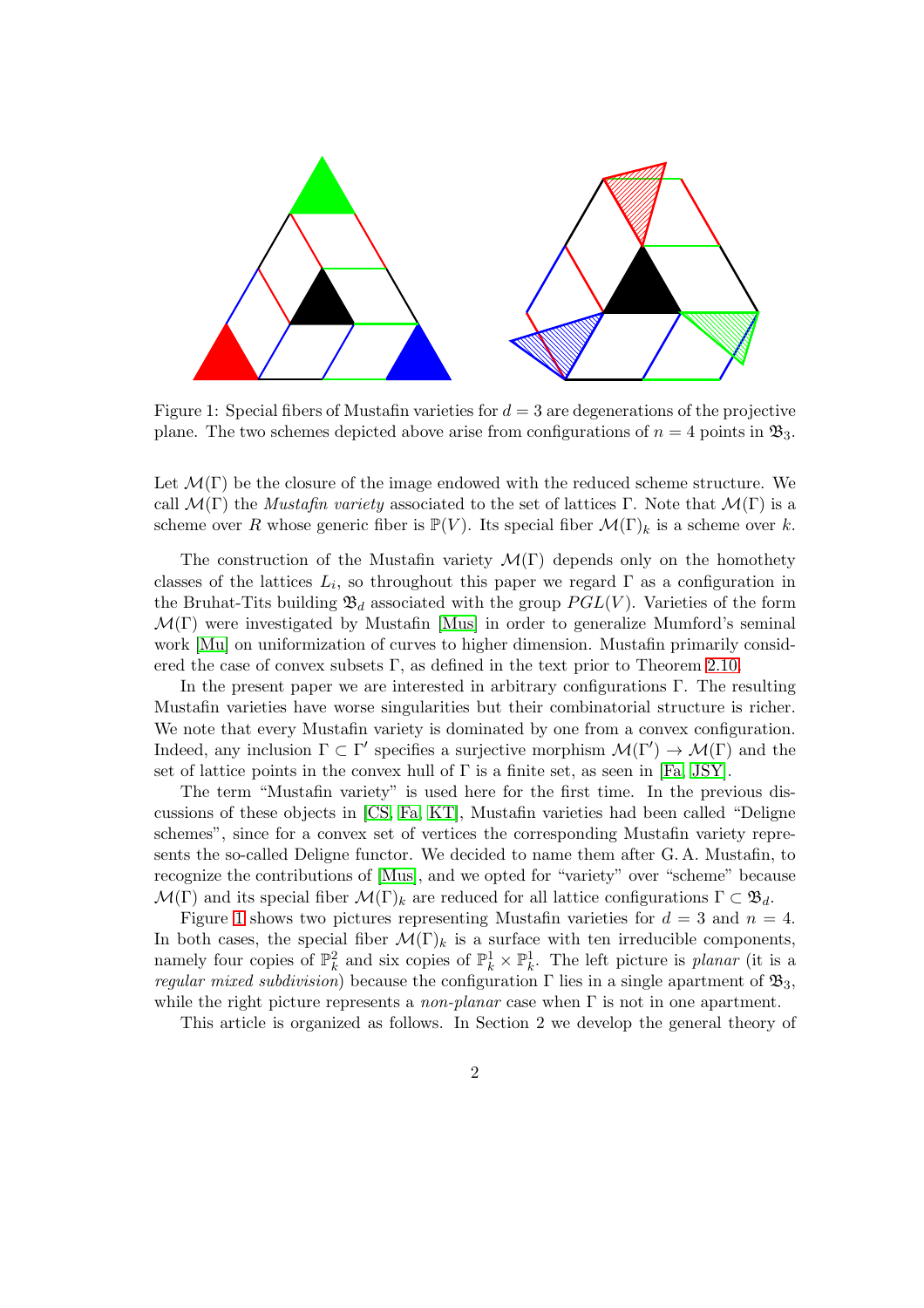Mustafin varieties, including their representation in terms of the polynomial ideals seen in [\[CS\]](#page-36-4). Theorem [2.3](#page-5-0) summarizes the main geometric results, including the fact that the special fibers are reduced, Cohen-Macaulay, and have rational components.

Section 3 concerns the case  $d = 2$ , which was first studied by Mumford in [\[Mu,](#page-36-1) § 2. Every configuration  $\Gamma$  in the Bruhat-Tits tree  $\mathfrak{B}_2$  determines a finite phylogenetic tree  $T_{\Gamma}$  which is an invariant of the isomorphism type of  $\mathcal{M}(\Gamma)$ . In Theorem [3.5](#page-12-0) we determine the reduction complex of  $\mathcal{M}(\Gamma)_k$  in terms of  $T_{\Gamma}$ , and in Proposition [3.8](#page-13-0) we characterize configurations whose Mustafin variety is defined by a monomial ideal.

The situation when  $\Gamma$  lies in a single apartment of  $\mathfrak{B}_d$  is investigated in Section 4. Theorem [4.4](#page-17-0) realizes  $\mathcal{M}(\Gamma)$  as a twisted Veronese variety. The special fiber  $\mathcal{M}(\Gamma)_k$  is the toric degeneration of  $\mathbb{P}_k^{d-1}$  $\frac{a-1}{k}$  represented by a regular mixed subdivisions of scaled simplices, as seen on the left in Figure [1.](#page-1-0) The fact that any two points of  $\mathfrak{B}_d$  lie in one apartment leads to the classification of Mustafin varieties for  $n = 2$  in Theorem [4.7.](#page-20-0)

In Section 5 we study the geometry of the irreducible components of the special fiber  $\mathcal{M}(\Gamma)_k$ . We distinguish between primary components, which are indexed by Γ itself, and secondary components, such as the bichromatic parallelograms in Figure [1.](#page-1-0) Both types of components are rational but they can be singular. Theorem [5.3](#page-21-0) characterizes primary components as the blow-ups of projective spaces along linear subspace arrangements.

Section 6 offers a detailed study of the case  $n=d=3$ , centering around the algebrogeometric implications of the rich structure of triangles in the two-dimensional building  $\mathfrak{B}_3$ . Our main result is the classification in Theorem [6.1](#page-26-0) of Mustafin triangles into 38 combinatorial types, namely, the 18 planar types in Figure [6,](#page-22-0) and 20 non-planar types.

## <span id="page-2-0"></span>2 Structure of Mustafin Varieties

We denote by  $\mathfrak{B}_d$  the Bruhat-Tits building associated to the group  $PGL(V)$ . It can be obtained by gluing certain real vector spaces, the *apartments*. Let T be a maximal torus in  $PGL(V)$ . There is a basis  $e_1, \ldots, e_d$  of V such that T is given by the group of diagonal matrices with respect to  $e_1, \ldots, e_d$ . The apartment in  $\mathfrak{B}_d$  corresponding to T is defined as  $A = X_*(T) \otimes_{\mathbb{Z}} \mathbb{R}$ , where  $X_*(T) = \text{Hom}(\mathbb{G}_m, T)$  is the cocharacter group of T. We write  $\eta_i$  for the cocharacter of T induced by mapping  $\lambda$  to the diagonal matrix with entry  $\lambda$  in the *i*th place and entries 1 in the other places. The map  $A \to \mathbb{R}^d/\mathbb{R}(1,\ldots,1)$ that takes  $\sum_i r_i \eta_i$  to the residue class of  $(r_1, \ldots, r_d)$  is an isomorphism of vector spaces.

The apartment A is the geometric realization of a simplicial complex on the vertex set  $X_*(T) \simeq \mathbb{Z}^d/\mathbb{Z}(1,\ldots,1)$ . This uses the isomorphism above. Its simplices are the cells in the infinite hyperplane arrangement that consists of the affine hyperplanes

<span id="page-2-1"></span>
$$
H_m^{(ij)} = \left\{ \sum_{\ell=1}^d r_\ell \eta_\ell \in A : r_i - r_j = m \right\} \qquad \text{for } 1 \le i < j \le d \text{ and } m \in \mathbb{Z}. \tag{1}
$$

The building  $\mathfrak{B}_d$  and its simplicial structure can be described in the following way. We write  $[L] = {\alpha L : \alpha \in K^*}$  for the *homothety class* of a lattice L. Two lattice classes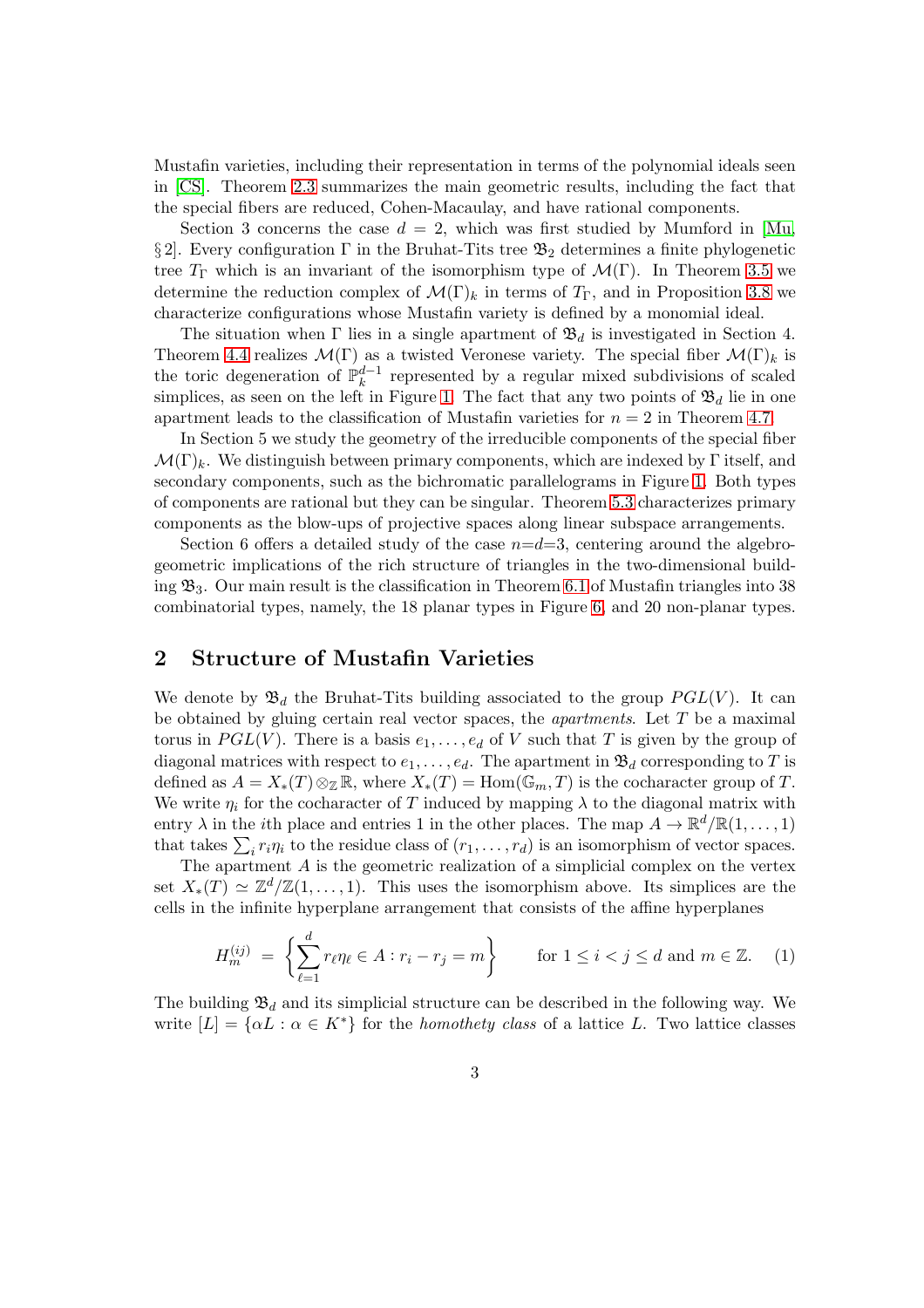$[L']$  and  $[M']$  are called *adjacent* if there exist representatives L and M satisfying

<span id="page-3-0"></span>
$$
\pi L \subset M \subset L. \tag{2}
$$

Let  $[L]$  be a lattice class such that L is in diagonal form with respect to the basis  $e_1,\ldots,e_d$ , i.e.  $L = \pi^{m_1}Re_1 + \ldots + \pi^{m_d}Re_d$  for some  $m_1,\ldots,m_d \in \mathbb{Z}$ . We associate to [L] the point  $\sum_i (-m_i)\eta_i$  in the apartment A. This is the standard bijection between the set of lattice classes in diagonal form with respect to  $e_1, \ldots, e_d$  and the vertices of the simplicial complex above. This bijection preserves adjacency. Hence the simplicial complex on A is the flag complex of the adjacency graph on diagonal lattice classes.

We write  $\mathfrak{B}_d^0$  for the set of all lattice classes  $[L]$  in V. Putting all apartments together, we see that the building  $\mathfrak{B}_d$  is a geometric realization of a simplicial complex on  $\mathfrak{B}_d^0$ , namely, the flag complex of the graph on all lattice classes defined by the adjacency relation from [\(2\)](#page-3-0). The group  $PGL(V)$  acts in the natural way on  $\mathfrak{B}_d$  and its vertex set  $\mathfrak{B}_d^0$ . If the residue field k is a finite field containing q elements, then  $\mathfrak{B}_2$  is an infinite regular tree of valency  $q+1$ . More generally, the link of any vertex in  $\mathfrak{B}_d$  is isomorphic to the order complex of the poset of subspaces in  $k^d$ . This follows from

<span id="page-3-1"></span>**Lemma 2.1.** *Every neighbor of a vertex*  $[M]$  *in*  $\mathfrak{B}_d^0$  *has the form*  $[L]$  *for a lattice*  $L$ *with*  $\pi M \subset L \subset M$ *, where both inclusions are strict. Hence the quotient*  $L/\pi M$  *is a non-trivial subspace of the* k*-vector space* M/πM*. In this way, we get a bijection*

 ${Neighbors of [M]} \longrightarrow {Non-trivial linear subspaces of  $M/\pi M$ },$ 

*mapping adjacent neighbors of* [M] *to nested subspaces.*

Now let us choose coordinates and describe the polynomial ideal that cuts out a Mustafin variety. This ideal will be multihomogeneous in the sense of the paper [\[CS\]](#page-36-4) whose notation and setup we shall adopt. The image of the diagonal map  $\Delta: \mathbb{P}(V) \rightarrow$  $\mathbb{P}(V)^n = \mathbb{P}(V) \times_K \ldots \times_K \mathbb{P}(V)$  is the subvariety of the product  $\mathbb{P}(V)^n$  given by the ideal  $I_2(X)$  generated by the 2  $\times$  2-minors of a matrix  $X = (x_{ij})_{i=1,\dots,d}$  of unknowns, where  $_{j=1,...,n}$ 

the jth column of this matrix represents coordinates on the jth factor.

Every  $g \in GL(V)$  is represented by a matrix in  $K^{d \times d}$ , and it determines a dual (transpose) map  ${}^t g: V^* \to V^*$  and a morphism  $g: \mathbb{P}(V) \to \mathbb{P}(V)$ . This induces the usual action of  $PGL(V)$  on  $\mathbb{P}(V)$ . If  $g_1, \ldots, g_n$  are elements of  $GL(V)$ , the image of

$$
\mathbb{P}(V) \ \stackrel{\Delta}{\longrightarrow} \ \mathbb{P}(V)^n \ \stackrel{g_1^{-1} \times \cdots \times g_n^{-1}}{\longrightarrow} \ \mathbb{P}(V)^n
$$

is the subvariety of the product  $\mathbb{P}(V)^n$  given by the multihomogeneous prime ideal

$$
I_2((g_1,\ldots,g_n)(X)) \subset K[X].
$$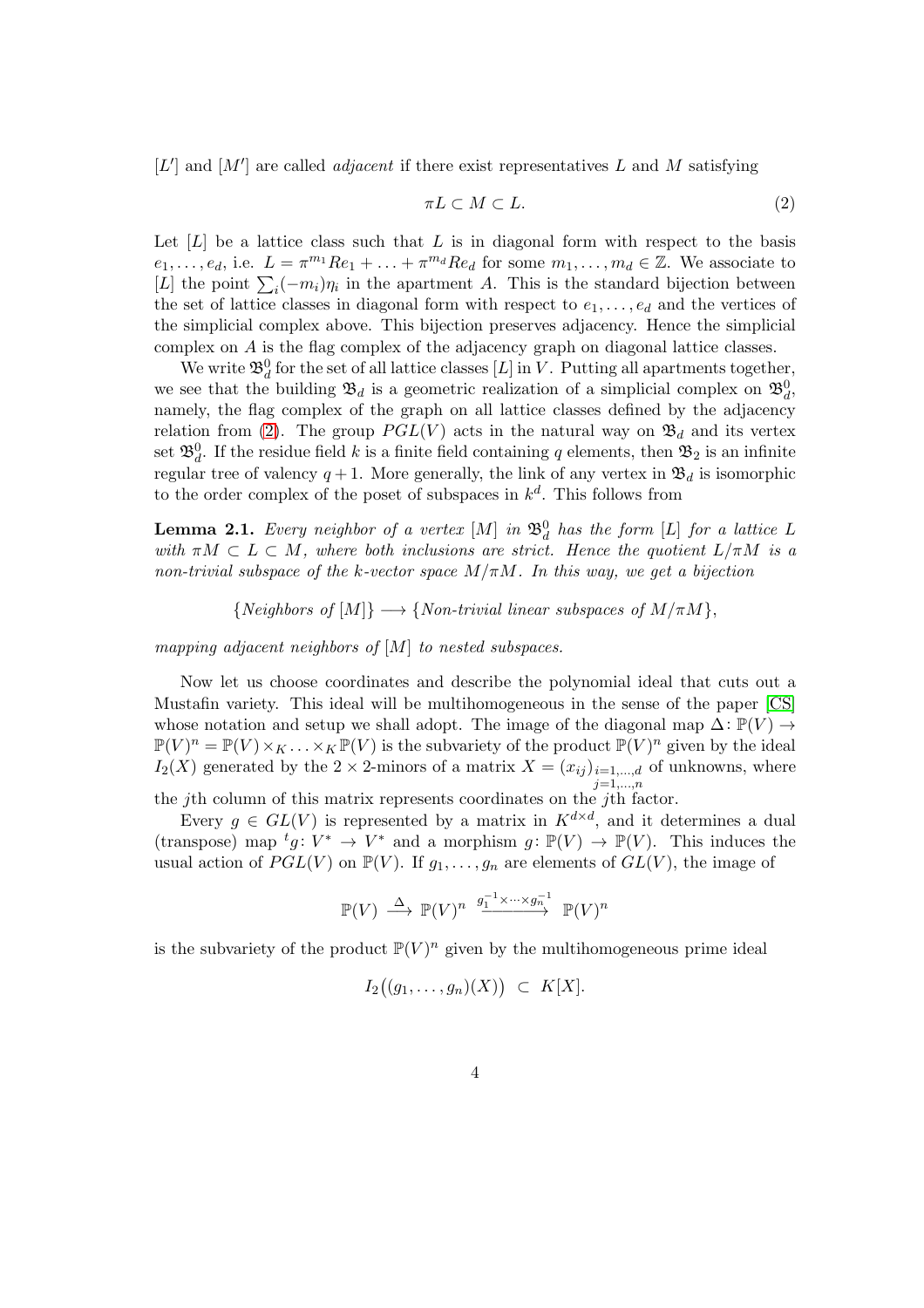Here  $(g_1, \ldots, g_n)(X)$  is the  $d \times n$ -matrix whose jth column equals

$$
g_j\left(\begin{array}{c}x_{1j}\\ \vdots \\ x_{dj}\end{array}\right).
$$

Consider the reference lattice  $L = Re_1 + \cdots + Re_d$ . For any set of vertices  $\Gamma =$  $\{[L_1], \ldots, [L_n]\}\$ in the building  $\mathfrak{B}_d$  we choose matrices  $g_1, \ldots, g_n \in GL(V)$  such that  $g_i L = L_i$  for all *i*. The following diagram commutes:

$$
\mathbb{P}(V) \xrightarrow{(g_1^{-1}, \dots, g_n^{-1}) \circ \Delta} \mathbb{P}(V)^n
$$
\n
$$
\prod_R \mathbb{P}(L_i) \xrightarrow{(g_1^{-1}, \dots, g_n^{-1})} \mathbb{P}(L)^n
$$

Hence the Mustafin variety  $\mathcal{M}(\Gamma)$  is isomorphic to the subscheme of  $\mathbb{P}(L)^n \simeq (\mathbb{P}_R^{d-1})^n$ cut out by the multihomogeneous ideal  $I_2((g_1,\ldots,g_n)(X)) \cap R[X]$  in  $R[X]$ .

<span id="page-4-0"></span>**Example 2.2**  $(d = n = 3)$ . Let  $K = \mathbb{Q}((t))$  and  $\Gamma$  the configuration determined by

$$
g_1 = diag(t^2, t, 1), g_2 = diag(t^4, t^2, 1), g_3 = diag(t^6, t^3, 1).
$$

Thus Γ lies in the apartment specified by our choice of basis. The generic fiber of the Mustafin variety  $\mathcal{M}(\Gamma)$  is the subscheme of  $(\mathbb{P}^2_K)^3$  defined by the  $2 \times 2$ -minors of

$$
(g_1, g_2, g_3)(X) = \begin{pmatrix} x_{11}t^2 & x_{12}t^4 & x_{13}t^6 \\ x_{21}t & x_{22}t^2 & x_{23}t^3 \\ x_{31} & x_{32} & x_{33} \end{pmatrix},
$$

where  $x_{1j}$ ,  $x_{2j}$ , and  $x_{3j}$  are the homogeneous coordinates of the *j*th factor of  $(\mathbb{P}^2_K)^3$ . The Mustafin variety  $\mathcal{M}(\Gamma)$  itself is the intersection of this ideal with the ring  $R[x_{ij}]$ . The special fiber  $\mathcal{M}(\Gamma)_{\mathbb{Q}}$  is the subscheme of  $(\mathbb{P}_{\mathbb{Q}}^2)^3$  defined by the monomial ideal

$$
\langle x_{11}x_{22}, x_{11}x_{32}, x_{21}x_{32}, x_{11}x_{23}, x_{11}x_{33}, x_{21}x_{33}, x_{12}x_{23}, x_{12}x_{33}, x_{22}x_{33} \rangle
$$
  
=  $\langle x_{11}, x_{21}, x_{12}, x_{22} \rangle \cap \langle x_{11}, x_{21}, x_{23}, x_{33} \rangle \cap \langle x_{22}, x_{32}, x_{23}, x_{33} \rangle$   
 $\cap \langle x_{11}, x_{21}, x_{12}, x_{33} \rangle \cap \langle x_{11}, x_{32}, x_{12}, x_{33} \rangle \cap \langle x_{11}, x_{32}, x_{33}, x_{23} \rangle.$ 

The first three components are isomorphic to  $\mathbb{P}^2_{\mathbb{Q}}$ , and the last three components are isomorphic to  $\mathbb{P}^1_{\mathbb{Q}} \times \mathbb{P}^1_{\mathbb{Q}}$ . This special fiber is the *planar* monomial scheme in row 4 of [\[CS,](#page-36-4) Table 1] and it is an instance of the tropical cyclic polytopes in [\[BY,](#page-36-6) § 4].

By contrast, let us now consider the configuration  $\Gamma'$  in  $\mathfrak{B}_3$  determined by

$$
g_1 = M_1 \cdot \text{diag}(1, t, t^2), \ g_2 = M_2 \cdot \text{diag}(1, t, t^2), \ g_3 = M_3 \cdot \text{diag}(1, t, t^2),
$$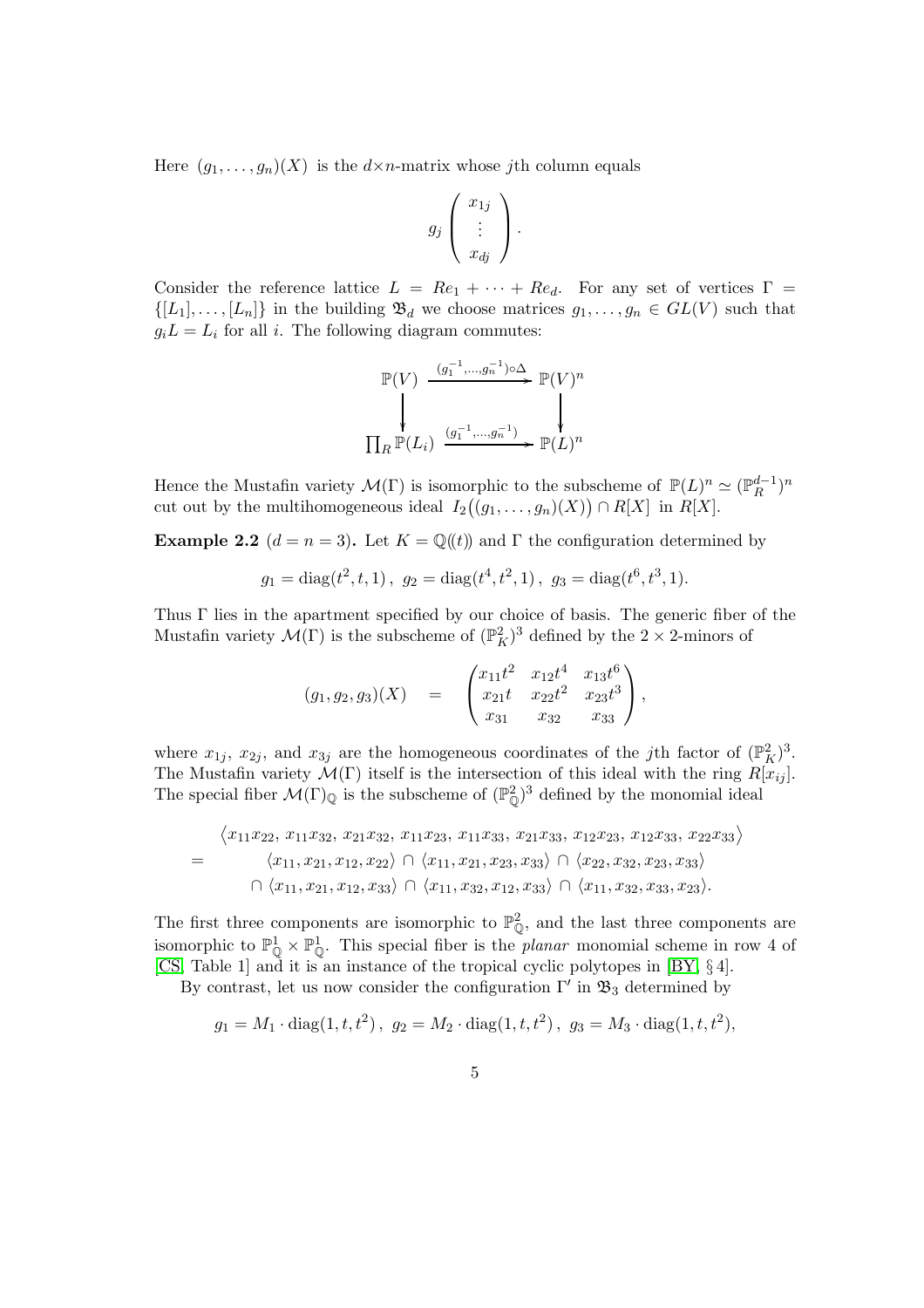where  $M_1$ ,  $M_2$  and  $M_3$  are generic 3×3-matrices over Q. Then  $\mathcal{M}(\Gamma')$  is the subscheme of  $(\mathbb{P}_R^2)^3$  obtained by saturation from the ideal of  $2 \times 2$ -minors of a matrix

$$
\begin{pmatrix}\n\star x_{11} + \star x_{21}t + \star x_{31}t^2 & \star x_{12} + \star x_{22}t + \star x_{32}t^2 & \star x_{13} + \star x_{23}t + \star x_{33}t^2 \\
\star x_{11} + \star x_{21}t + \star x_{31}t^2 & \star x_{12} + \star x_{22}t + \star x_{32}t^2 & \star x_{13} + \star x_{23}t + \star x_{33}t^2 \\
\star x_{11} + \star x_{21}t + \star x_{31}t^2 & \star x_{12} + \star x_{22}t + \star x_{32}t^2 & \star x_{13} + \star x_{23}t + \star x_{33}t^2\n\end{pmatrix},
$$

where the stars indicate generic scalars in  $\mathbb Q$ . The special fiber  $\mathcal M(\Gamma')_{\mathbb Q}$  is given by

$$
\langle x_{11}x_{12}, x_{11}x_{22}, x_{21}x_{12}, x_{11}x_{13}, x_{11}x_{23}, x_{13}x_{21}, x_{12}x_{13}, x_{12}x_{23}, x_{13}x_{22}, x_{21}x_{22}x_{23}\rangle
$$
  
=  $\langle x_{11}, x_{21}, x_{12}, x_{22}\rangle \cap \langle x_{12}, x_{22}, x_{13}, x_{23}\rangle \cap \langle x_{11}, x_{21}, x_{13}, x_{23}\rangle$   
 $\cap \langle x_{11}, x_{21}, x_{12}, x_{13}\rangle \cap \langle x_{11}, x_{12}, x_{22}, x_{13}\rangle \cap \langle x_{11}, x_{12}, x_{13}, x_{23}\rangle.$ 

This monomial scheme, denoted  $Z$  in  $[CS, §2]$ , is the unique Borel-fixed point on the multigraded Hilbert scheme  $H_{3,3}$  of the diagonal embedding  $\mathbb{P}^2 \hookrightarrow \mathbb{P}^2 \times \mathbb{P}^2 \times \mathbb{P}^2$ .  $\Box$ 

We have the following general structure theorem for Mustafin varieties.

<span id="page-5-0"></span>**Theorem 2.3.** For a finite subset  $\Gamma$  of  $\mathfrak{B}_d^0$ , the Mustafin variety  $\mathcal{M}(\Gamma)$  is an integral, *normal, Cohen-Macaulay scheme which is flat and projective over* R*. Its generic fiber is isomorphic to the*  $(d-1)$ *-dimensional projective space*  $\mathbb{P}(V)$ *, and its special fiber*  $\mathcal{M}(\Gamma)_{k}$ *is reduced, Cohen-Macaulay and connected. All irreducible components of*  $\mathcal{M}(\Gamma)_{k}$  *are rational varieties, and their number is at most*  $\binom{n+d-2}{d-1}$  $\binom{+a-2}{a-1}$ , where  $n = |\Gamma|$ .

*Proof.* By construction, any Mustafin variety  $\mathcal{M}(\Gamma)$  is irreducible, reduced and projective over R, and with generic fiber  $\mathbb{P}(V)$ . Since R is a discrete valuation ring, torsion-free implies flat, so  $\mathcal{M}(\Gamma)$  is also flat over R. We show that the special fiber is connected by Zariski's Connectedness Principle [\[Liu,](#page-36-7) Theorem 5.3.15]. Since  $\mathcal{M}(\Gamma)$  is proper over R, the group of global sections  $\mathcal{O}_{\mathcal{M}(\Gamma)}(\mathcal{M}(\Gamma))$  is a finite R-module. As it is contained in  $\mathscr{O}_{\mathbb{P}(V)}(\mathbb{P}(V)) = K$ , and R is integrally closed, we find indeed that the push-forward of  $\mathscr{O}_{\mathcal{M}(\Gamma)}$  is equal to  $\mathscr{O}_{S}$ . Thus, the special fiber is connected.

Each Mustafin variety  $\mathcal{M}(\Gamma)$  corresponds to an R-valued point in the multigraded Hilbert scheme  $H_{d,n}$  described in [\[CS\]](#page-36-4), and its special fiber  $\mathcal{M}(\Gamma)_k$  is a k-valued point of  $H_{d,n}$ . All k-valued points of  $H_{d,n}$  are reduced and Cohen-Macaulay by Theorem 2.1 and Corollary 2.6 in [\[CS\]](#page-36-4). Since  $\pi$  is a non-zero divisor on  $\mathcal{M}(\Gamma)$  such that the subscheme  $\mathcal{M}(\Gamma)_k$  it defines is Cohen-Macaulay,  $\mathcal{M}(\Gamma)$  is Cohen-Macaulay along  $\mathcal{M}(\Gamma)_k$ . Away from  $\mathcal{M}(\Gamma)_k$ ,  $\mathcal{M}(\Gamma)$  is regular, so  $\mathcal{M}(\Gamma)$  is Cohen-Macaulay everywhere. Finally,  $\mathcal{M}(\Gamma)$ is normal because it is is flat over a discrete valuation ring with normal generic fiber and reduced special fiber [\[Liu,](#page-36-7) Lemma 4.1.18].

The number  $\binom{n+d-2}{d-1}$  $\binom{+d-2}{d-1}$  is the degree of the diagonal in the Segre embedding, and thus also the degree of  $\mathcal{M}(\Gamma)_k$ . Since  $\mathcal{M}(\Gamma)_k$  is connected and Cohen-Macaulay, it is equidimensional, and thus it has at most  $\binom{n+d-2}{d-1}$  $\binom{+d-2}{d-1}$  components.

The only remaining point is that the components are rational varieties. That proof will be given in Section 5. The results in Sections 3 and 4 do not rely on it. □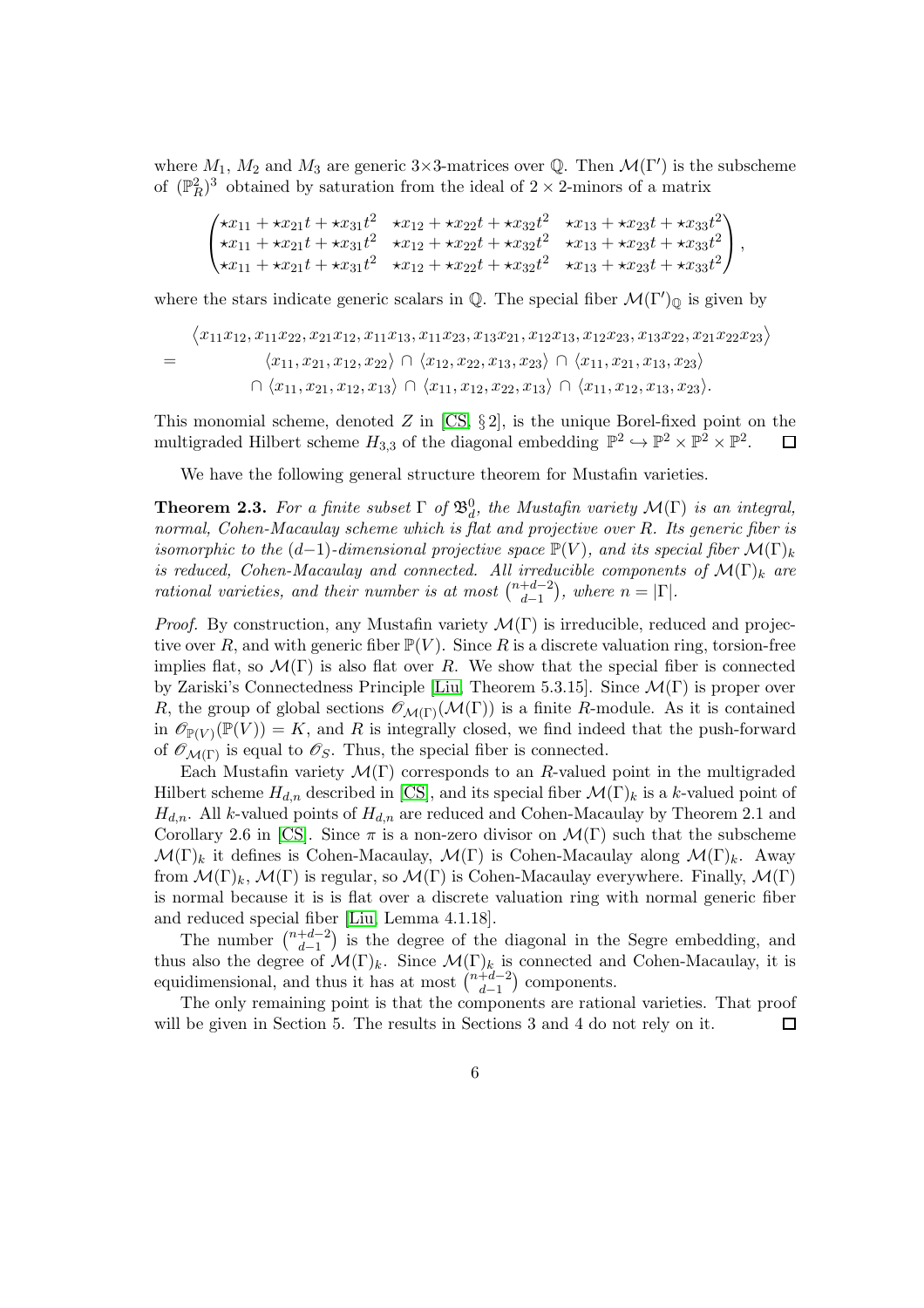The following lemma enables us to take closer look at the components of  $\mathcal{M}(\Gamma)_{k}$ .

<span id="page-6-0"></span>**Lemma 2.4.** Let  $\Gamma' \subset \Gamma$  be finite subsets of  $\mathfrak{B}_d^0$ . For each irreducible component C of *the special fiber*  $\mathcal{M}(\Gamma')_k$ *, there is a unique irreducible component of*  $\mathcal{M}(\Gamma)_k$  *that maps birationally onto* C *via the natural projection*  $\mathcal{M}(\Gamma) \to \mathcal{M}(\Gamma')$ *.* 

*Proof.* Let  $\Gamma = \{ [L_1], \ldots, [L_n] \}$  and  $\Gamma' = \{ [L_1], \ldots, [L_{n'}] \}$  be a subset with  $n' \leq n$ . The Chow ring of  $(\mathbb{P}^{d-1})^n$  (over any field) is  $\mathcal{A} = \mathbb{Z}[H_1,\ldots,H_n]/\langle H_1^d,\ldots,H_n^d\rangle$ , where  $H_i$  represents the pullback of the hyperplane class from the *i*th factor. Up to change of coordinates,  $\mathcal{M}(\Gamma)_K$  is embedded in  $(\mathbb{P}^{d-1}_K)^n$  as the diagonal. The codimension of this diagonal is  $(d-1)(n-1)$  and its rational equivalence class is the sum over all monomials in A of total degree  $(d-1)(n-1)$  (see [\[Fu,](#page-36-8) Example 8.4.2 (c)] for the case  $n = 2$ , which generalizes easily). Since the special fiber  $\mathcal{M}(\Gamma)_k$  is a specialization of  $\mathcal{M}(\Gamma)_K$ , as in [\[Fu,](#page-36-8) Section 20.3],  $\mathcal{M}(\Gamma)_k$  has the same class in A. This class is the sum of the classes of the components of  $\mathcal{M}(\Gamma)_k$ . Since each component is effective, its class must be a sum of non-negative multiples of monomials in A, and since the class of  $\mathcal{M}(\Gamma)_k$  is multiplicity-free, each component must be a sum of distinct monomials in A.

Similarly, the class of the component C of  $\mathcal{M}(\Gamma')_k$  is the sum of distinct monomials  $\prod_{1}^{a_1} \cdots \prod_{n'}^{a_{n'}}$  with of degree  $(d-1)(n'-1)$  in  $\mathcal{A}' = \mathbb{Z}[H_1, \ldots, H_{n'}]/\langle H_1^d, \ldots, H_{n'}^d \rangle$ . Let  $H_1^{a_1}$  $a_1+\cdots+a_{n'}=(d-1)(n'-1)$  be one of them. There is a unique component  $\tilde{C}$  in  $\mathcal{M}(\Gamma)_k$  $u_1^{a_1} \cdots H_{n'}^{a_{n'}} \cdot H_{n'+1}^{d-1} \cdots H_n^{d-1}$ . Under the projection whose class contains the monomial  $H_1^{a_1}$  $\prod_{1}^{a_{1}}\cdots\prod_{n'}^{a_{n'}}$ . Since  $\mathcal{M}(\Gamma)_{K}\to\mathcal{M}(\Gamma')_{K}$  $\mathcal{M}(\Gamma)_k \to \mathcal{M}(\Gamma')_k$ , this class pushes forward to  $H_1^{a_1}$ is an isomorphism, under specialization, the rational equivalence class of  $\mathcal{M}(\Gamma)_k$  pushes forward to the class of  $\mathcal{M}(\Gamma')_k$ . Thus, the projection of  $\tilde{C}$  contains the monomial  $u_1^{a_1}\cdots H_{n'}^{a_{n'}}$ . Since C is the only component of  $\mathcal{M}(\Gamma')_k$  containing this monomial, it  $H_1^{a_1}$  $u_1^{a_1} \cdots H_{n'}^{a_{n'}}$  is one, the must be the image of  $\tilde{C}$ . Furthermore, since the coefficient of  $H_1^{a_1}$ map is birational and  $\tilde{C}$  is the unique component of  $\mathcal{M}(\Gamma)_k$  with this property.  $\Box$ 

<span id="page-6-1"></span>**Corollary 2.5.** Let  $\Gamma = \{[L_1], \ldots, [L_n]\}$  be a finite subset of  $\mathfrak{B}_d^0$ . For every index i, *the special fiber*  $\mathcal{M}(\Gamma)_{k}$  *has a unique irreducible component*  $C_{i}$  *with the property that*  $C_{i}$ *maps birationally to*  $\mathbb{P}(L_i)_k$  *under the projection*  $\mathbb{P}(L_1)_k \times \cdots \times \mathbb{P}(L_n)_k \to \mathbb{P}(L_i)_k$ .

*Proof.* We take  $\Gamma' = \{ [L_i] \}$ , so that  $\mathcal{M}(\Gamma') = \mathbb{P}(L_i)$ , and apply Lemma [2.4.](#page-6-0)

 $\Box$ 

**Definition 2.6.** An irreducible component of  $\mathcal{M}(\Gamma)_k$  mapping birationally to the special fiber of the factor  $\mathbb{P}(L_i)$  for some  $[L_i] \in \Gamma$  is called a *primary component*. All other components of the special fiber are called *secondary components*. In both ideal decompositions of Example [2.2,](#page-4-0) the first three components are primary and the last three components are secondary. For instance, the variety defined by  $\langle x_{11}, x_{21}, x_{12}, x_{22} \rangle$ is  $(0:0:1) \times (0:0:1) \times \mathbb{P}_k^2$ , and this maps birationally (in fact, isomorphically) onto the third factor of  $\mathbb{P}_k^2 \times \mathbb{P}_k^2 \times \mathbb{P}_k^2$ .

**Definition 2.7.** By an *isomorphism of Mustafin varieties*  $\mathcal{M}(\Gamma)$  and  $\mathcal{M}(\Gamma')$  we mean an R-isomorphism between the schemes  $\mathcal{M}(\Gamma)$  and  $\mathcal{M}(\Gamma')$  which preserves the set of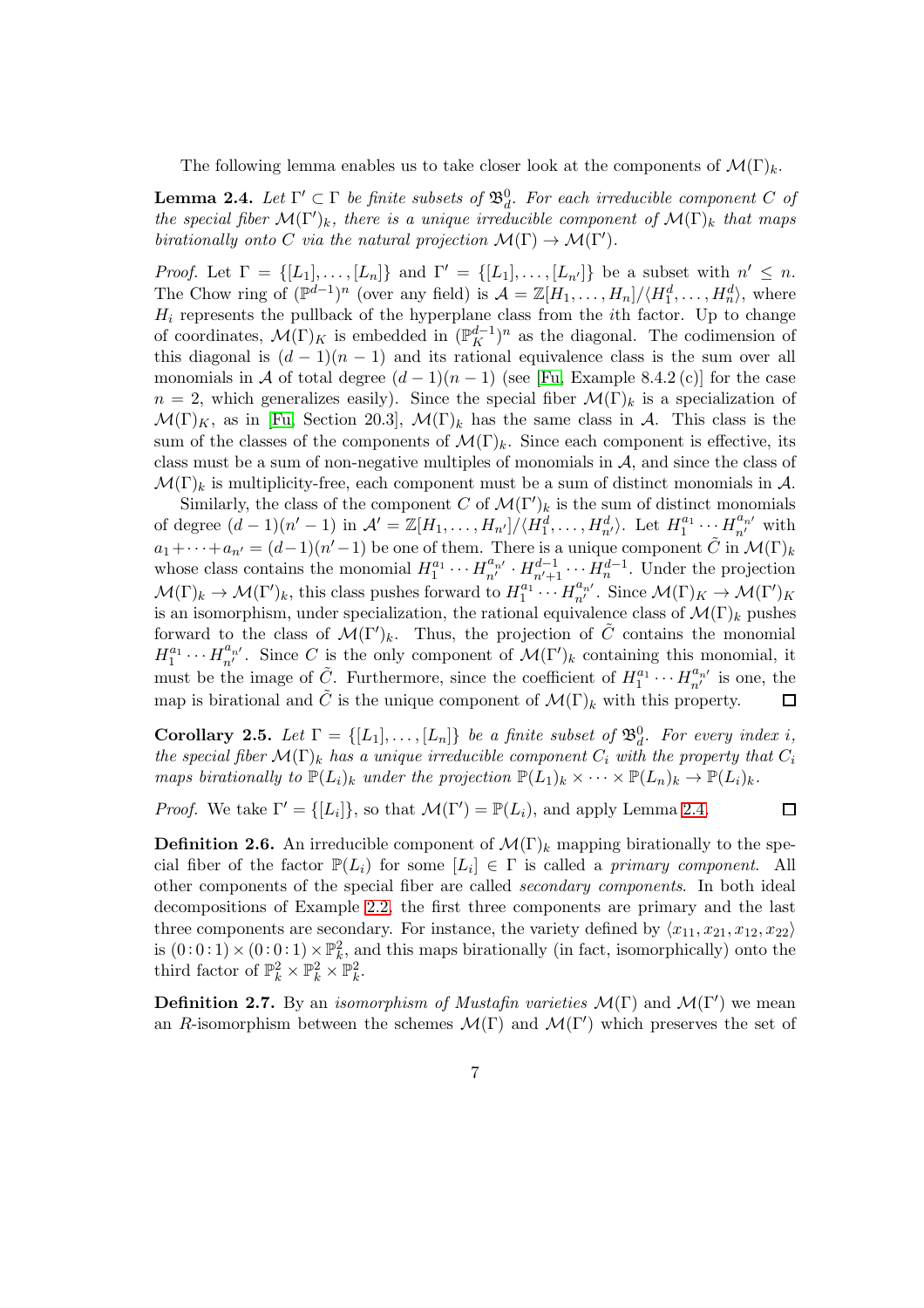primary components. Thus, an isomorphism of Mustafin varieties induces a bijection between the defining lattice configurations  $\Gamma$  and  $\Gamma'$ .

We note that two Mustafin varieties can be isomorphic as  $R$ -schemes without being isomorphic as Mustafin varieties. This is shown in Example [4.5,](#page-19-0) which exhibits a strict inclusion  $\Gamma \subset \Gamma'$  such that the map  $\mathcal{M}(\Gamma') \to \mathcal{M}(\Gamma)$  is an R-isomorphism. The following result characterizes the isomorphism classes of Mustafin varieties.

<span id="page-7-0"></span>**Theorem 2.8.** *If*  $\mathcal{M}(\Gamma)$  *and*  $\mathcal{M}(\Gamma')$  *are isomorphic Mustafin varieties, then there exists an element* g *in*  $PGL(V)$  *such that*  $\Gamma' = g \cdot \Gamma$  *under the action on subsets of*  $\mathfrak{B}_d$ *.* 

*Proof.* If  $\Gamma = \{ [L_1], \ldots, [L_n] \}$  and  $\Gamma' = q\Gamma$ , then the isomorphism

 $(g, \ldots, g): \mathbb{P}(L_1) \times_R \cdots \times_R \mathbb{P}(L_n) \longrightarrow \mathbb{P}(qL_1) \times_R \cdots \times_R \mathbb{P}(qL_n)$ 

restricts to an isomorphism of Mustafin varieties  $\mathcal{M}(\Gamma) \to \mathcal{M}(\Gamma')$ , such that the induced map on the generic fiber  $\mathbb{P}(V)$  is given by g. Suppose conversely that  $\varphi \colon \mathcal{M}(\Gamma) \to \mathcal{M}(\Gamma')$ is an isomorphism of Mustafin varieties. The generic fiber of  $\varphi^{-1}$  is given by an element  $g \in \text{PGL}(V)$ . As we have just seen, g induces an isomorphsim of Mustafin varieties  $\mathcal{M}(\Gamma') \to \mathcal{M}(g\Gamma')$ . Hence after replacing  $\Gamma'$  by  $g\Gamma'$  we may assume that  $\varphi$  is the identity map on the generic fiber. We claim that in this case  $\Gamma = \Gamma'$ .

Let [L] be a lattice class in Γ, and let C be the corresponding primary component of  $\mathcal{M}(\Gamma)$ . Since  $\varphi$  is an isomorphism of Mustafin varieties, it maps C to a primary component C' of  $\mathcal{M}(\Gamma')$ , which corresponds to some lattice class  $[L'] \in \Gamma'$ . We define the morphism  $h: \mathcal{M}(\Gamma) \to \mathbb{P}(L) \times_R \mathbb{P}(L')$  as the product of the natural projection  $\mathcal{M}(\Gamma) \to \mathbb{P}(L)$  and the composition  $\mathcal{M}(\Gamma) \stackrel{\varphi}{\to} \mathcal{M}(\Gamma') \to \mathbb{P}(L')$ , where  $\mathcal{M}(\Gamma') \to \mathbb{P}(L')$  is the natural projection. Then the generic fiber of h is the diagonal embedding of  $\mathbb{P}(V)$ into  $\mathbb{P}(L)\times_R \mathbb{P}(L')$ . Therefore, h induces a morphism from  $\mathcal{M}(\Gamma)$  to the closure of  $\mathbb{P}(V)$ in  $\mathbb{P}(L) \times_R \mathbb{P}(L')$ . Assuming that [L] and [L'] are distinct lattice classes, the closure is the Mustafin variety  $\mathcal{M}(\{[L], [L']\})$ . Note that h maps the primary component C to the primary component D of  $\mathcal{M}(\{[L], [L']\})$  corresponding to [L]. The following diagram is commutative and C maps birationally to  $\mathbb{P}(L')_k$ :



We conclude that the component D is mapped birationally to  $\mathbb{P}(L')_k$  under the projec-tion on the right. However, by Corollary [2.5,](#page-6-1) D can't map birationally to both  $\mathbb{P}([L'])_k$ and  $\mathbb{P}([L])_k$ , so  $[L]$  and  $[L']$  must be the same lattice point. Hence,  $\Gamma = \Gamma'$ . □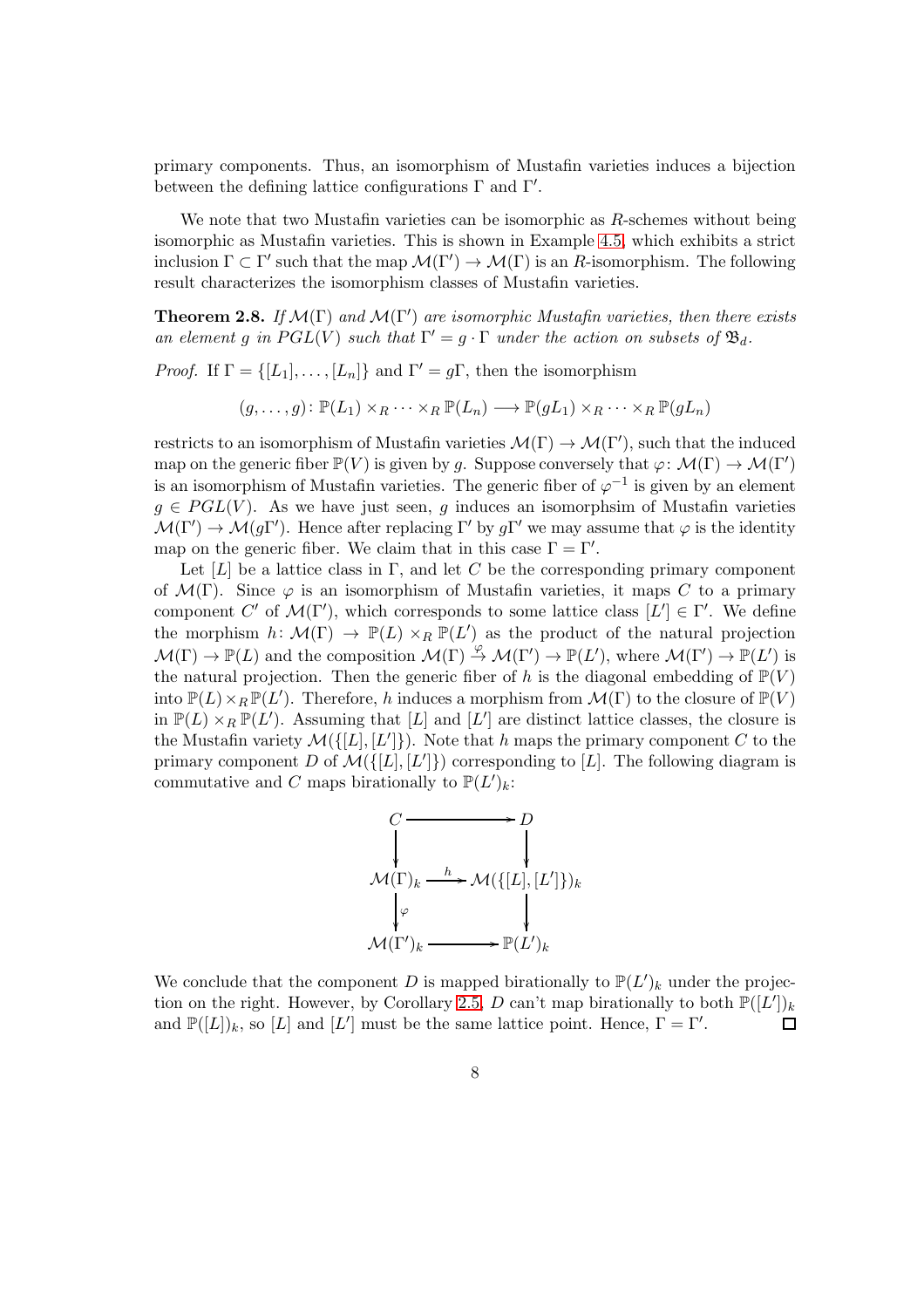

<span id="page-8-0"></span>Figure 2: Convex configurations in  $\mathfrak{B}_3$  and the special fibers of their Mustafin varieties

With every Mustafin variety  $\mathcal{M}(\Gamma)$  we associate a simplicial complex representing the intersections between the irreducible components of its special fiber:

**Definition 2.9.** The *reduction complex* of  $\mathcal{M}(\Gamma)$  is the simplicial complex with one vertex for each component of the special fiber  $\mathcal{M}(\Gamma)_k$ , where a set of vertices forms a simplex if and only if the intersection of the corresponding components is non-empty.

In Example [2.2,](#page-4-0) the reduction complex of  $\mathcal{M}(\Gamma)$  is a tetrahedron with triangles attached at two adjacent vertices, while that of  $\mathcal{M}(\Gamma')$  is the full 5-simplex. Reduction complexes for  $d = 2$  are characterized in Theorem [3.5.](#page-12-0)

We say that  $\Gamma$  is *convex* if whenever [L] and [L'] are in  $\Gamma$  then any vertex of the form  $[\pi^a L \cap \pi^b L']$  is also in  $\Gamma$ . This is the notion of convexity used in [\[Fa\]](#page-36-2) and in [\[JSY\]](#page-36-3). The convex hull of  $\Gamma \subset \mathfrak{B}_d^0$  is the smallest convex subset of  $\mathfrak{B}_d^0$  containing  $\Gamma$ . We call  $\Gamma$ *metrically convex* if  $\Gamma$  is closed under taking geodesics in the natural graph metric on  $\mathfrak{B}_d^0$ , i.e. if [L] and [L'] are in  $\Gamma$  and  $dist([L], [L'']) + dist([L''], [L']) = dist([L], [L'])$  then  $[L'']$ is in Γ. This equality holds for  $L'' = \pi^a L \cap \pi^b L'$ , so metrically convex implies convex, but not conversely. Mustafin studied the varieties  $\mathcal{M}(\Gamma)$  only for metrically convex configurations Γ. Note that in the context of Euclidean buildings there is yet another notion of convexity, which is induced from the Euclidean distances in apartments, but this notion of convexity does not play a role in our paper.

The following theorem about convex configurations is illustrated by Figure [2.](#page-8-0)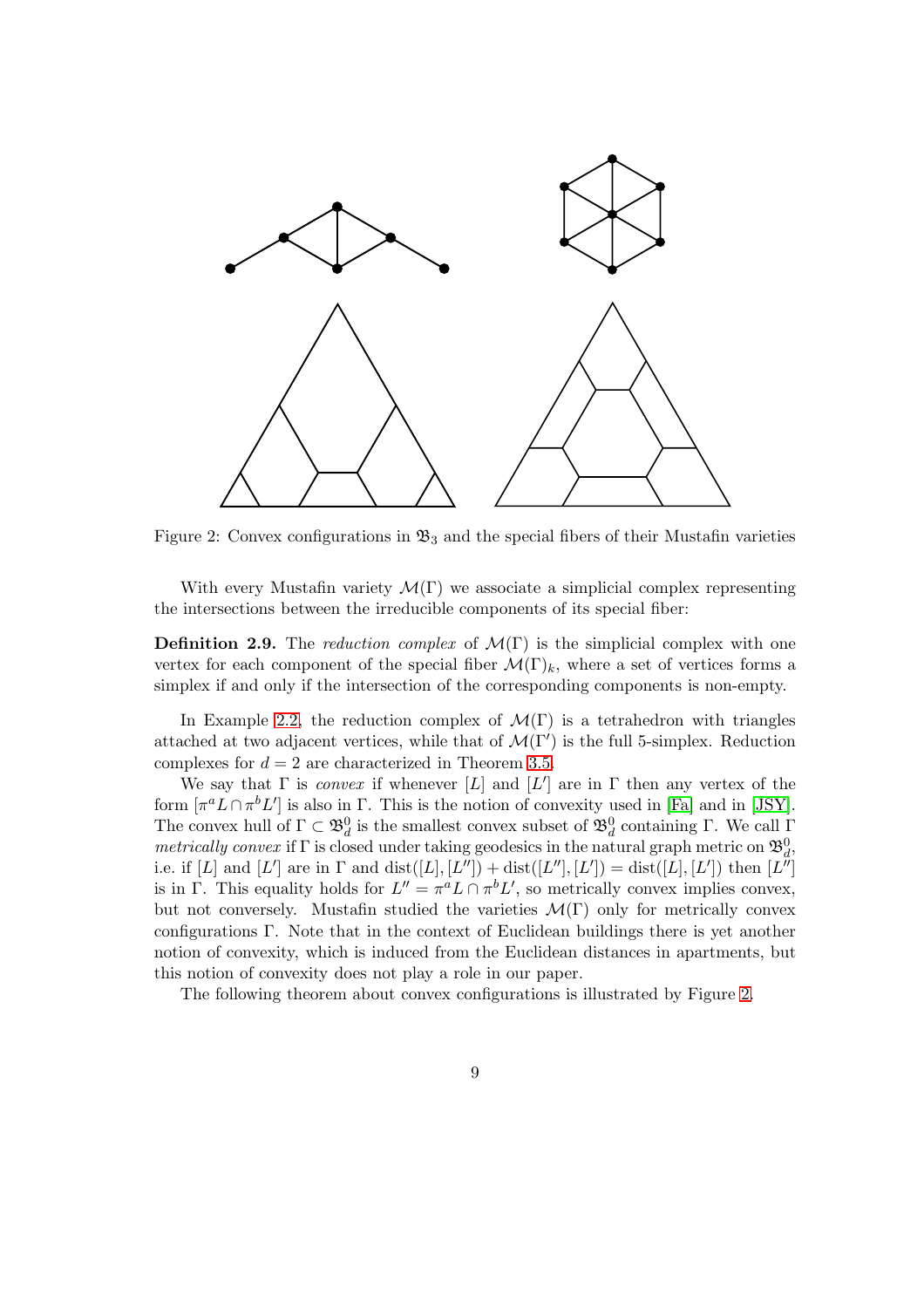<span id="page-9-0"></span>**Theorem 2.10.** *If*  $\Gamma$  *is a convex subset consisting of n lattice points in the building*  $\mathfrak{B}_d$ , *then the Mustafin variety*  $\mathcal{M}(\Gamma)$  *is regular, and its special fiber*  $\mathcal{M}(\Gamma)$ <sub>k</sub> *consists of n smooth irreducible components that intersect transversely. In this case, the reduction complex of*  $\mathcal{M}(\Gamma)$  *is isomorphic to the simplicial subcomplex of*  $\mathfrak{B}_d$  *induced by* Γ*.* 

*Proof.* Mustafin [\[Mus,](#page-36-0) Proposition 2.2] established this result for configurations that are metrically convex, and we need to argue that it also holds for all configurations that are convex in the sense above. Under the convex hypothesis, Faltings [\[Fa\]](#page-36-2) showed that  $\mathcal{M}(\Gamma)$  is regular and that there are n components in the special fiber that intersect transversally. Note that Faltings uses the opposite convention for projective space of a lattice, so he also takes the dual notion of convexity, in terms of  $L+L'$  instead of  $L\cap L'$ . Their smoothness follows from our Proposition [5.6](#page-24-0) below.

We now prove the assertion about the reduction complex. Consider the simplicial complex on  $\Gamma$  induced from the simplicial structure on  $\mathfrak{B}_d^0$ . The induced complex is always a subcomplex of the reduction complex of  $\mathcal{M}(\Gamma)$ , even if  $\Gamma$  is not convex. Indeed, if  $\overline{\Gamma} \supset \Gamma$  is the metric convex closure of  $\Gamma$ , then for any simplex in  $\Gamma$ , the corresponding components in  $\mathcal{M}(\overline{\Gamma})_k$  intersect by [\[Mus\]](#page-36-0), and hence, so do their images in  $\mathcal{M}(\Gamma)_k$ .

Suppose  $\Gamma$  that is convex and the reduction complex contains a simplex that is not in the induced simplicial complex. Since the latter is a flag complex, we can assume that the simplex is an edge  $\{[L_1], [L_2]\}$ . The two corresponding primary components intersect in  $\mathcal{M}(\Gamma)_k$ , and hence so do their components in  $\mathcal{M}(\Gamma')_k$  where  $\Gamma'$  is the convex hull of  $[L_1]$  and  $[L_2]$  in  $\mathfrak{B}_d$ . As in Proposition [4.7](#page-20-0) below, we can fix an apartment that contains both  $[L_1]$  and  $[L_2]$ . By construction, the tropical line segment spanned by  $[L_1]$ and  $[L_2]$  in that apartment has at least one additional lattice point  $[L_3]$ . Consider the mixed subdivision  $\Delta_{\{[L_1], [L_2], [L_3]\}}$  as in Section 4. A combinatorial argument shows that the maximal cells indexed by  $[L_1]$  and  $[L_2]$  do not intersect in that subdivision. This contradicts to the assumption that their primary components do intersect.  $\Box$ 

For convex configurations Γ, the special fiber has only primary components, and no secondary components. Without convexity assumptions, a typical Mustafin variety has many secondary components. Theorem [2.3](#page-5-0) implies the following upper bound:

<span id="page-9-1"></span># secondary components of 
$$
\mathcal{M}(\Gamma)_k \leq {n+d-2 \choose d-1} - n.
$$
 (3)

Note that for  $d = 2$ , the special case of trees, the number above is zero.

<span id="page-9-2"></span>**Remark 2.11.** The upper bound in [\(3\)](#page-9-1) is attained when  $\Gamma$  is of monomial type, as defined below. This follows from the degree argument in the second-to-last paragraph of the proof of Theorem [2.3](#page-5-0) and the fact that the special fiber is always reduced.

**Definition 2.12.** A configuration  $\Gamma$  in the Bruhat-Tits building  $\mathfrak{B}_d$  is of *monomial type* if there exist bases for the R-modules  $L_1, \ldots, L_n$  such that the multihomogeneous ideal in  $k[X]$  that defines  $\mathcal{M}(\Gamma)_k$  is generated by monomials in the dual bases.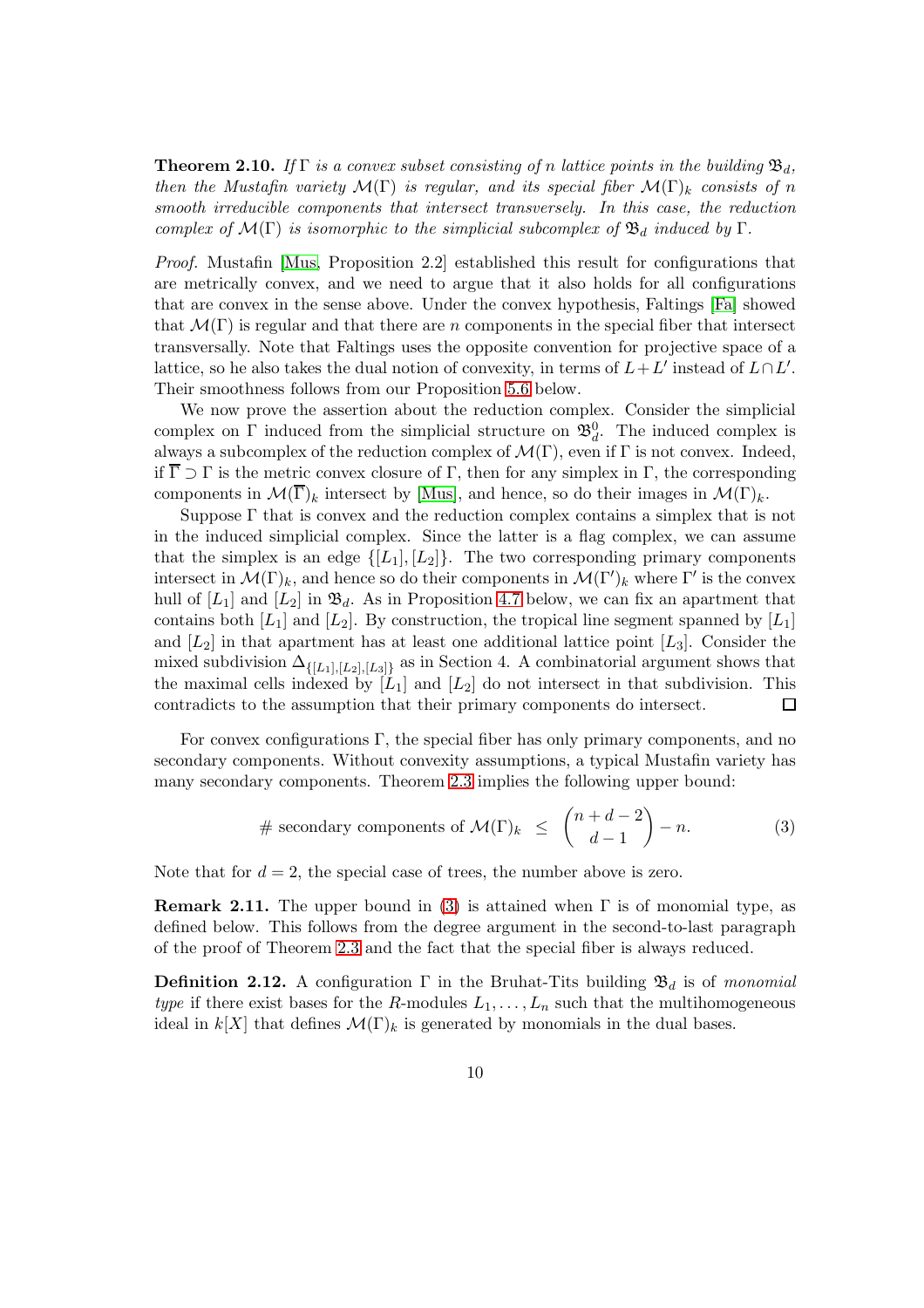We believe that monomial type is a generic condition. To make this precise, we need to consider configurations of n points with Q-rational coordinates in  $\mathfrak{B}_d$ , and the statement would be that rational configurations of monomial type are dense in the configuration space for n points in  $\mathfrak{B}_d$ . This would lead us define a Gröbner fan structure on configuration spaces of buildings, a topic we hope to return to in the future.

### 3 Trees

The building  $\mathfrak{B}_2$  is an infinite tree. Any two points v and w in  $\mathfrak{B}_2$  can be connected by a unique path. The lattice points in  $\mathfrak{B}_2^0$  determine the simplicial structure on  $\mathfrak{B}_2$ . We regard  $\mathfrak{B}_2^0$  as a metric space, where adjacent lattice points have distance one.

Given any finite configuration  $\Gamma \subset \mathfrak{B}_2^0$ , the induced metric is a *tree metric* on  $\Gamma$ . The tree that realizes this metric is the convex hull of  $\Gamma$  in  $\mathfrak{B}^0_2$  with the induced metric. We denote this tree by  $T_{\Gamma}$  and we refer to it as the *phylogenetic tree* of  $\Gamma$ . Thus  $T_{\Gamma}$  is a metric tree with n labeled nodes that include the leaves. Tree metrics are studied in computational biology [\[PS,](#page-36-9) § 2.4], where it is well known that the phylogenetic tree  $T_{\Gamma}$  is uniquely determined by the metric on Γ. The *Neighbor-Joining Method* [\[PS,](#page-36-9) Algorithm 2.41] rapidly reconstructs the phylogenetic tree  $T_{\Gamma}$  from the  $\binom{n}{2}$  $n_2$ ) pairwise distances.

We are interested in the Mustafin variety  $\mathcal{M}(\Gamma)$  specified by the configuration  $\Gamma \subset$  $\mathfrak{B}^0_2$ . First we show that the metric tree  $T_{\Gamma}$  can be read off the geometry of  $\mathcal{M}(\Gamma)$ . The following result is also proven in [\[Mu,](#page-36-1) Proposition 2.3] by a different argument.

<span id="page-10-0"></span>**Proposition 3.1.** *If*  $\Gamma \subset \mathfrak{B}^0_2$ , then each irreducible component of the special fiber  $\mathcal{M}(\Gamma)_k$ *is isomorphic to*  $\mathbb{P}^1_k$ *, and these irreducible components are in bijection with*  $\Gamma$ *.* 

*Proof.* By Theorem [2.3,](#page-5-0) the special fiber  $\mathcal{M}(\Gamma)_k$  has at most n components, where  $n = |\Gamma|$ . By Corollary [2.5,](#page-6-1) there are precisely n primary components. We conclude that every component is primary. Also by Corollary [2.5,](#page-6-1) each primary component  $C$ maps birationally onto  $\mathbb{P}_k^1$ . If  $\tilde{C}$  denotes the normalization of C, then the induced map  $\tilde{C} \to C \to \mathbb{P}^1_k$  must be an isomorphism. Hence C is isomorphic to  $\mathbb{P}^1_k$ . 囗

Remark 3.2. Because of Proposition [3.1,](#page-10-0) in the rest of this section we will speak interchangeably of the elements of  $\Gamma$  and the components of the special fiber  $\mathcal{M}(\Gamma)_k$ .

If Γ consists of  $n = 2$  points then their distance t has the following interpretation.

<span id="page-10-1"></span>**Lemma 3.3.** *If*  $\Gamma = \{[L], [M]\}$ *, then the special fiber*  $\mathcal{M}(\Gamma)_k$  *consists of two projective lines*  $\mathbb{P}_k^1$  that meet in one point. In a neighborhood of that point, the Mustafin variety  $\mathcal{M}(\Gamma)$  *is defined by a local equation of the form*  $xy = \pi^t$ *, where*  $t = dist([L], [M])$ *.* 

*Proof.* Since the two lattice classes lie in a common apartment of the tree  $\mathfrak{B}_2$ , there is a basis  $\{e_1, e_2\}$  of V such that  $L = Re_1 + Re_2$  and  $M = Re_1 + \pi^t Re_2$ . The Mustafin variety  $\mathcal{M}(\Gamma)$  is the subscheme of  $\mathbb{P}^1_R \times \mathbb{P}^1_R$  defined by the bihomogeneous ideal  $\langle x_2y_1-\pi^t x_1y_2 \rangle$ ,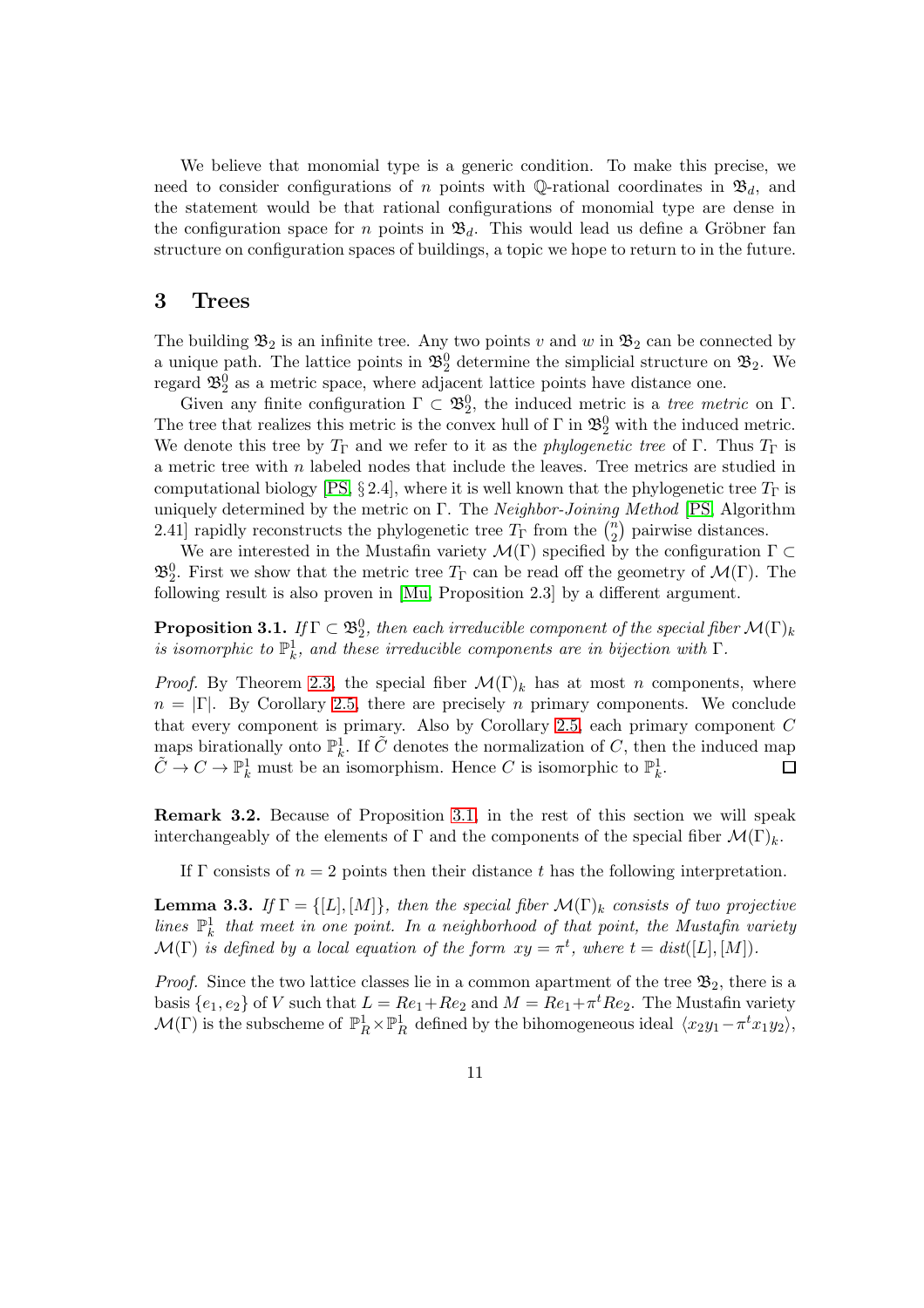

<span id="page-11-1"></span>Figure 3: A configuration  $\Gamma$  of  $n = 8$  points in  $\mathfrak{B}_2$  whose associated phylogenetic tree  $T_{\Gamma}$  has six leaves. The corresponding special fiber is a tree of eight projective lines.

where  $(x_1 : x_2)$  and  $(y_1 : y_2)$  are coordinates on the two factors. Hence the special fiber consists of two copies of  $\mathbb{P}^1_k$  meeting transversely in one point. In the affine coordinates  $x = x_2/x_1$  and  $y = y_1/y_2$ , the equation of  $\mathcal{M}(\Gamma)$  becomes  $xy = \pi^t$ .

The natural number t is known as the *thickness* of the singularity of  $\mathcal{M}(\Gamma)$ . The thickness t is invariant under changes of coordinates because in a minimal resolution of singularities, there are exactly  $t - 1$  exceptional curves mapping to the singular point on  $\mathcal{M}(\Gamma)$ . This is shown in [\[Liu,](#page-36-7) Lemma 10.3.21].

We have the following formula for the thickness t in terms of two matrices  $q, h \in$  $GL_2(K)$  that represent  $L = qL_0$  and  $M = hL_0$  relative to a reference lattice  $L_0 \subset V$ :

<span id="page-11-0"></span>
$$
t = \frac{v(\det(g_1h_1)\det(g_2h_2) - \det(g_1h_2)\det(g_2h_1))}{-2 \cdot \min\{v(\det(g_1h_1)), v(\det(g_1h_2)), v(\det(g_2h_1)), v(\det(g_2h_2))\}}.
$$
 (4)

Here  $g_i$  and  $h_j$  denote the columns of g and h. To prove [\(4\)](#page-11-0), we note that  $\mathcal{M}(\Gamma)_k$  is defined by  $\langle \det(g_1h_1)x_{11}x_{12} + \det(g_1h_2)x_{11}x_{22} + \det(g_2h_1)x_{21}x_{12} + \det(g_2h_2)x_{21}x_{22} \rangle$ , and we change coordinates on  $\mathbb{P}^1_R \times \mathbb{P}^1_R$  to eliminate the two middle terms. The formula is invariant under coordinate transformations that multiply  $g$  or  $h$  on the right by an element of  $SL_2(R)$ , but we do not know a simple direct argument for this invariance.

The following theorem describes the correspondence between Mustafin varieties  $\mathcal{M}(\Gamma)$  and their phylogenetic trees  $T_{\Gamma}$ .

Theorem 3.4. *The isomorphism class of the Mustafin variety* M(Γ) *determines the tree* TΓ*. Every phylogenetic tree whose maximal valency is at most one more than the cardinality of the residue field* k *arises in this manner from a configuration*  $\Gamma \subset \mathfrak{B}_2^0$ .

*Proof.* The first statement follows from Theorem [2.8.](#page-7-0) Alternatively, we can argue using Lemma [3.3.](#page-10-1) Given the Mustafin variety  $\mathcal{M}(\Gamma)$  as an R-scheme, the components of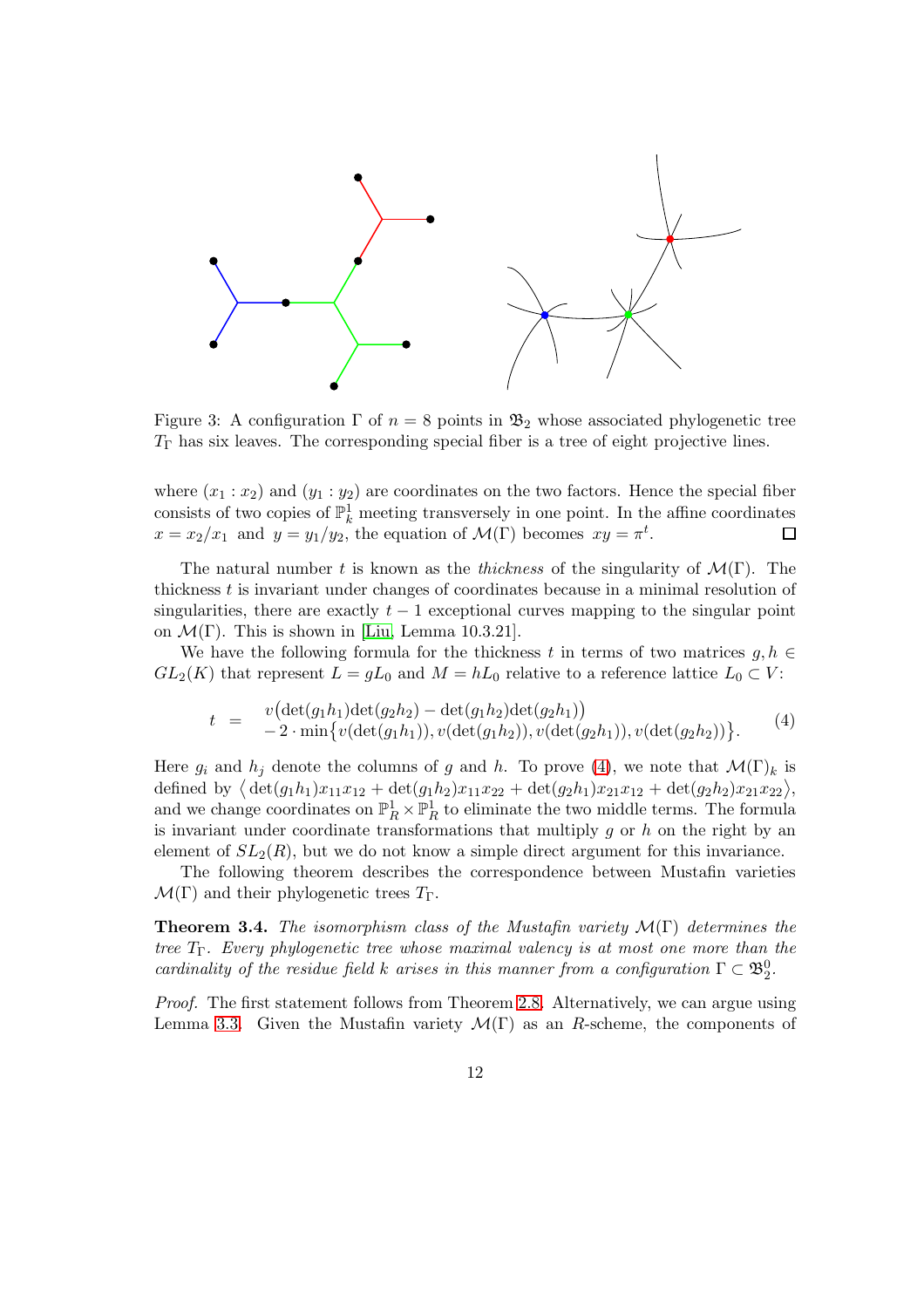its special fiber  $\mathcal{M}(\Gamma)_k$  are labeled by Γ. We then recover the tree metric  $d_{\Gamma}$  on the convex hull  $T_{\Gamma}$  as follows. For  $v, w \in \Gamma$ , the projection  $\mathcal{M}(\Gamma) \to \mathcal{M}(\{v, w\})$  contracts all components of  $\mathcal{M}(\Gamma)_k$  other than v and w. By [\[Liu,](#page-36-7) Proposition 8.3.28], this contraction morphism between normal fibered surfaces is unique up to unique isomorphism. In a neighborhood of the intersection point of these two components,  $\mathcal{M}(\lbrace v, w \rbrace)$  is defined by an equation of the form  $xy - \pi^t$ , as in Lemma [3.3.](#page-10-1) The exponent  $t = d_{\Gamma}(v, w)$  is the distance between  $v$  and  $w$  and coincides with the thickness of the singularity in  $\mathcal{M}(\lbrace v, w \rbrace)$ . Therefore we can construct the metric on Γ from the geometry of  $\mathcal{M}(\Gamma)$ .

Let  $T$  be any phylogenetic tree with  $n$  labeled leaves and positive integral edge lengths. Assuming that its maximal valency is smaller or equal to  $|k| + 1$ , we can embed T isometrically into the building  $\mathfrak{B}_2$  in such a way that the leaves are mapped to lattice points in  $\mathfrak{B}_2^0$ . However, different embeddings may lead to non-isomorphic Mustafin varieties. For example, if a vertex in  $\Gamma$  has degree four in  $T_{\Gamma}$ , then it intersects four other components, and the cross ratio between the coordinates of these intersection points is an invariant of  $\mathcal{M}(\Gamma)_k$ . Different cross ratios can occur for the same tree  $T_{\Gamma}$ .  $\Box$ 

We now discuss the special fiber  $\mathcal{M}(\Gamma)_k$ , starting with its reduction complex.

<span id="page-12-0"></span>Theorem 3.5. *The maximal simplices of the reduction complex of* M(Γ) *correspond to the connected components of the punctured tree* TΓ\Γ*. The vertices in each maximal cell are the elements of* Γ *in the closure of the corresponding component. Thus, two irreducible components* v and w of the special fiber  $\mathcal{M}(\Gamma)_{k}$  intersect if and only if the *unique geodesic between* v and w *in*  $T_{\Gamma}$  does not contain any other vertex u in  $\Gamma$ .

*Proof.* Let  $\overline{\Gamma} = T_{\Gamma} \cap \mathfrak{B}^0_2$  be the set of all lattice points in the convex hull of  $\Gamma$ . Since  $\Gamma \subset \overline{\Gamma}$ , we have a projection from  $\mathcal{M}(\overline{\Gamma})$  to  $\mathcal{M}(\Gamma)$ , and hence from  $\mathcal{M}(\overline{\Gamma})_k$  to  $\mathcal{M}(\Gamma)_k$ . By Theorem [2.10,](#page-9-0) two components of the special fiber  $\mathcal{M}(\overline{\Gamma})_k$  intersect if and only if their vertices are adjacent (i.e. have distance 1) in the simplicial structure on  $\mathfrak{B}_2$ . Consider a connected component C of  $T_{\Gamma} \backslash \Gamma$ . If C is an edge in  $\mathfrak{B}_2$ , then the adjacent vertices correspond to two intersecting components. Otherwise, the irreducible components of  $\mathcal{M}(\Gamma)_k$  corresponding to the lattice points on C form a 1-dimensional connected subset of  $\mathcal{M}(\Gamma)_k$ . Each of these components is contracted in the projection, so the union of all components in C projects to a single point in  $\mathcal{M}(\Gamma)_k$ .

All irreducible components in  $\mathcal{M}(\overline{\Gamma})_k$  corresponding to points of  $\Gamma$  lying in the closure of the connected component  $C$  in  $T_{\Gamma}$  intersect one of the components in  $C$ . Hence all these components intersect in a common point in  $\mathcal{M}(\Gamma)_k$ , and we conclude that the corresponding points of  $\Gamma$  form a simplex in the reduction complex.

It remains to be seen that there are no other simplices in the reduction complex. In other words, we must show that there are no other points of intersection between components of  $\mathcal{M}(\Gamma)_k$ . Suppose that  $[L_1]$  and  $[L_3]$  are not in the closure of a single connected component of  $T_{\Gamma} \backslash \Gamma$ . Then the path between them contains at least one other element [L<sub>2</sub>] of Γ. We explicitly compute the Mustafin variety of the triple  $\Gamma'$  =  $\{[L_1], [L_2], [L_3]\}\$ in order to show that  $[L_1]$  and  $[L_3]$  do not intersect in  $\mathcal{M}(\Gamma')_k$ . Since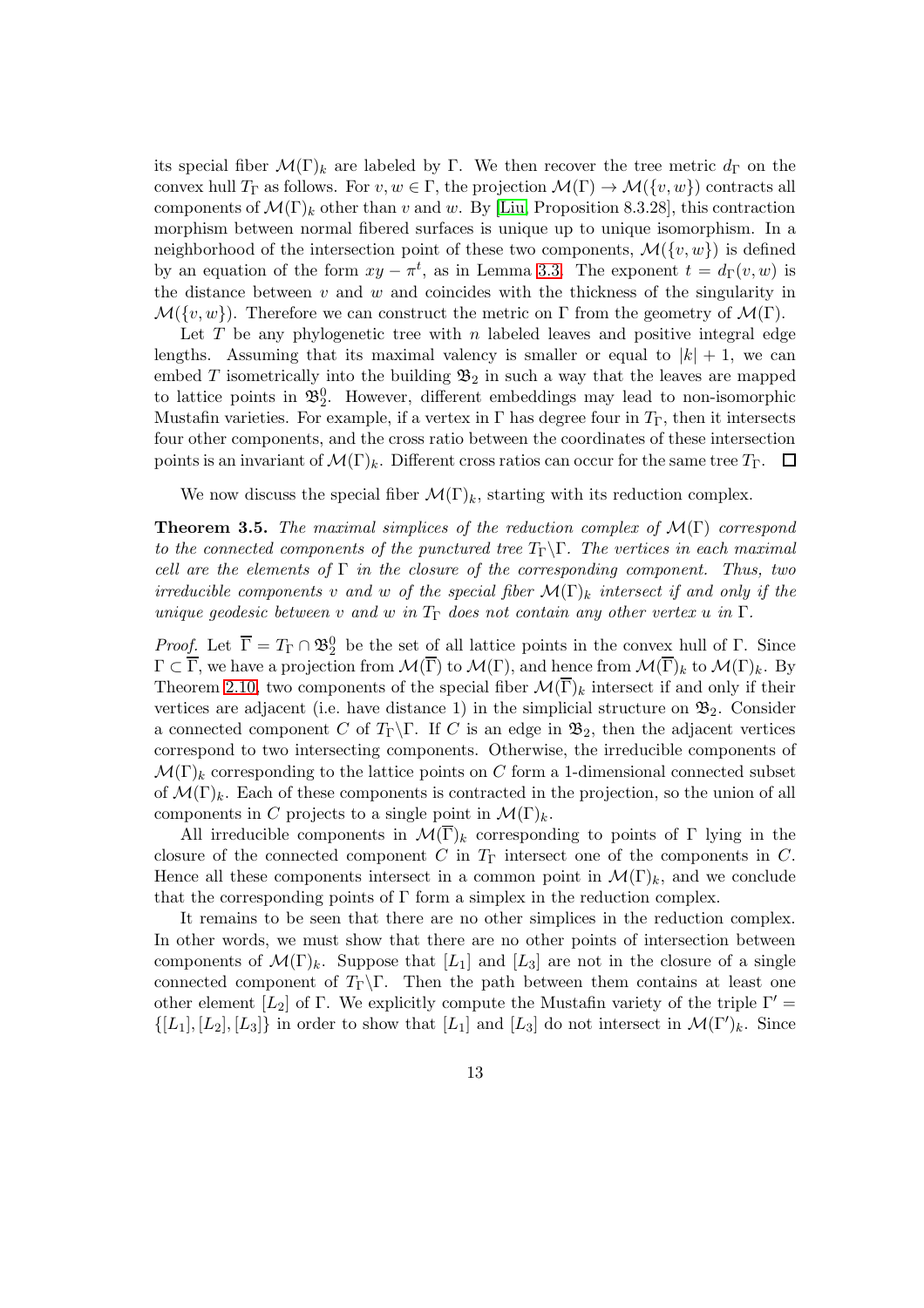all three points lie in a common apartment of  $\mathfrak{B}_2$ , we can choose a basis  $\{e_1, e_2\}$  for V such that  $L_i = Re_1 \oplus \pi^{s_i} Re_2$  with  $0 = s_1 < s_2 < s_3$ . The ideal of  $\mathcal{M}(\Gamma')$  is therefore

$$
\langle \pi^{s_2} x_1 y_2 - x_2 y_1, \pi^{s_3} x_1 y_3 - x_3 y_1, \pi^{s_3 - s_2} x_2 y_3 - x_3 y_2 \rangle,
$$

where  $(x_i : y_i)$  are the coordinates for  $\mathbb{P}(L_i) \simeq \mathbb{P}^1_R$ . The ideal of the special fiber is

$$
\langle x_2y_1, x_3y_1, x_3y_2 \rangle = \langle x_2, x_3 \rangle \cap \langle y_1, x_3 \rangle \cap \langle y_1, y_2 \rangle.
$$

The prime ideals on the right are the primary components for  $[L_1]$ ,  $[L_2]$  and  $[L_3]$ . It is easy to see that the lines defined by the first and last ideal do not intersect in  $(\mathbb{P}_k^1)^3$ . In the projection from  $\mathcal{M}(\Gamma)$  to  $\mathcal{M}(\Gamma')$ , the component of  $\mathcal{M}(\Gamma)_k$  indexed by  $[L_i]$  maps to the corresponding component in  $\mathcal{M}(\Gamma')_k$ . The projective lines indexed by  $[L_1]$  and  $[L_3]$ are disjoint in  $\mathcal{M}(\Gamma)_k$  because their images are disjoint in  $\mathcal{M}(\Gamma')_k$ .  $\Box$ 

Example 3.6. The reduction complex of the configuration in Figure [3](#page-11-1) is a green tetrahedron which has two triangles, colored red and blue, attached at two of its vertices.  $\Box$ 

Our discussion leads to the following description of the singularities of  $\mathcal{M}(\Gamma)_k$ .

**Corollary 3.7.** *Every point of the special fiber*  $\mathcal{M}(\Gamma)_{k}$  *is locally isomorphic to a union of coordinate axes. Therefore*  $\mathcal{M}(\Gamma)_{k}$  *has* TAC singularities *as defined in* [\[To\]](#page-36-10).

*Proof.* The result is also shown in [\[Mu,](#page-36-1) Proposition 2.3]. Recall that  $\mathcal{M}(\Gamma)_k$  is a subscheme of  $\prod \mathbb{P}(L_i)_k$  and that each component projects isomorphically to exactly one of the factors. Therefore, the inverse of this isomorphism composed with one of the other projections must be constant. In other words, the ith component is embedded as the product of  $\mathbb{P}(L_i)$  with a point from each of the other factors  $\mathbb{P}(L_i)$  for  $j \neq i$ . Whenever two or more components meet, they can be written as the union of coordinate axes. □

Our next goal is to explain the connection to the combinatorial data arising in the study of the multigraded Hilbert scheme  $H_{2,n}$  in [\[CS,](#page-36-4) §4]. Among the k-points on that Hilbert scheme are the special fibers of any Mustafin variety for  $d = 2$ . Let us now characterize the configurations of monomial type. Recall that  $\Gamma \subset \mathfrak{B}^0_2$  is of monomial type if the ideal of  $\mathcal{M}(\Gamma)_k$  is generated by monomials in suitable bases.

<span id="page-13-0"></span>**Proposition 3.8.** *A configuration*  $\Gamma \subset \mathfrak{B}_2^0$  *has monomial type if and only if every element of*  $\Gamma$  *is either a leaf or is in the interior of an edge in the phylogenetic tree*  $T_{\Gamma}$ .

*Proof.* The configuration  $\Gamma$  is of monomial type if and only if there is a linear torus action on  $\mathbb{P}(L_1)_k \times \cdots \times \mathbb{P}(L_n)_k$  such that the special fiber  $\mathcal{M}(\Gamma)_k$  is invariant. On each factor  $\mathbb{P}(L_i)_k$ , picking a linear torus action is equivalent to picking two points 0 and  $\infty$ . Such a torus action can be lifted to an action on  $\mathbb{P}(L_1)_k \times \cdots \times \mathbb{P}(L_n)_k$  leaving the other factors invariant. This action fixes the component of  $\mathcal{M}(\Gamma)_k$  that maps isomorphically to  $\mathbb{P}(L_i)_k$ . The other components however project to points on  $\mathbb{P}(L_i)_k$ . Hence a torus action on  $\mathbb{P}(L_i)_k$  that leaves  $\mathcal{M}(\Gamma)_k$  invariant exists if and only if there are at most two such points, and this happens if and only if  $[L_i]$  has degree at most 2 in  $T_{\Gamma}$ . □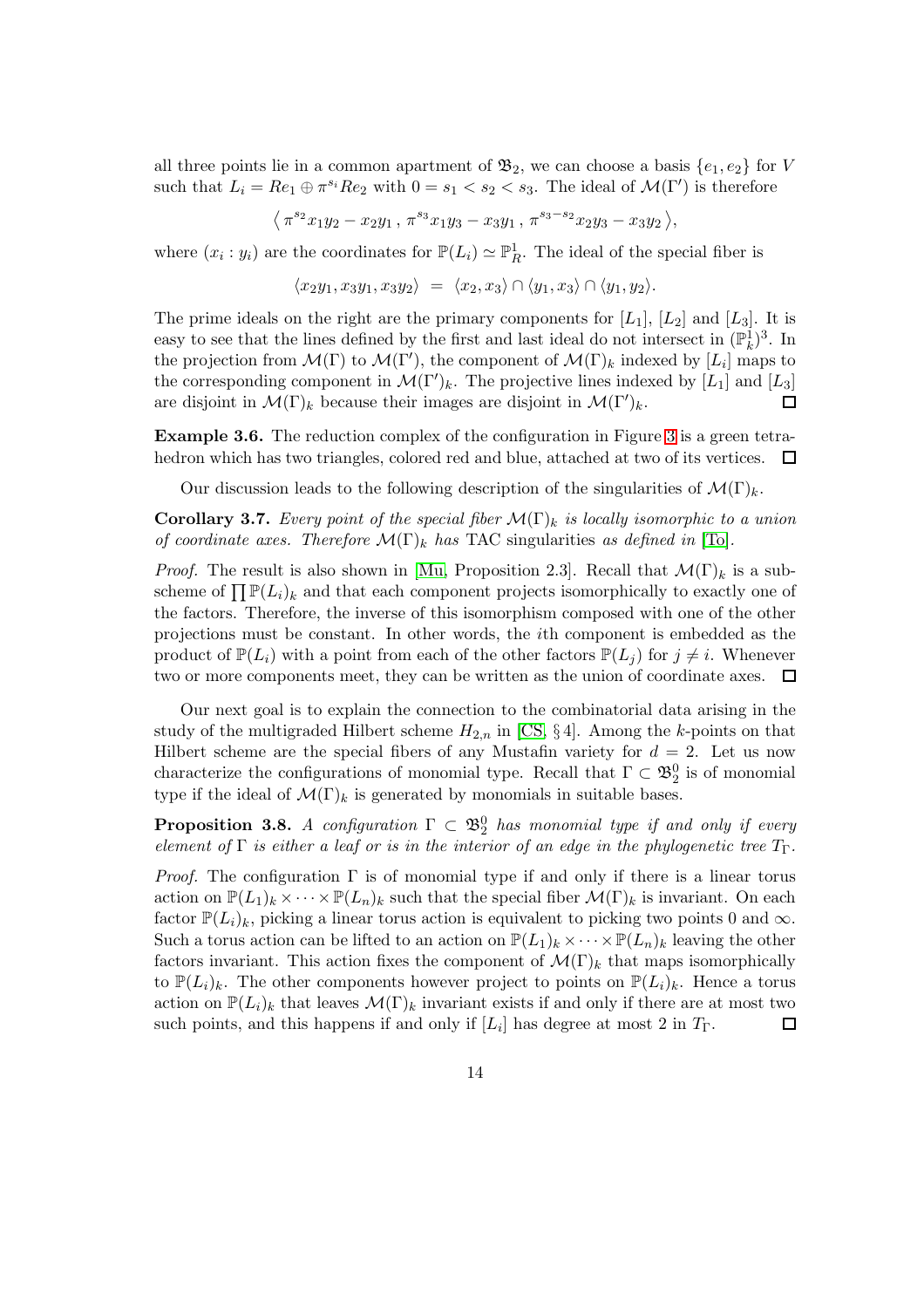

Figure 4: The Mustafin variety in Figure [3](#page-11-1) is of monomial type. The monomial ideal of its special fiber is represented by a tree with 9 nodes and 8 directed edges, as in [\[DS\]](#page-36-11).

According to [\[CS,](#page-36-4) Theorem 4.2], the Hilbert scheme  $H_{2,n}$  has precisely  $2^{n}(n+1)^{n-2}$ points that represent monomial ideals, and these are indexed by trees on  $n+1$  unlabeled nodes with n labeled directed edges. For configurations  $\Gamma$  of monomial type, we can use Theorem [3.5](#page-12-0) to derive the *monomial tree* representation of  $\mathcal{M}(\Gamma)_k$  as in [\[CS,](#page-36-4) §4] from the phylogenetic tree  $T_{\Gamma}$ . That combinatorial transformation of trees is as follows.

Assume that  $n > 1$ . We introduce one node for each leaf of  $T_{\Gamma}$  and one node for each connected component of  $T_{\Gamma} \backslash \Gamma$ . Thus the total number of nodes is  $n + 1$ . For each  $v \in \Gamma$  that is a leaf in  $T_{\Gamma}$  we introduce one edge between the node corresponding to v and the component of  $T_{\Gamma} \Gamma$  that is incident to v. Each non-leaf  $v \in \Gamma$  is incident to two components of  $T_{\Gamma}\backslash\Gamma$ , by Proposition [3.8,](#page-13-0) and we introduce an edge between these nodes as well. Thus the total number of edges is  $n$ . Now, the monomial tree is directed by orienting each of the n edges according to the choice of 0 and  $\infty$  for that copy of  $\mathbb{P}^1$ . In particular, if every point of  $\Gamma$  is a leaf in  $T_{\Gamma}$ , then the monomial tree is the star tree Z in [\[CS,](#page-36-4) Example 4.9]. By reversing this construction, we can show that each of the  $2^{n}(n+1)^{n-2}$  monomial trees arises from a configuration in the Bruhat-Tits tree  $\mathfrak{B}_2$ .

Corollary 3.9. *Every monomial ideal in the multigraded Hilbert scheme*  $H_{2,n}$  *arises as the special fiber of a Mustafin variety*  $\mathcal{M}(\Gamma)$  *for some n-element set*  $\Gamma \subset \mathfrak{B}_2^0$ *.* 

# 4 Configurations in One Apartment

We will now investigate Mustafin varieties  $\mathcal{M}(\Gamma)$  determined by configurations  $\Gamma$  that are contained in a single apartment A of the Bruhat-Tits building  $\mathfrak{B}_d$ . The apartment equals  $A = X_*(T) \otimes_{\mathbb{Z}} \mathbb{R}$  for a maximal torus T, and we identify

$$
A = \mathbb{R}^d/\mathbb{R}(1,1,\ldots,1).
$$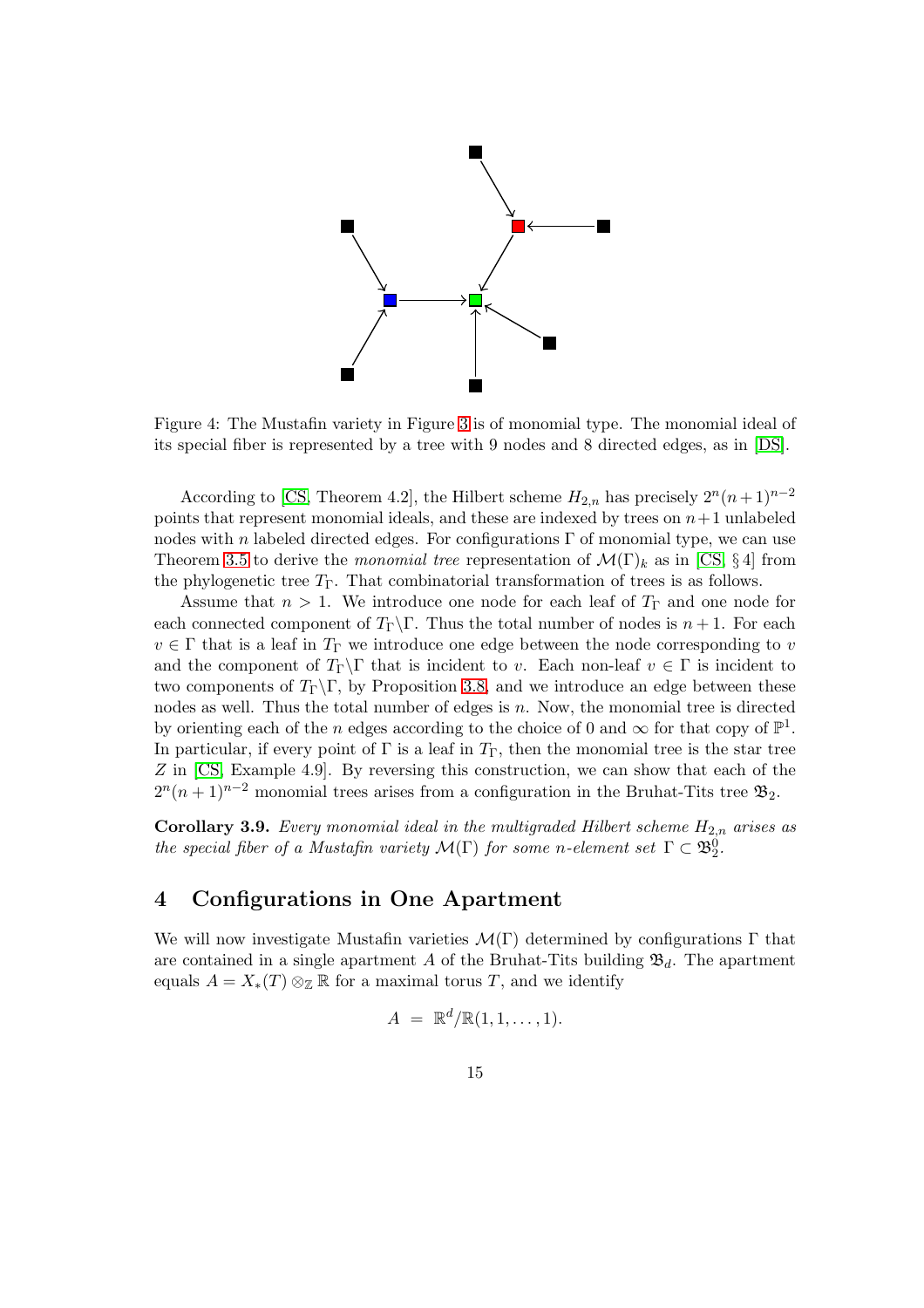Scholars in tropical geometry have begun to use the term *tropical projective torus* for the apartment A together with its integral structure  $A \cap \mathfrak{B}_d^0$ . The *tropical projective space* is then the simplex obtained by compactifying A. We recall from Section [2](#page-2-0) that

<span id="page-15-0"></span>
$$
\{\pi^{m_1}Re_1 + \ldots + \pi^{m_d}Re_d\} \mapsto (-m_1, \ldots, -m_d) + \mathbb{R}(1, \ldots, 1)
$$
 (5)

is a bijection between the set of lattice classes in diagonal form with respect to the basis  $e_1, \ldots, e_d$  and the set of vertices in A. We define the distance between two points  $u = (u_1, \ldots, u_d)$  and  $v = (v_1, \ldots, v_d)$  in the apartment A as the variation

$$
dist(u, v) = \max_{i} \{u_i - v_i\} - \min_{i} \{u_i - v_i\} = \max \{u_i - v_i - u_j + v_j : i \neq j\}.
$$

If u and v are lattice points in A, then  $dist(u, v)$  coincides with the combinatorial distance between lattice classes which we discussed in Section 2.

The apartment A is a *tropical semimodule* with tropical vector addition  $\min\{u, v\}$  $(\min\{u_1, v_1\}, \ldots, \min\{u_d, v_d\})$  and scalar multiplication  $\lambda + u = (\lambda + u_1, \ldots, \lambda + u_d)$ . A subset S of A is *tropically convex* if, for all  $u, v \in S$  and  $\lambda, \mu \in \mathbb{R}$ , the element  $\min\{\lambda + u, \mu + v\}$  is also in S. For relevant basics on tropical convexity see [\[DS,](#page-36-11) [JSY\]](#page-36-3).

We fix a finite configuration  $\Gamma = \{u^{(1)}, \ldots, u^{(n)}\}$  of lattice points in  $A \cap \mathfrak{B}_d^0$ . The point  $u^{(i)} = (u_{i1}, \dots, u_{id})$  represents the diagonal lattice  $L^{(i)} = \pi^{-u_{i1}} Re_1 + \dots + \pi^{-u_{id}} Re_d$ . Tropical convex combinations correspond to convex combinations of diagonal lattices in  $\mathfrak{B}_d$ . This is made precise by the following lemma. Recall (e.g. from [\[BY,](#page-36-6) [DS,](#page-36-11) [DJS,](#page-36-12) [JSY\]](#page-36-3)) that the *tropical polytope* or *tropical convex hull*, tconv(Γ), is the smallest tropically convex subset of A containing Γ. The following lemma shows that this tropical convex hull corresponds to the convex hull of a set of lattice classes defined in Section [2.](#page-2-0)

**Lemma 4.1.** *The bijection* [\(5\)](#page-15-0) *induces a bijection between the lattice points in* tconv $(\Gamma)$ and the lattice classes in the convex hull of  $\Gamma$  in the Bruhat-Tits building  $\mathfrak{B}_d$ .

*Proof.* Suppose L and L' are lattices that lie in the apartment A and let u and  $u'$  be the vectors in  $\mathbb{Z}^d$  that represent them. The lattice  $\pi^s L \cap \pi^t L'$  is also in A, and is represented by  $\min\{s + u, t + u'\}$ . Therefore, the notions of convex combinations coincide.  $\Box$ 

We now consider the dual tropical structure on A given by the max-plus algebra. We encode  $\Gamma$  by the corresponding product of linear forms in the max-plus algebra:

<span id="page-15-2"></span>
$$
P_{\Gamma}(X_1,\ldots,X_d) = \sum_{i=1}^n \max(-u_{i1} + X_1, -u_{i2} + X_2, \ldots, -u_{id} + X_d). \tag{6}
$$

The tropical hypersurface  $\mathcal{T}(P_{\Gamma})$  defined by this expression is an arrangement of n tropical hyperplanes (see [\[AD\]](#page-35-0)) in the  $(d-1)$ -dimensional space A. Dual to this tropical hyperplane arrangement is a *mixed subdivision* [\[San,](#page-36-13) § 1.2] of the scaled standard simplex

<span id="page-15-1"></span>
$$
n\Delta_{d-1} = \Delta_{d-1} + \Delta_{d-1} + \dots + \Delta_{d-1}.
$$
 (7)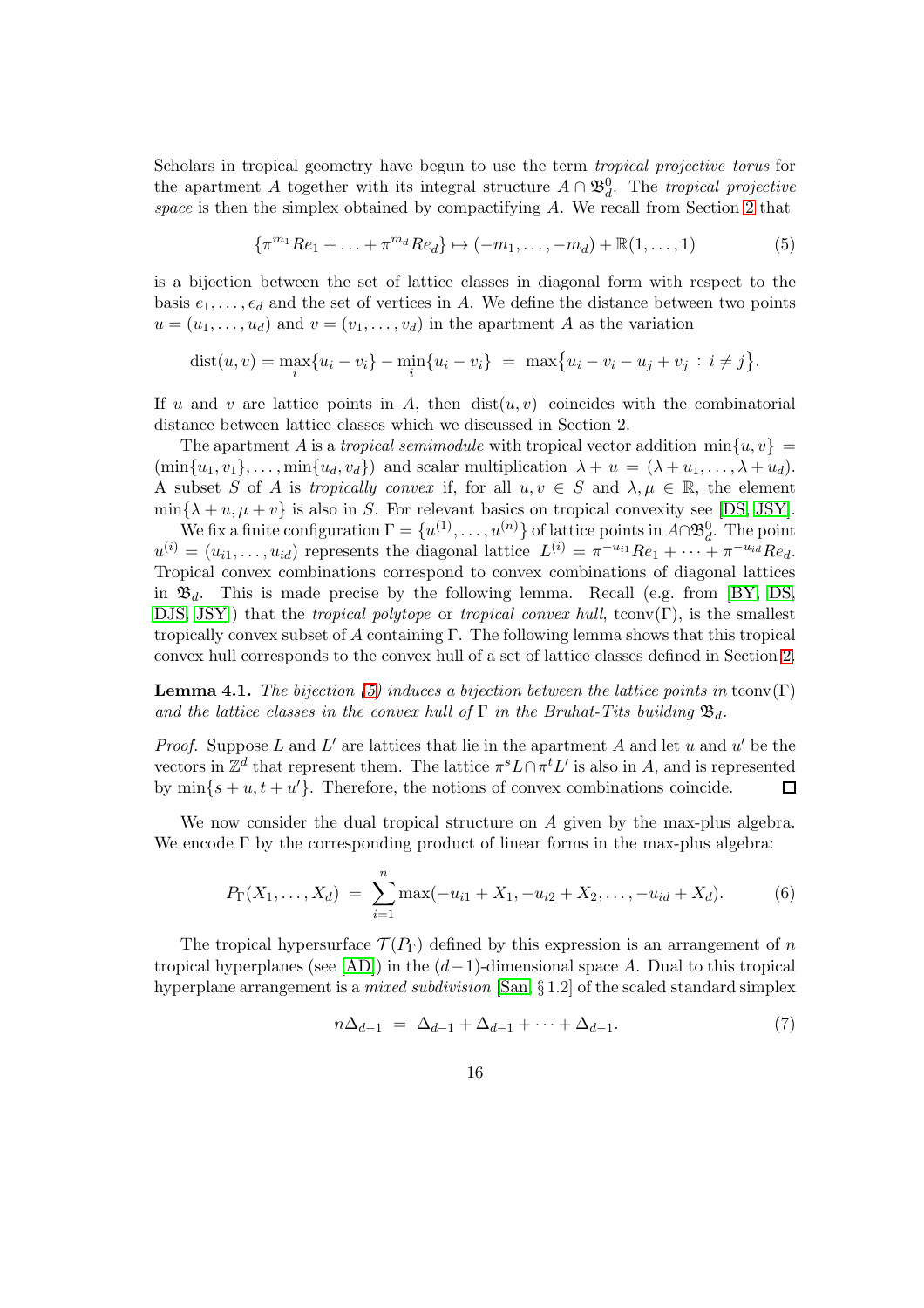We denote this mixed subdivision by  $\Delta_{\Gamma}$ . Each cell of  $\Delta_{\Gamma}$  has the form

<span id="page-16-0"></span>
$$
\sigma = F_1 + F_2 + \dots + F_n,\tag{8}
$$

where  $F_i$  is a face of the *i*th summand  $\Delta_{d-1}$  in the Minkowski sum [\(7\)](#page-15-1).

The combinatorial relationship between the mixed subdivision, the tropical hyper-plane arrangement and the tropical polytope tconv(Γ) were introduced in [\[DS,](#page-36-11)  $\S 5$ ] and further developed in [\[AD,](#page-35-0) [DJS\]](#page-36-12). The cells of the mixed subdivision  $\Delta_{\Gamma}$  are in orderreversing bijection with the cells in the tropical hyperplane arrangement determined by  $\mathcal{T}(P_{\Gamma})$ . The tropical polytope tconv(Γ) is the union of the bounded cells in the arrangement  $\mathcal{T}(P_{\Gamma})$ . These bounded cells correspond to the interior cells of  $\Delta_{\Gamma}$ .

**Example 4.2.** For  $d = 3$  there are many pictures of the above objects in the literature. For instance, for  $n = 3$  consider the configuration  $\Gamma$  from Example [2.2](#page-4-0) which is represented by the points  $u^{(1)} = (-2, -1, 0), u^{(2)} = (-4, -2, 0)$  and  $u^{(3)} = (-6, -3, 0)$ in  $A = \mathbb{R}^3/\mathbb{R}(1,1,1)$ . That type of tropical triangle is obtained by moving the black point in [\[DJS,](#page-36-12) Figure 5] towards the southwestern direction. All 35 combinatorial types for  $n = 4$  are depicted in [\[DS,](#page-36-11) Figure 6]. Note that the mixed subdivision  $\Delta_{\Gamma}$  shown on the left in our Figure [1](#page-1-0) corresponds to the configuration  $\Gamma$  that is labeled T[34] in the census of [\[DS\]](#page-36-11). Our Figure [2](#page-8-0) shows configurations Γ that consist of *all* lattice points in a tropical polygon. Two cells in their mixed subdivisions  $\Delta_{\Gamma}$  intersect if and only if the corresponding points in  $\Gamma$  are connected by an edge in the simplicial complex structure on tconv $(\Gamma)$ . This is the statement about the reduction complex in Theorem [2.10.](#page-9-0) 口

Since the planar case  $(d = 3)$  has been amply visualized, we chose a configuration of three points in the three-dimensional apartment to serve as our example with picture.

<span id="page-16-1"></span>**Example 4.3.** Fix  $d = 4$ ,  $n = 3$  and the vertices  $u^{(1)} = (0, 0, 0, 0), u^{(2)} = (0, -1, 0, -1),$  $u^{(3)}=(0,0,-1,-1)$ . This  $\Gamma$  defines an arrangement of three tropical planes in  $A=$  $\mathbb{R}^4/\mathbb{R}(1,1,1,1)$  via

$$
P_{\Gamma} = \max(X_1, X_2, X_3, X_4) + \max(X_1, X_2 + 1, X_3, X_4 + 1) + \max(X_1, X_2, X_3 + 1, X_4 + 1).
$$

The expansion of this tropical product of linear forms is the tropical cubic polynomial

$$
P_{\Gamma} = \max\{3X_1 + c_{111}, 2X_1 + X_2 + c_{112}, \dots, X_1 + X_2 + X_3 + c_{123}, \dots, 3X_4 + c_{444}\},\
$$
  
with  $c_{111} = 0$ ,  $c_{112} = c_{113} = c_{114} = c_{122} = c_{133} = c_{222} = c_{333} = 1,$   
 $c_{123} = c_{124} = c_{134} = c_{144} = c_{223} = c_{234} = c_{234} = c_{244} = c_{334} = c_{344} = c_{444} = 2.$  (9)

We associate these 20 coefficients with the lattice points in the tetrahedron  $3\Delta_3$  of [\(7\)](#page-15-1). The corresponding regular mixed subdivision  $\Delta_{\Gamma}$  of the tetrahedron induced by lifting the points to heights  $c_{ijk}$ . It has four maximal cells [\(8\)](#page-16-0) and is shown in Figure [5.](#page-17-1)  $\Box$ 

These combinatorial objects are important for the study of Mustafin varieties because of the following theorem, which is the main result in this section.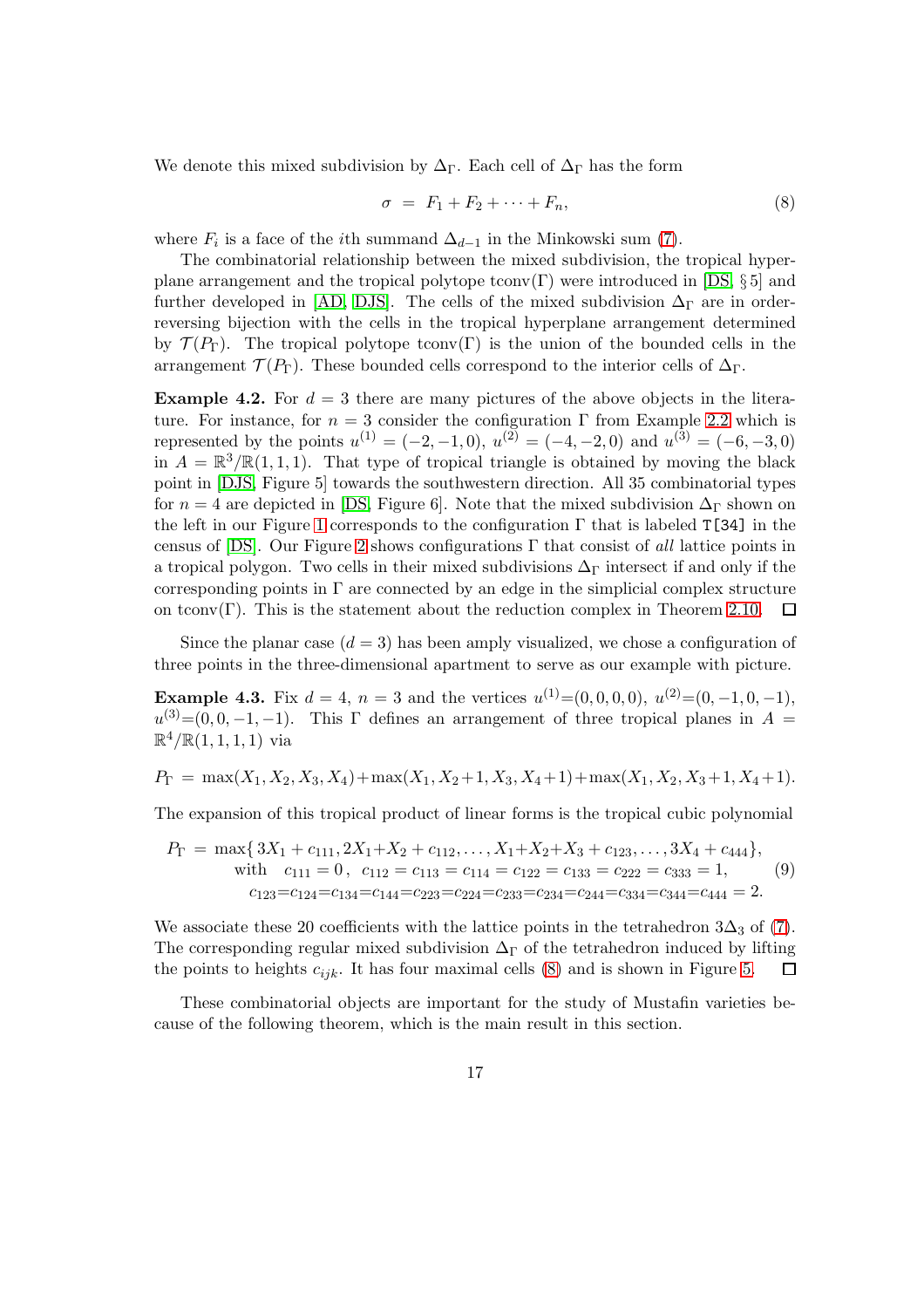

<span id="page-17-1"></span>Figure 5: The special fiber of the Mustafin variety  $\mathcal{M}(\Gamma)$  for the configuration  $\Gamma$  in Example [4.3](#page-16-1) is represented by a mixed subdivision of the tetrahedron into four cells. The green cell represents a primary component of  $\mathcal{M}(\Gamma)_k$  that is a singular toric 3-fold.

<span id="page-17-0"></span>Theorem 4.4. *The Mustafin variety* M(Γ) *is isomorphic to the twisted* n*th Veronese embedding of the projective space*  $\mathbb{P}_R^{d-1}$  *determined by the tropical polynomial*  $P_\Gamma$ *. In particular, the special fiber*  $\mathcal{M}(\Gamma)_{k}$  *equals the union of projective toric varieties corresponding to the cells in the regular mixed subdivision*  $\Delta_{\Gamma}$  *of the simplex*  $n \cdot \Delta_{d-1}$ *.* 

We now give a precise definition of the *twisted Veronese embedding* referred to above. Fix the lattice  $L = R\{e_1, \ldots, e_d\}$  and corresponding projective space  $\mathbb{P}(L)$  with coordinates  $x_1, \ldots, x_d$ . The *n*th symmetric power  $Sym_n(L)$  of L is a free R-module of rank  $\binom{n+d-1}{n}$  $\binom{d-1}{n}$ . The corresponding projective space  $\mathbb{P}(\mathrm{Sym}_n(L))$  has coordinates  $y_{i_1i_2\cdots i_n}$ where  $1 \leq i_1 \leq i_2 \leq \cdots \leq i_n \leq d$ . We can embed  $\mathbb{P}(L)$  into  $\mathbb{P}(\text{Sym}_n(L))$  by the *n*th *Veronese embedding* which is given in coordinates by  $y_{i_1 i_2 \cdots i_n} = x_{i_1} x_{i_2} \cdots x_{i_n}$ .

Consider any homogeneous tropical polynomial of degree  $n$ ,

<span id="page-17-2"></span>
$$
C = \max\{-c_{i_1i_2\cdots i_n} + X_{i_1} + X_{i_2} + \cdots + X_{i_n} : 1 \le i_1 \le i_2 \le \cdots \le i_n \le d\},\qquad(10)
$$

where the coefficients  $c_{i_1i_2\cdots i_n}$  are arbitrary integers. We define the *twisted Veronese embedding*  $\mathbb{P}(V) \to_C \mathbb{P}(\text{Sym}_n(L))$  corresponding to the tropical polynomial C by

$$
y_{i_1 i_2 \cdots i_n} = x_{i_1} x_{i_2} \cdots x_{i_n} \cdot \pi^{c_{i_1 i_2 \cdots i_n}}
$$
 for  $1 \le i_1 \le i_2 \le \cdots \le i_n \le d$ .

The closure of the image of this morphism in  $\mathbb{P}(\mathrm{Sym}_n(V))$  is an irreducible R-scheme. Its generic fiber is isomorphic to the *n*th Veronese embedding of  $\mathbb{P}_K^{d-1}$ .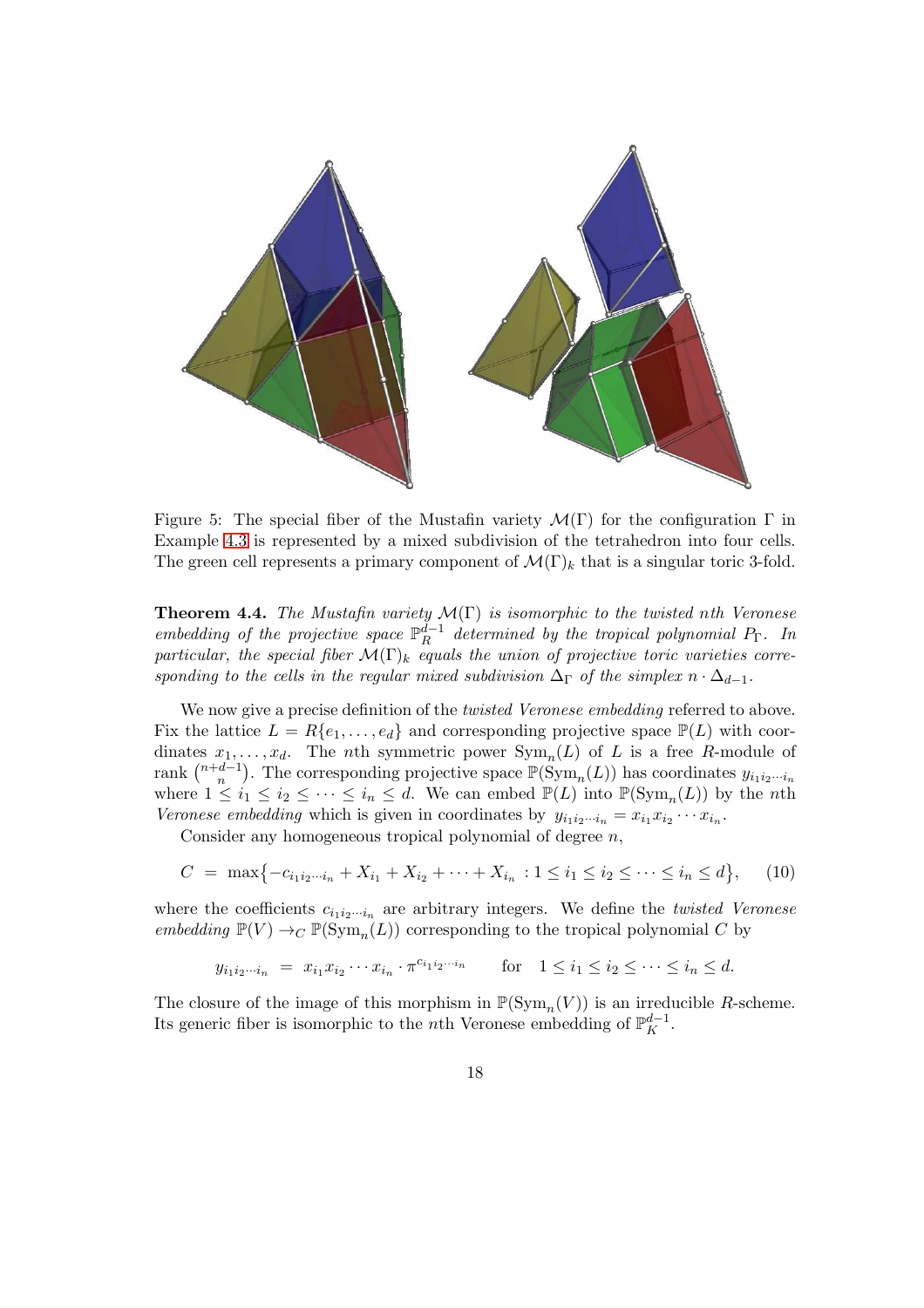*Proof of Theorem [4.4.](#page-17-0)* Our twisted Veronese embedding is a special case of the general construction of toric degenerations of projective toric varieties. That construction is well-known to experts, and it is available in the literature at various levels of generality, starting with the work on Gröbner bases of toric varieties, and the identification of initial monomial ideals with regular triangulations, presented in [\[Stu\]](#page-36-14). A complete treatment for the case of arbitrary polyhedral subdivisions, but still over  $\mathbb{C}$ , appears in [\[Hu,](#page-36-15) §4]. The best reference for our setting of an arbitrary discretely valued field K seems to be Alexeev's construction of one-parameter families of stable-toric pairs in [\[Al,](#page-35-1) § 2.8]

The special fiber of the twisted Veronese embedding is a scheme over k. According to [\[Al,](#page-35-1) Lemma 2.8.4], its irreducible components are the projective toric varieties corresponding to the polytopes in the regular polyhedral subdivision of  $n \cdot \Delta_{d-1}$  induced by the heights  $c_{i_1 i_2 \cdots i_n}$ . These toric varieties are glued according to the dual cell structure given by the tropical hypersurface  $\mathcal{T}(C)$ . In the tropical literature this construction is known as *patchworking*. We note that the special fiber of the twisted Veronese can be non-reduced, even for  $n = d = 2$ , as with  $\langle y_{12}^2 - \pi y_{11} y_{22} \rangle$ .

In this proof we do not consider arbitrary tropical polynomials but only products of linear forms. Those encode configurations  $\Gamma \subset A \cap \mathfrak{B}_d^0$ . Their coefficients  $c_{i_1 i_2 \cdots i_d}$  are so special that they ensure the reducedness of the special fiber. Equating the tropical polynomial C in [\(10\)](#page-17-2) with the tropical product of linear forms  $P_{\Gamma}$  in [\(6\)](#page-15-2), we obtain

$$
c_{i_1i_2\cdots i_n} = \min\{u_{i_1\sigma_1} + u_{i_2\sigma_2} + \cdots + u_{i_n\sigma_n} : \sigma \in \mathfrak{S}_n\}.
$$

Here  $\mathfrak{S}_n$  denotes the symmetric group on  $\{1, 2, \ldots, n\}$ . The regular polyhedral subdivisions of  $n \cdot \Delta_{d-1}$  defined by such choices of coefficients are the mixed subdivisions.

Consider the sequence of two embeddings

$$
\mathbb{P}(V) \hookrightarrow \mathbb{P}(L_1) \times_R \cdots \times_R \mathbb{P}(L_n) \hookrightarrow \mathbb{P}(L_1 \otimes_R \cdots \otimes_R L_n).
$$

The map on the left is the one in the definition of the Mustafin variety  $\mathcal{M}(\Gamma)$ . The map on the right is the classical *Segre embedding*, which is given in coordinates by

$$
z_{i_1 i_2 \cdots i_n} = x_{i_1,1} x_{i_2,2} \cdots x_{i_n, n} \quad \text{for } 1 \le i_1, i_2, \ldots, i_n \le d.
$$

The Segre variety is the toric variety in  $\mathbb{P}(L_1 \otimes_R \cdots \otimes_R L_n)$  cut out by the equation

$$
z_{i_1\cdots i_n} \cdot z_{j_1\cdots j_n} = z_{k_1\cdots k_n} \cdot z_{l_1\cdots l_n} \quad \text{whenever } \{i_\nu, j_\nu\} = \{k_\nu, l_\nu\} \text{ for } \nu = 1, 2, \ldots, n.
$$

The image of  $\mathbb{P}(V)$  in the Segre variety is cut out by the linear equations

$$
z_{j_1 j_2 \cdots j_n} \pi^{u_{1,k_1} + \cdots + u_{n,k_n}} = z_{k_1 k_2 \cdots k_n} \pi^{u_{1,j_1} + \cdots + u_{n,j_n}}
$$

whenever the multisets  $\{j_1, j_2, \ldots, j_n\}$  and  $\{k_1, k_2, \ldots, k_n\}$  are equal. For any ordered sequence of indices  $1 \leq i_1 \leq \cdots \leq i_n \leq d$ , we introduce the coordinates

$$
y_{i_1 i_2 \cdots i_n} \ := \ z_{j_1 j_2 \cdots j_n} \, \pi^{c_{j_1 j_2 \cdots j_n}}
$$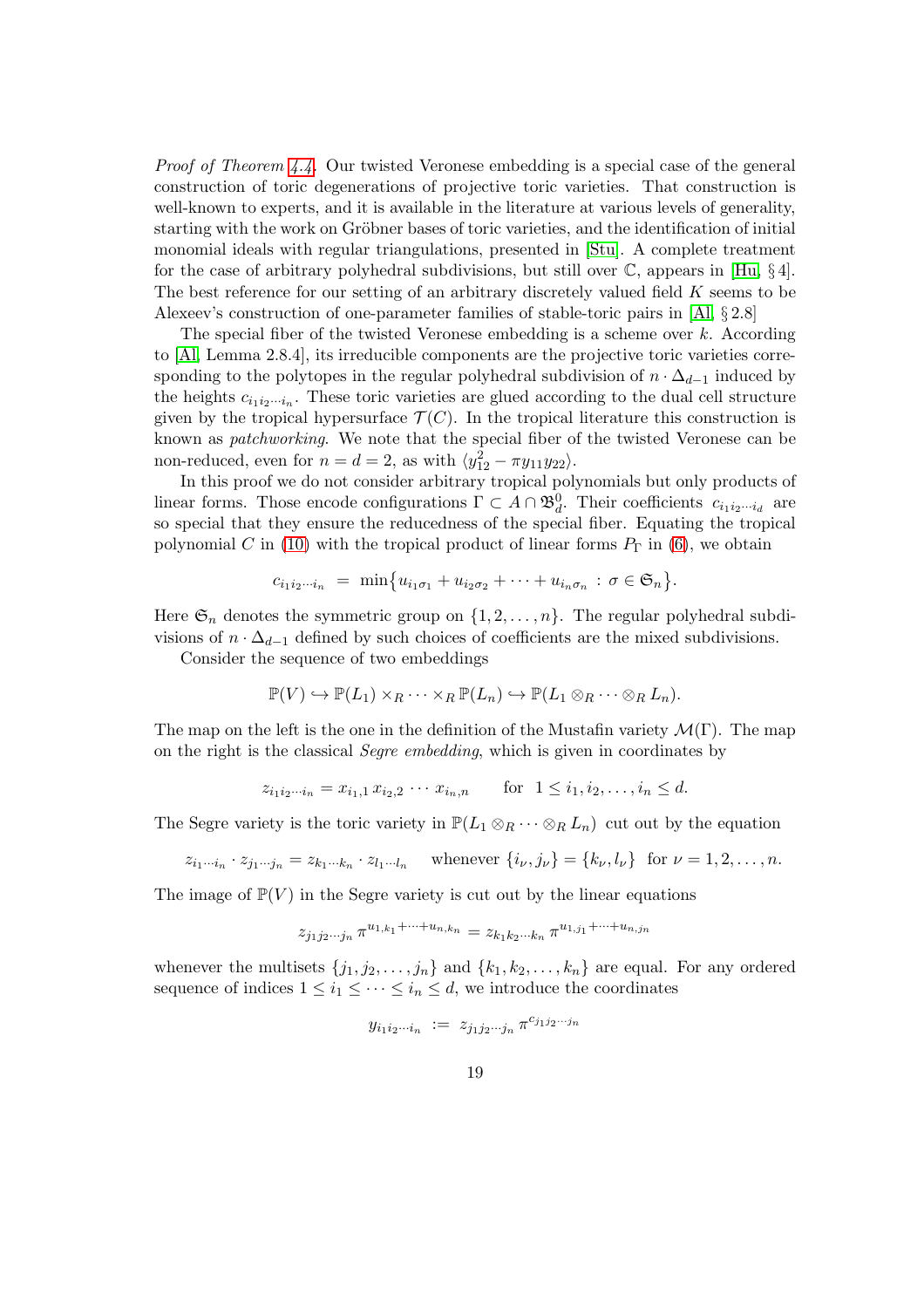where  $(j_1, \ldots, j_n)$  is a permutation of  $(i_1, \ldots, i_n)$  such that  $c_{j_1 \cdots j_n} = u_{1,i_1} + \cdots + u_{n,i_n}$ . Substituting the y-coordinates for the z-coordinates in the above equations, we find that the image of  $\mathbb{P}(V)$  in  $\mathbb{P}(L_1 \otimes_R \cdots \otimes_R L_n)$  equals the twisted Veronese variety.  $\Box$ 

<span id="page-19-0"></span>**Example 4.5.** Let  $d = n = 3$  and  $\Gamma = \{(1, 0, 0), (0, 1, 0), (0, 0, 1)\}\.$  The tropical convex hull of  $\Gamma$  is  $\overline{\Gamma} = \Gamma \cup \{(0,0,0)\}\$ , as seen in [\[JSY,](#page-36-3) Figure 4]. The map  $\mathcal{M}(\Gamma) \to \mathcal{M}(\Gamma)$  is an isomorphism of schemes over  $R$  but it is not an isomorphism of Mustafin varieties. The special fiber  $\mathcal{M}(\Gamma)_k$  has four irreducible components. It consists of the blow-up of  $\mathbb{P}_k^2$  at three points with a copy of  $\mathbb{P}_k^2$  glued along each exceptional divisor. The central component is primary in  $\mathcal{M}(\overline{\Gamma})$  but it is demoted to being secondary in  $\mathcal{M}(\Gamma)$ .  $\Box$ 

The tropical polytope tconv $(\Gamma)$  comes with two natural subdivisions into classical convex polytopes. First, there is the *tropical complex* which is dual to the mixed subdivision  $\Delta_{\Gamma}$ . Second, there is the simplicial complex induced from A on tconv(Γ). This simplicial complex refines the tropical complex, and it is generally much finer. The vertices of the tropical complex on tconv(Γ) correspond to the facets of  $\Delta_{\Gamma}$ , and hence to the irreducible components of the special fiber  $\mathcal{M}(\Gamma)_k$ . As before, we distinguish between primary and secondary components, so the tropical complex on tconv $(\Gamma)$  has both primary and secondary vertices. The primary vertices are those contained in  $\Gamma$ , and the secondary vertices are all other vertices of the tropical complex.

The points in  $\Gamma$  are in *general position* if every maximal minor of the  $d \times n$ -matrix  $(u_{ij})$  is tropically non-singular. In this case the number of vertices in the tropical complex is  $\binom{n+d-2}{d-1}$  $\binom{+d-2}{d-1}$ . That number is ten for  $d=3, n=4$ , as seen in [\[DJS,](#page-36-12) Figure 5], and the ten vertices correspond to the ten polygons in pictures as the left one in Figure [1.](#page-1-0) The points in Γ are in general position if and only if the subdivision  $\Delta_{\Gamma}$  of  $n\Delta_{d-1}$  is a *fine* mixed subdivision, arising from a *triangulation* of  $\Delta_{d-1} \times \Delta_{n-1}$  [\[DS,](#page-36-11) Prop. 24].

**Proposition 4.6.** For a set  $\Gamma$  of n elements in  $A \cap \mathfrak{B}_d^0$  the following are equivalent:

- *(a) The configuration* Γ *is in general position.*
- *(b)* The special fiber  $\mathcal{M}(\Gamma)_{k}$  *is of monomial type.*
- $(c)$   $\mathcal{M}(\Gamma)_k$  *is defined by a monomial ideal in*  $k[X]$  *in our chosen coordinates.*
- (d) The number of secondary components of  $\mathcal{M}(\Gamma)_k$  equals  $\binom{n+d-2}{d-1}$  $\binom{+d-2}{d-1}-n$ .

*Proof.* Clearly, (c) implies (b), and Remark [2.11](#page-9-2) states that (b) implies (d). By [\[San\]](#page-36-13), the mixed subdivision of  $n\Delta_{d-1}$  is equivalent to a subdivision of  $\Delta_{d-1}\times\Delta_{n-1}$ . That polytope is unimodular and has normalized volume  $\binom{n+d-2}{d-1}$  $\binom{+d-2}{d-1}$ . Hence a polyhedral subdivision of  $\Delta_{d-1} \times \Delta_{n-1}$  is a triangulation if and only if it has  $\binom{n+d-2}{d-1}$  $\binom{+d-2}{d-1}$  maximal cells, so (a) is equivalent to (d). The equivalence of (a) and (c) is proven in [\[BY,](#page-36-6) Prop. 4].  $\Box$ 

Block and Yu [\[BY\]](#page-36-6) showed that the tropical complex on tconv $(\Gamma)$  can be computed as a minimal free resolution in the sense of commutative algebra when  $\Gamma$  is in general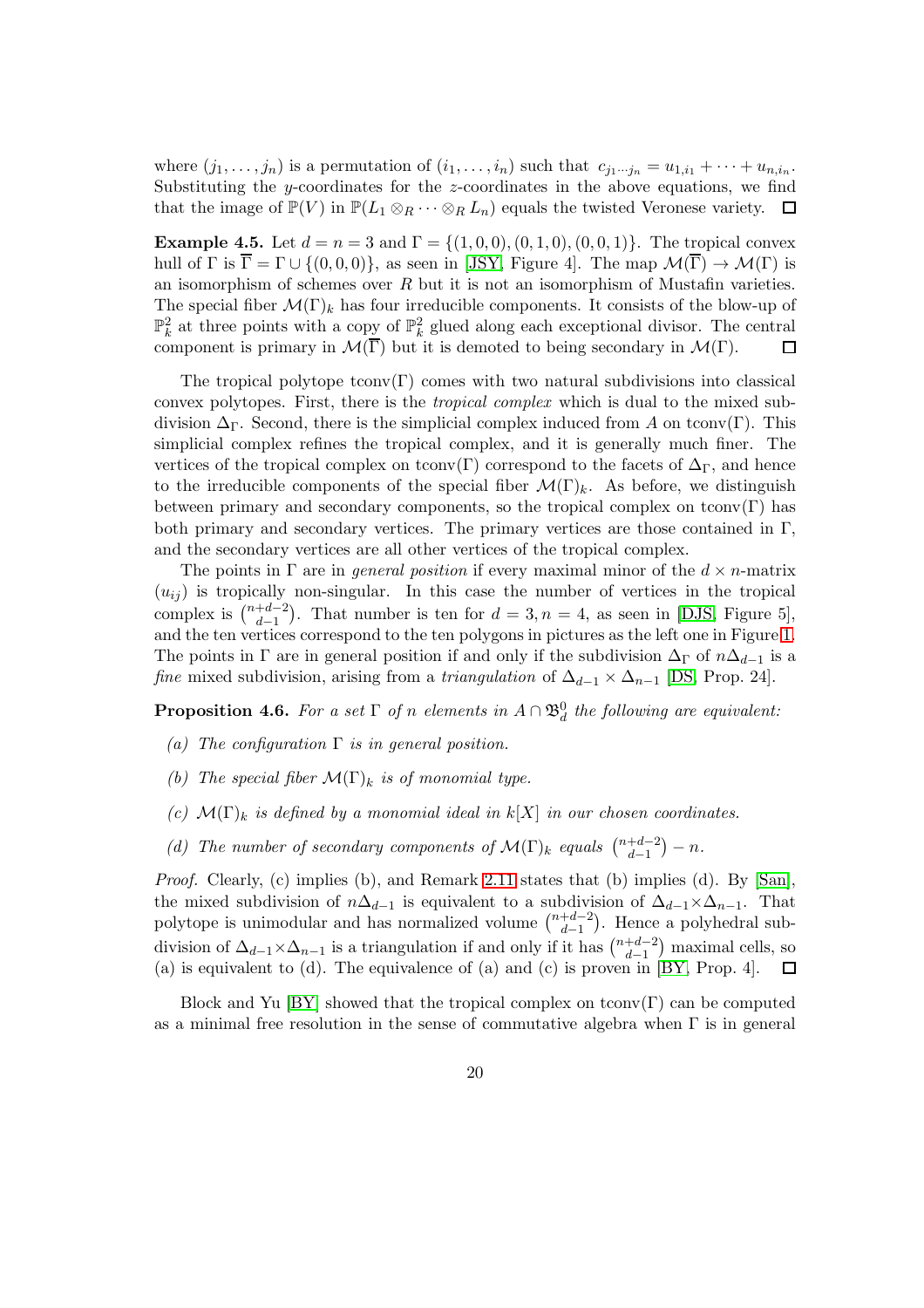position. Namely, they show that the Alexander dual to the monomial ideal in (b) has a unique minimal cellular resolution, and the support of that resolution is the tropical complex on tconv $(\Gamma)$ . This construction was extended to non-general tropical point configurations Γ in recent work of Dochtermann, Joswig and Sanyal [\[DJS\]](#page-36-12).

Our results in this section apply to arbitrary Mustafin varieties when  $n = 2$ . Indeed, let  $L^{(1)}$  and  $L^{(2)}$  be any two lattices in V and consider  $\Gamma = \{[L^{(1)}], [L^{(2)}]\}$ . Then there exists an apartment A that contains  $\Gamma$ , and we can represent both  $L^{(i)}$  by vectors  $u^{(i)} \in \mathbb{Z}^d$  as above. The configuration  $\{u^{(1)}, u^{(2)}\}$  is in general position if and only if the quantity  $u_{1i} + u_{2j} - u_{2i} - u_{1j}$  are non-zero for all  $1 \leq i < j \leq d$ . This is equivalent to the statement that  $u^{(1)}$  and  $u^{(2)}$  are not contained in any affine hyperplane of the form  $(1)$  in A. Assuming that this is the case, the tropical complex on the line segment tconv(Γ) consists of  $d-1$  edges and  $d-2$  secondary vertices between them. Each of the  $d-1$  edges is further subdivided into segments of unit length in the simplicial complex structure. If  $\Gamma$  is not in general position then some edges may have length zero.

<span id="page-20-0"></span>Proposition 4.7. *For* n = 2*, isomorphism classes of Mustafin varieties are in bijection with lists of*  $d-1$  *non-negative integers, up to reversing the order. The elements of the list are the lengths of the segments of the one-dimensional tropical complex* tconv $(\Gamma)$ *.* 

*Proof.* We apply Theorem [2.8.](#page-7-0) Since any two points lie in a single apartment, their convex hull consists of a tropical line segement. The lengths along these line segments are an invariant of the configuration.  $\Box$ 

A coarser notion of isomorphism is given by the *combinatorial type* of the mixed subdivision  $\Delta_{\Gamma}$ . Here, two configurations  $\Gamma$  and  $\Gamma'$  in  $A\cap \mathfrak{B}_d^0$  have the same combinatorial type if and only if the special fibers  $\mathcal{M}(\Gamma)_k$  and  $\mathcal{M}(\Gamma')_k$  are isomorphic as k-schemes.

For fixed d and n, there are finitely many combinatorial types of configurations Γ. As mixed subdivisions of  $n\Delta_{d-1}$  are in bijection with the triangulations of  $\Delta_{n-1}\times \Delta_{d-1}$ , the combinatorial types are classified by the faces of the *secondary polytope*  $\Sigma(\Delta_{d-1}\times\Delta_{n-1})$ . We illustrate this classification for the case  $d = n = 3$  of triangles in the tropical plane.

<span id="page-20-1"></span>**Example 4.8**  $(n = d = 3)$ . The *secondary polytope* of the direct product of two triangles,  $\Sigma(\Delta_2 \times \Delta_2)$ , is a four-dimensional polytope with f-vector (108, 222, 144, 30). The 108 vertices correspond to the 108 triangulations of  $\Delta_2 \times \Delta_2$ . These come in five combinatorial types, first determined by A. Postnikov, and later displayed in [\[GKZ,](#page-36-16) Figure 39, p. 250]. The special fibers corresponding to these five types are listed in rows 1-5 of [\[DS,](#page-36-11) Table 1], and they are depicted in the first row of Figure [6](#page-22-0) below. The second picture shows an orbit of size 12, and it represents a type which is incorrectly drawn in [\[GKZ,](#page-36-16) Figure 39]: the rightmost vertical edge should be moved to the left.

The 222 edges of  $\Sigma(\Delta_2\times\Delta_2)$  come in seven types, shown in the second and third row of Figure [6.](#page-22-0) The 144 2-faces come in five types, shown in the last two rows of Figure [6.](#page-22-0) In each case we report also the number of "bent lines," by which we mean pairs of points in  $\Gamma$  whose tropical line segment disagrees with the classical line segment. Finally,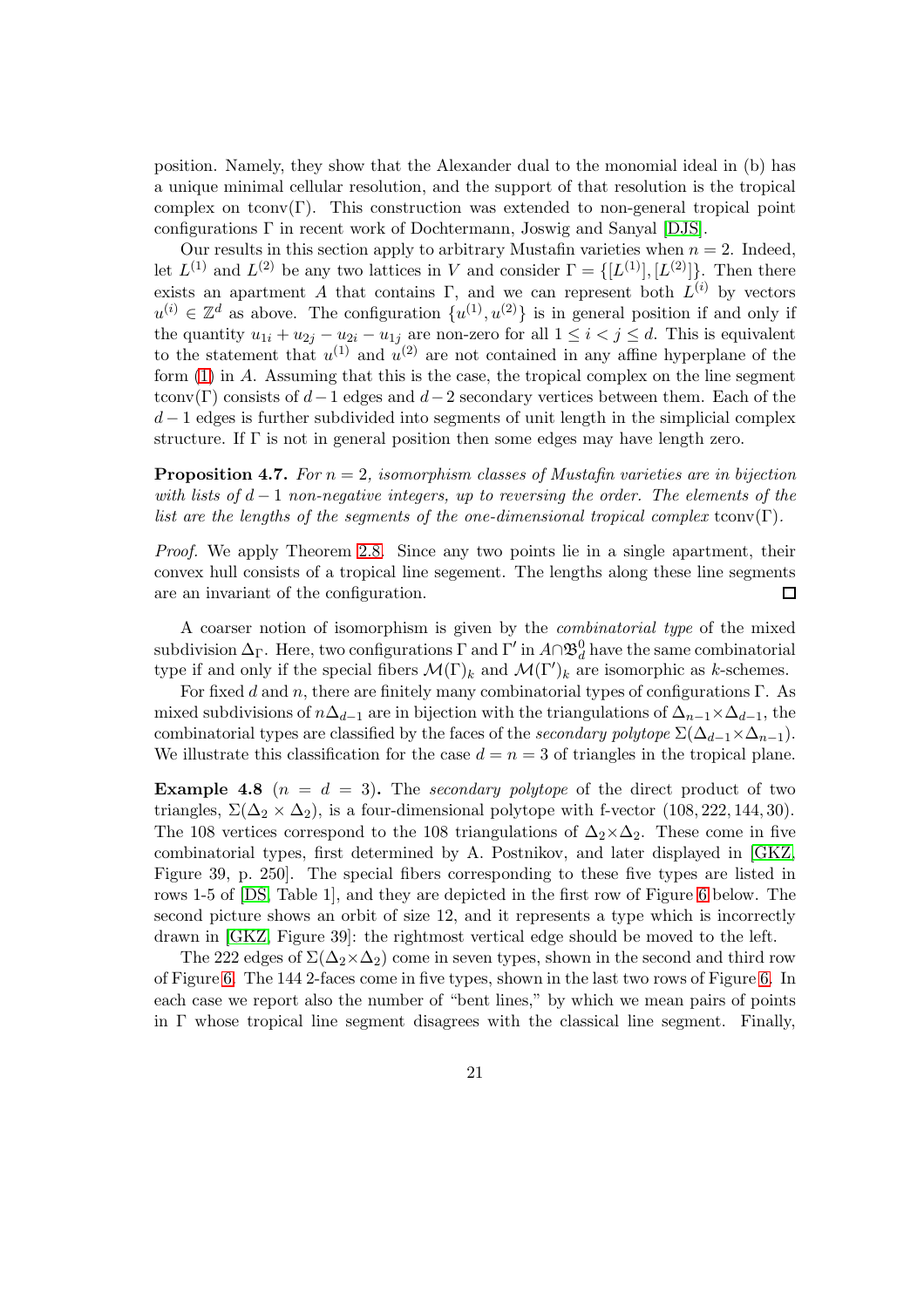the 30 facets of  $\Sigma(\Delta_2\times\Delta_2)$  come in three types, corresponding to the coarsest mixed subdivisions of  $3\Delta_2$ . Two of them do not appear for us because they are degenerate in the sense that two of the three points in  $\Gamma$  are the identical. The only facet type that corresponds to a valid Mustafin triangle  $\Gamma$  is shown on the lower right in Figure [6.](#page-22-0)  $\Box$ 

## 5 Components of the Special Fiber

In this section, we describe the components of  $\mathcal{M}(\Gamma)_k$ . If  $d = 2$  then each component is isomorphic to  $\mathbb{P}_k^1$ , by Proposition [3.1.](#page-10-0) If  $\Gamma$  is contained in one apartment then each component is a toric variety, by Theorem [4.4.](#page-17-0) In general, we shall obtain the primary components of  $\mathcal{M}(\Gamma)_k$  from projective space  $\mathbb{P}_k^{d-1}$  $k^{a-1}$  by blowing up linear subspaces.

<span id="page-21-1"></span>**Definition 5.1.** Let  $W_1, \ldots, W_m$  be linear subspaces in  $\mathbb{P}_k^{d-1}$  $k^{d-1}$ . Let  $X_0 = \mathbb{P}_k^{d-1}$  $\frac{a-1}{k}$  and inductively define  $X_i$  to be the blowup of  $X_{i-1}$  at the preimage of  $W_i$  under  $X_{i-1} \rightarrow$  $\mathbb{P}_\nu^{d-1}$  $\frac{d-1}{k}$ . We say that X is a *blow-up of*  $\mathbb{P}_k^{d-1}$  $a^{-1}$  *at a collection of linear subspaces* if X is isomorphic to the variety  $X_m$  obtained by this sequence of blow-ups.

We now show that the order of the blow-ups does not matter in Definition [5.1:](#page-21-1)

 ${\bf Lemma~5.2.} \, \, Let \, \pi \colon X \to \mathbb P^{d-1}_k$  $\binom{a-1}{k}$  be the blow-up at the linear spaces  $\{W_1, \ldots, W_m\}$ . Then X is isomorphic to the blow-up of  $\mathscr{I}_1 \mathscr{I}_2 \cdots \mathscr{I}_m$  where  $\mathscr{I}_i$  the ideal sheaf of  $W_i$ .

*Proof.* Let  $\pi_i: X_i \to \mathbb{P}_k^{d-1}$  be the projection in the *i*th stage of Definition [5.1](#page-21-1) and let  $\rho: Y \to \mathbb{P}_k^{d-1}$  be the blow-up at the product ideal sheaf  $\mathscr{I}_1 \cdots \mathscr{I}_m$ . By the universal property of blowing up,  $\pi_i^{-1}(\mathscr{I}_i)\cdot\mathscr{O}_{X_i}$  is locally free. Thus, locally, this sheaf is generated by one non-zero section of  $\mathscr{O}_{X_i}$ . Since  $X \to X_i$  is surjective and X is integral, the pullback of this section is a non-zero section of  $\mathscr{O}_X$ , so  $\pi^{-1}(\mathscr{I}_i) \cdot \mathscr{O}_X$  is also locally free. Therefore, the product  $\pi^{-1}(\mathscr{I}_1)\cdots \pi^{-1}(\mathscr{I}_m)\cdot \mathscr{O}_X = \pi^{-1}(\mathscr{I}_1\cdots \mathscr{I}_m)\cdot \mathscr{O}_X$  is locally free, and this defines a map from  $X$  to  $Y$ .

For the reverse map, we note that the product  $\rho^{-1}(\mathscr{I}_1)\cdots \rho^{-1}(\mathscr{I}_m)\cdot \mathscr{O}_Y$  is locally free on Y, so each factor  $\rho^{-1}(\mathcal{I}_i) \cdot \mathcal{O}_Y$  must be invertible. Thus, by the universal property of blowing up,  $Y \to X_{i-1}$  inductively lifts to  $Y \to X_i$ . This defines a map  $Y \to X$ . Thus we have maps between  $Y$  and  $X$  which are isomorphisms over the complement of the linear spaces  $W_i$ , so they must be isomorphisms.  $\Box$ 

<span id="page-21-0"></span>Theorem 5.3. *A projective variety* X *arises as a primary component of the special fiber*  $\mathcal{M}(\Gamma)_{k}$  *for some configuration*  $\Gamma$  *of n lattice points in the Bruhat-Tits building*  $\mathfrak{B}_{d}$ *if and only if* X *is the blow-up of*  $\mathbb{P}_k^{d-1}$  $\binom{a-1}{k}$  at a collection of  $n-1$  linear subspaces.

Before proving this theorem, we shed some light on the only-if direction by describing the linear spaces in terms of the configuration  $\Gamma$ . Fix an index i and let C be the primary component of  $\mathcal{M}(\Gamma)_k$  corresponding to the lattice class  $[L_i]$ . For any other point  $[L_j]$ in  $\Gamma$  we choose the unique representative  $L_j$  such that  $L_j \supset \pi L_i$  but  $L_j \not\supset L_i$ . Then the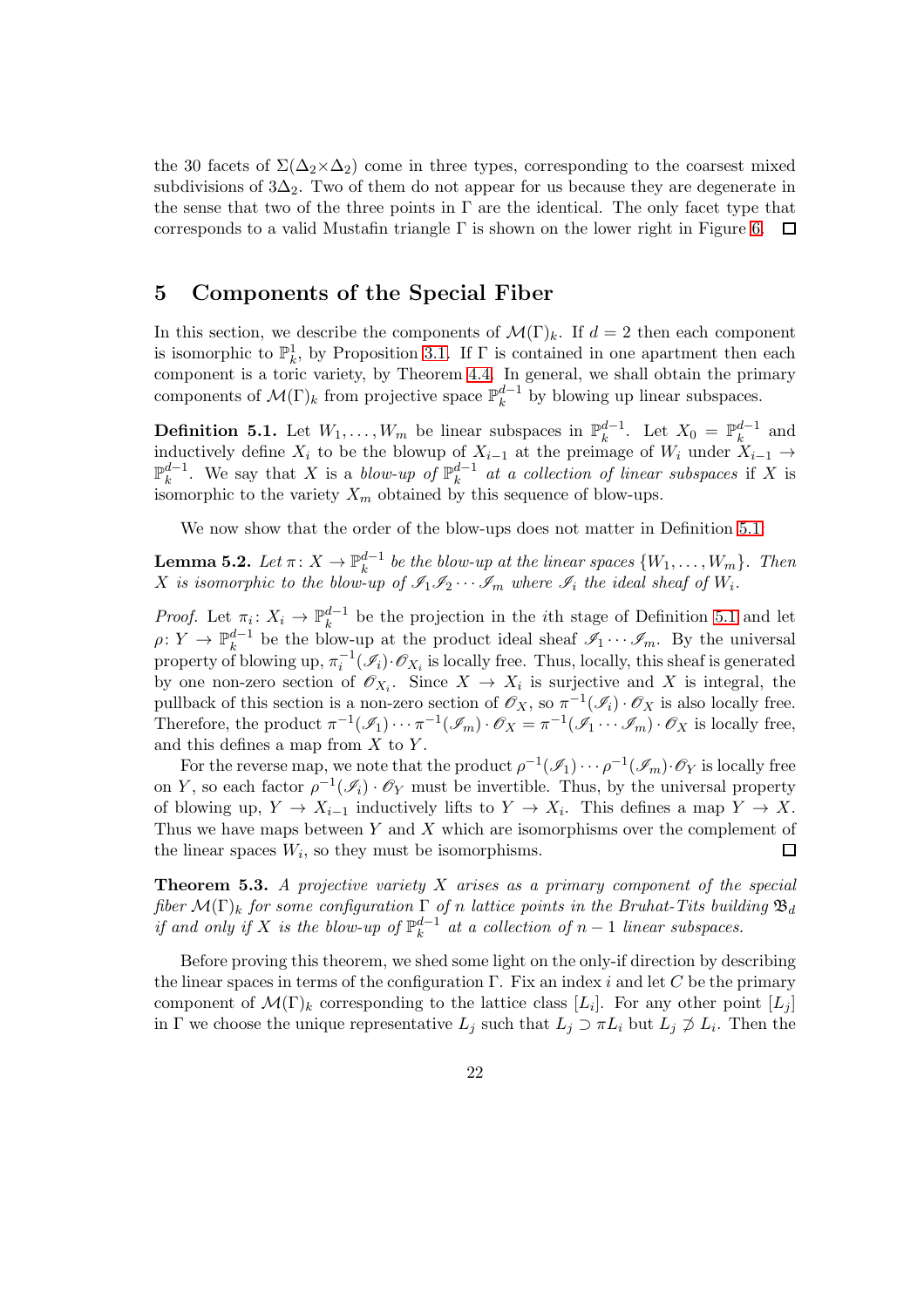(i) 6 *components,* 3 *bent lines, corresponding to vertices of the secondary polytope:*



(ii) 5 *components,* 2 *bent lines, corresponding to edges of the secondary polytope:*



(iii) 4 *components,* 3 *or* 2 *bent lines, corresponding to edges of the secondary polytope:*



(iv) 4 *components,* 1 *bent line, corresponding to* 2*-faces of the secondary polytope:*



(v) 3 *components,* 1 *or* 0 *bent lines, corresponding to* 2*-faces or facets:*



<span id="page-22-0"></span>Figure 6: The 18 combinatorial types of planar Mustafin triangles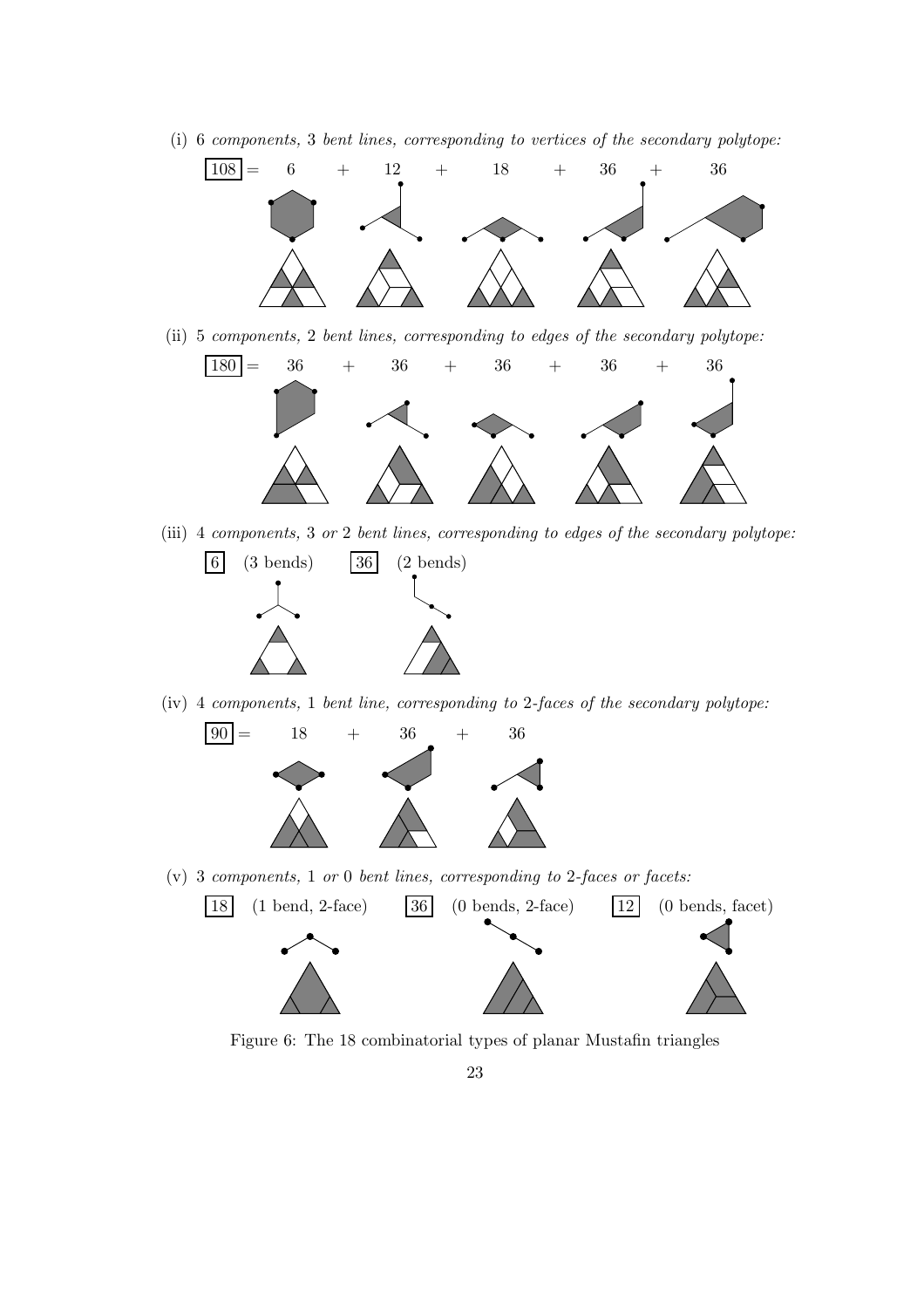image of  $L_j \cap L_i$  in the quotient  $L_i / \pi L_i$  is a proper, non-trivial k-vector subspace, and we denote by  $W_j$  the corresponding linear subspace in  $\mathbb{P}(L_i)_k$ . The component C is the blow-up of  $\mathbb{P}(L_i)_k$  at the linear subspaces  $W_j$  for all  $j \neq i$ .

Since  $[L_i]$  and  $[L_j]$  are in a common apartment, there is a basis  $e_1, \ldots, e_d$  of V such that  $L_i = R\{e_1, \ldots, e_d\}$  and  $L_j = R\{\pi^{-s_1}e_1, \ldots, \pi^{-s_d}e_d\}$ , where  $-1 = s_1 \leq \cdots \leq s_d$ , in order to satisfy the above condition on the representative. Then  $W_j$  is the linear space spanned by  $\{e_i : s_i \geq 0\}$ . In particular, if  $\{W_i, W_j\}$  are in general position then  $W_j$  is the hyperplane spanned by  $e_2, \ldots, e_d$  and the blow-up of  $W_j$  is trivial.

<span id="page-23-0"></span>**Example 5.4.** Various classical varieties arise as primary components of some  $\mathcal{M}(\Gamma)_{k}$ . For instance, any del Pezzo surface (other than  $\mathbb{P}^1 \times \mathbb{P}^1$ ) is the blow up of  $\mathbb{P}^2$  at  $\leq 8$ general points, and thus arises for an appropriate configuration  $\Gamma \in \mathfrak{B}_3$  with  $|\Gamma| \leq 9$ .  $\Box$ 

*Proof of Theorem [5.3.](#page-21-0)* First we suppose that Γ has only two elements, and we choose coordinates as in the discussion prior to Example [5.4.](#page-23-0) By Theorem [4.4,](#page-17-0) we can compute the special fiber from the arrangement of two tropical hyperplanes. We represent a point in  $A = \mathbb{R}^d / \mathbb{R} (1, \ldots, 1)$  by the last  $d-1$  entries of a vector in  $\mathbb{R}^d$ , after rescaling so that the first entry is 0. Thus, our tropical hyperplanes are centered at  $(0, \ldots, 0)$ and  $(s_2 + 1, \ldots, s_d + 1)$ . The former point lies in the relative interior of the cone of the latter tropical hyperplane generated by  $-e_t, \ldots, -e_d$ , where t is the smallest index such that  $s_t \geq 0$ . This containment creates a ray at  $(0, \ldots, 0)$  generated by the vector  $e_t + \cdots + e_d$ , together with adjacent cones. The resulting complete fan corresponds to the toric blow-up of  $\mathbb{P}_k^{d-1}$  at the linear space spanned by  $e_t, \ldots, e_d$ . This agrees with the description given after the statement of Theorem [5.3.](#page-21-0)

Now suppose  $\Gamma$  has  $n > 2$  elements. We fix one element  $[L_i]$  and let C denote the corresponding primary component of  $\mathcal{M}(\Gamma)_k$ . We claim that C is the blow-up of  $\mathbb{P}(L_i)_k$  at the linear subspaces  $W_i$  described after the theorem. For each  $[L_i] \in$  $\Gamma \setminus \{[L_i]\},\$  we have a projection  $\mathcal{M}(\Gamma) \to \mathcal{M}(\{[L_i], [L_j]\})$  which sends C to the  $[L_i]$ primary component of  $\mathcal{M}(\{[L_i], [L_j]\})_k$ , and we denote this component by  $C_j \subset \mathbb{P}(L_i)_k \times$  $\mathbb{P}(L_j)_k$ . We have shown  $C_j$  to be blow-up of  $\mathbb{P}(L_i)_k$  at  $W_j$ . By taking the fiber product of these components with the base  $\mathbb{P}(L_i)_k$  for all  $j \neq i$ , we get the closed immersion

$$
C \to \prod_{j \neq i} C_j \to \prod_{j=1}^n \mathbb{P}(L_j)_k,
$$

where the first product is the fiber product over  $\mathbb{P}(L_i)_k$  and the second is over Spec k. Since each projection  $C_j \to \mathbb{P}(L_i)_k$  is a birational morphism, the fiber product  $\prod_{j \neq i} C_j$ contains an open subset which is mapped isomorphically to  $\mathbb{P}(L_i)_k$ . Since C is irreducible and birational with  $\mathbb{P}(L_i)_k$ , we conclude that C is isomorphic to the closure of this open set, which is necessarily the desired primary component.

On the other hand, let B be the blow-up of  $\mathbb{P}(L_i)_k$  at the linear subspaces  $W_i$ , and we wish to show that C is isomorphic to B. Since B maps compatibly to each  $C_i$ , we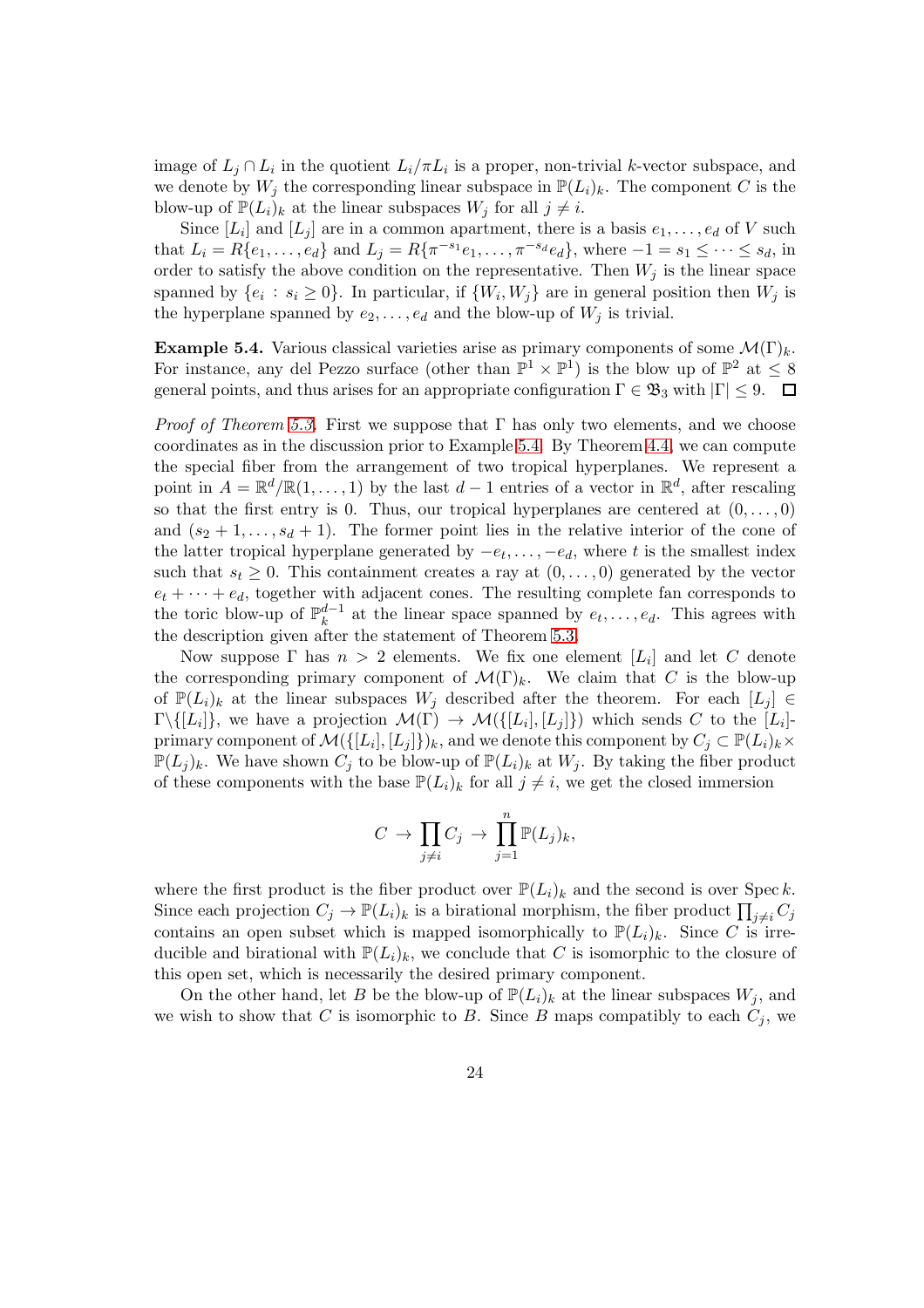have a map to the fiber product  $\prod_{j\neq i} C_j$  with base  $\mathbb{P}(L_i)_k$ . Since B is irreducible and birational with  $\mathbb{P}(L_i)_k$ , this map factors through a map  $B \to C$ . On the other hand, the pullbacks of the ideal sheaves of each  $W_j$  to C are all invertible, and this gives the inverse map from  $C$  to  $B$ . We conclude that  $C$  and  $B$  are isomorphic.

Finally, for any arrangement of  $n-1$  linear subspaces in  $\mathbb{P}_k^{d-1}$  we can choose a configuration  $\Gamma \in \mathfrak{B}_d$  with  $n = |\Gamma|$  which realizes the blow-up at these linear spaces as a primary component. To do this, we represent each linear space as a vector subspace  $W_j$  of  $k^d$ , and we let  $M_j$  denote the preimage in  $R^d$  under the residue map  $R^d \to k^d$ . Then we take our configuration to be the standard lattice  $R<sup>d</sup>$  and the adjacent lattices  $M_j + \pi R^d$ . The component of  $\mathcal{M}(\Gamma)_k$  corresponding to  $R^d$  is the desired blow-up.  $\Box$ 

It follows from Theorem [5.3](#page-21-0) that the primary components are always smooth for  $d \leq$ 3 or  $n = 2$ . However, if  $d \geq 4$  and  $n \geq 3$ , then we encounter primary components that are not smooth. These arise from the fact that the simultaneous blow-up of projective space at several linear subspaces may be singular. This was demonstrated in Figure [5.](#page-17-1)

<span id="page-24-1"></span>**Example 5.5.** Let  $V = K^4$  with basis  $\{e_1, e_2, e_3, e_4\}$  and let  $\Gamma = \{[L_1], [L_2], [L_3]\}$  be given by  $L_1 = R\{e_1, e_2, e_3, e_4\}, L_2 = R\{e_1, \pi e_2, e_3, \pi e_4\}$  and  $L_3 = R\{e_1, e_2, \pi e_3, \pi e_4\}.$ The primary component C corresponding to  $[L_1]$  is singular. It is obtained from  $\mathbb{P}_k^3$ by blowing up the two lines spanned by  $\{e_1, e_2\}$  and  $\{e_1, e_3\}$  respectively. This configuration was studied in Example [4.3.](#page-16-1) Its special fiber is drawn in Figure [5,](#page-17-1) in which the polytope corresponding to  $C$  is the green cell. This polytope has a vertex that is adjacent to four edges. 囗

Example [5.5](#page-24-1) underscores the fact that the convex configurations considered by Mustafin [\[Mus\]](#page-36-0) and Faltings [\[Fa\]](#page-36-2) are very special. In the convex case, all primary components are smooth. This is a consequence of the following more general result.

<span id="page-24-0"></span>**Proposition 5.6.** Fix the lattice  $L_n$  and the linear spaces  $W_1, \ldots, W_{n-1}$  in  $L_n/\pi L_n$ *as above. Suppose that this collection of linear spaces is closed under intersection, and that the order refines their order by inclusion, so that*  $W_j \subset W_i$  *implies*  $j < i$ *. Then the primary component* C *corresponding to* [Ln] *is formed by successively blowing up the strict transforms of*  $W_1, \ldots, W_{n-1}$  *in that order. In particular, C is smooth.* 

*Proof.* We know that C is formed by the successive blow-ups of the weak transforms, so we just need to show that these are equivalent to the blow-ups of the strict transforms. Let  $B_{i-1}$  be the blow-up of  $W_1, \ldots, W_{i-1}$ . We describe the weak transform of  $W_i$  by tracing it through the previous blow-ups. For the blow-up at  $W_j \subset W_i$ , the weak transform of  $W_i$  consists of the strict transform together with the exceptional divisor of the blow-up. At every other step, the weak transform is identical to the strict transform. Therefore, the weak transform of  $W_i$  consists of the union of the strict transforms  $\tilde{W}_i$  together with the exceptional divisors from blow-ups of  $W_j \subset W_i$ . Since these exceptional divisors are defined by locally principal ideals, we can remove them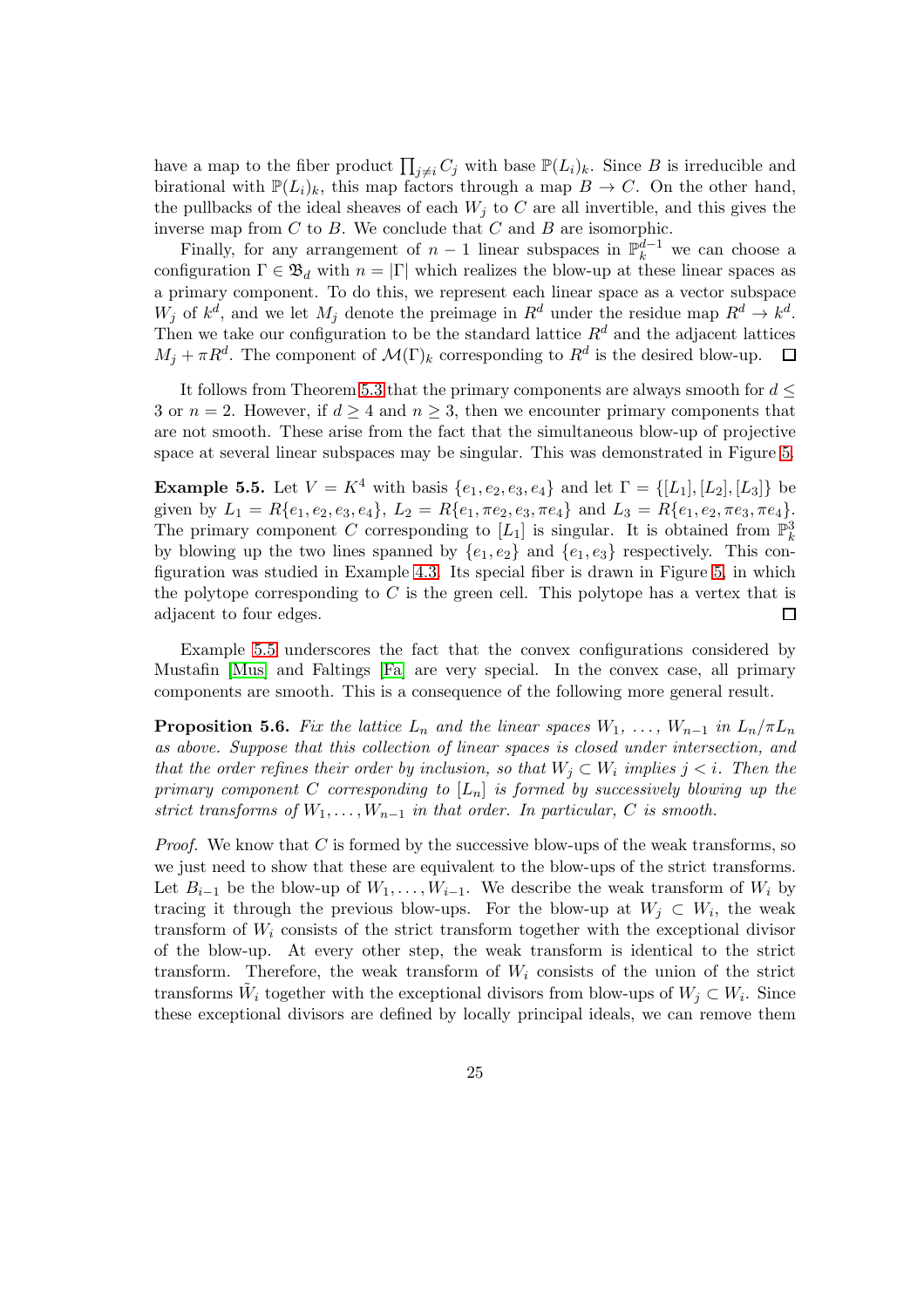without changing the blow-up, so  $B_i$  is isomorphic to the blow-up of  $\tilde{W}_i$ . Since each strict transform  $\tilde{W}_i$  is smooth, its blow-up is also smooth, so C is smooth. □

**Example 5.7.** The compactification  $\overline{\mathcal{M}}_{0,6}$  of the moduli space of six points on  $\mathbb{P}^1_k$  arises from  $\mathbb{P}^3_k$  by blowing up five general points followed by blowing up the ten lines through these points [\[Ka,](#page-36-17) Theorem 4.3.3]. Using Proposition [5.6,](#page-24-0) there exists a configuration  $\Gamma \in \mathfrak{B}_d$  with  $|\Gamma| = 16$  such that  $\overline{\mathcal{M}}_{0.6}$  is a component of  $\mathcal{M}(\Gamma)_k$ . For  $\overline{\mathcal{M}}_{0.7}$ , the Kapranov blow-up construction requires blowing up planes in  $\mathbb{P}^4_k$  without first blowing up their point of intersection, which does not fit into the model of Proposition [5.6.](#page-24-0)  $\Box$ 

The isomorphism types of the secondary components of the special fibers are less restricted than that of the primary components, but they are still rational varieties.

<span id="page-25-0"></span>**Lemma 5.8.** Let C be a secondary component in  $\mathcal{M}(\Gamma)_k$ . Then there exists a vertex v  $\lim_{\Omega} \mathfrak{B}_d^0$  such that if  $\Gamma' = \Gamma \cup \{v\}$ , then  $\mathcal{M}(\Gamma') \to \mathcal{M}(\Gamma)$  restricts to a birational morphism  $\tilde{C} \rightarrow C$ , where  $\tilde{C}$  *is the primary component of*  $\mathcal{M}(\Gamma')_k$  *corresponding to v.* 

*Proof.* Let  $\overline{\Gamma}$  be the set of all vertices in the convex closure of  $\Gamma$ . By Lemma [2.4,](#page-6-0) there is some component of  $\mathcal{M}(\overline{\Gamma})_k$  mapping birationally onto C. By Theorem [2.10,](#page-9-0) the component of  $\mathcal{M}(\overline{\Gamma})_k$  must be primary, and so corresponds to some vertex v. Let  $\Gamma' =$  $\Gamma \cup \{v\}$  and let  $\tilde{C}$  be the primary component corresponding to v. Since  $\mathcal{M}(\overline{\Gamma}) \to \mathcal{M}(\Gamma)$ factors through  $\mathcal{M}(\Gamma'), \tilde{C}$  must map birationally onto C.  $\Box$ 

Corollary 5.9. *Every secondary component is a rational variety.*

*Proof.* This follows from Lemma [5.8](#page-25-0) and Theorem [5.3.](#page-21-0)

Now we wish to describe the geometry of the secondary components in more detail. If C is a secondary component of  $\mathcal{M}(\Gamma)_k$ , we let C,  $\tilde{C}$  and  $\Gamma'$  be as in Lemma [5.8,](#page-25-0) and let  $\pi$  denote the projection  $\mathcal{M}(\Gamma') \to \mathcal{M}(\Gamma)$ . We identify  $\tilde{C}$  with the blow-up of  $\mathbb{P}_k^{d-1}$ k at the linear spaces  $W_i$  as in Theorem [5.3.](#page-21-0)

 $\Box$ 

<span id="page-25-1"></span>**Lemma 5.10.** If  $\tilde{L} \subset \tilde{C}$  is the strict transform of a line L in  $\mathbb{P}_k^{d-1}$  $_{k}^{a-1}$ , then  $\pi|_{\tilde{L}}$  *is either constant or a closed immersion. Moreover,*  $\pi|_{\tilde{L}}$  *is constant if and only if* L *intersects* all subspaces  $W_i$ . The restriction of  $\pi$  to an exceptional divisior is a closed immersion.

*Proof.* Let L be a line in  $\mathbb{P}_k^{d-1}$  $\mu_k^{d-1}$  and  $\tilde{L}$  its strict transform. Consider any vertex  $w_i \in \Gamma$ with  $W_i$  the corresponding linear space in  $\mathbb{P}_k^{d-1}$  $k^{d-1}$ . Then the projection of  $\tilde{L}$  onto the *i*<sup>th</sup> factor  $\mathbb{P}_k^{d-1}$  $\frac{a-1}{k}$  is constant if L intersects  $W_i$  and is a closed immersion if not. Since the projection of  $\tilde{L}$  to  $\mathcal{M}(\Gamma)_k$  consists of the projection to the fiber product of these factors, we have the desired result. For any exceptional divisor, the projection to the factor of  $v$ is constant, so the projection to  $\mathcal{M}(\Gamma)_k$  must be a closed immersion. 口

**Proposition 5.11.** With the set-up as in Lemma [5.10,](#page-25-1) the exceptional locus of  $\tilde{C} \rightarrow C$ *is the union of the strict transforms of all lines which intersect all of the subspaces*  $W_i$ .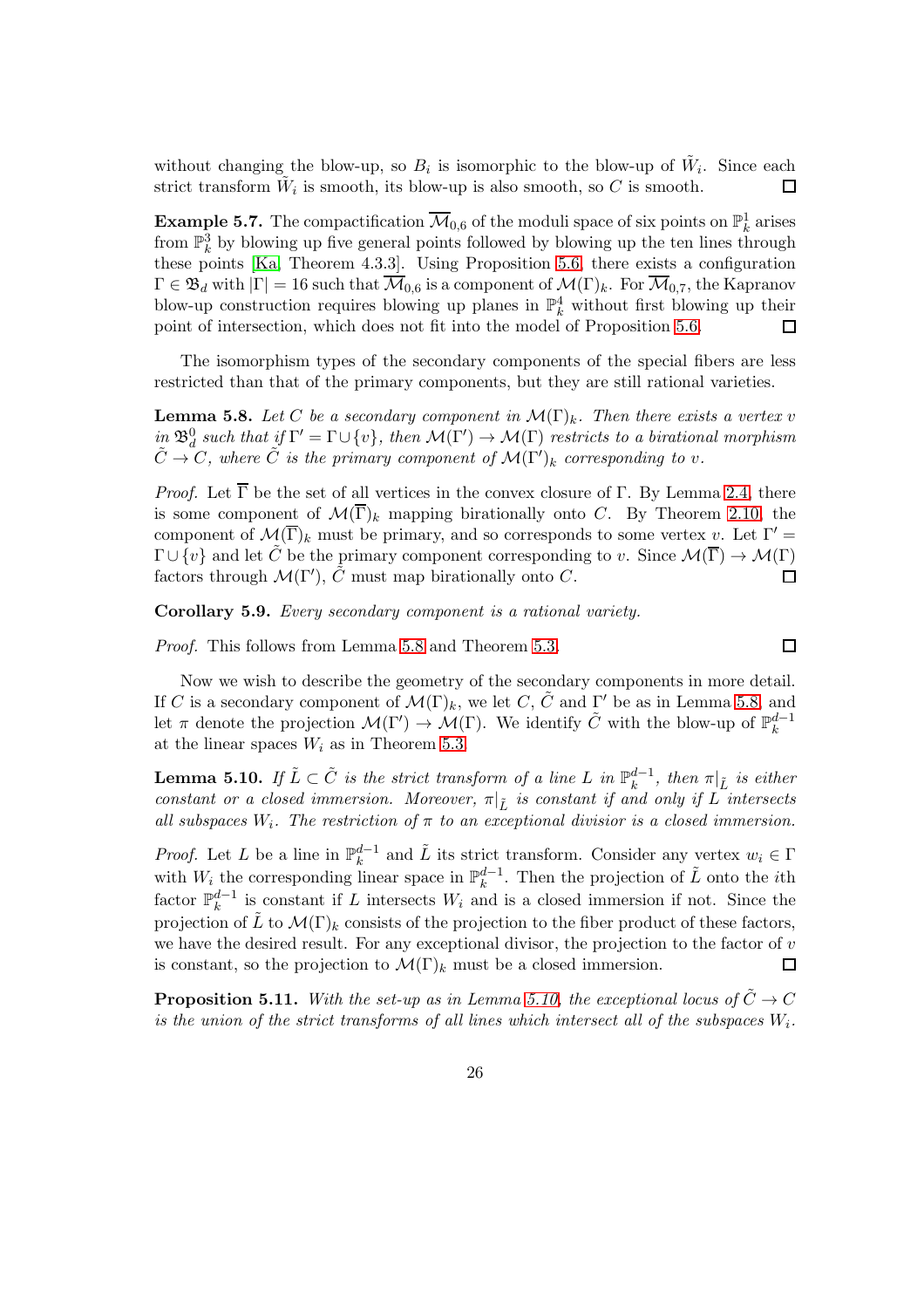*Proof.* If a line  $L \subset \mathbb{P}_k^{d-1}$  $\frac{a-1}{k}$  passes through all of the  $W_i$ , then its strict transform in  $\tilde{C}$  is contracted in C by Lemma [5.10,](#page-25-1) so any point on the line is in the exceptional locus. Conversely, suppose that  $x$  is in the exceptional locus, so there exists a point y in C such that  $\pi(x) = \pi(y)$ . By Lemma [5.10,](#page-25-1) x and y cannot be in an exceptional divisor. Thus, we take the projections of x and y to  $\mathbb{P}_k^{d-1}$  $\frac{a-1}{k}$  and let L be the line through them. Lemma [5.10](#page-25-1) implies that  $\tilde{L}$  must be contracted to a point by  $\pi$ , and therefore L intersects all the linear spaces  $W_i$ .  $\Box$ 

Example 5.12. Fix a basis  $e_1, e_2, e_3$  of V. Let  $L_i = R\{\pi e_1, \pi e_2, \pi e_3, e_i\}$  and consider the secondary component associated to  $v = [R\{e_1, e_2, e_3\}]$ . Thus,  $W_i = ke_i$ . If  $\Gamma =$  $\{[L_1], [L_2]\}$ , then C is the blow-up of  $\mathbb{P}_k^2$  at the points  $W_1$  and  $W_2$ , followed by the blow-down of the line between them, yielding  $\mathbb{P}^1_k \times \mathbb{P}^1_k$ . If  $\Gamma = \{[L_1], [L_2], [L_3]\}$ , then  $\tilde{C}$ and C are both isomorphic to the blow-up of  $\mathbb{P}_k^2$  at the three points  $W_1$ ,  $W_2$  and  $W_3$ , since there are no lines passing through all three points. This is the same configuration as in Example [4.5.](#page-19-0) 口

<span id="page-26-2"></span>Example 5.13. Suppose that  $L_1 = R\{e_1, \pi e_2, \pi e_3\}$ ,  $L_2 = R\{\pi e_1, e_2, \pi e_3\}$  and  $L_3 =$  $R\{e_1 + e_2, \pi e_2, \pi e_3\}$ , and let  $\Gamma = \{[L_1], [L_2], [L_3]\}$ . Then  $\mathcal{M}(\Gamma)_k$  has a secondary component that is singular, indexed by  $L_4 = R{e_1, e_2, e_3}$ . The corresponding primary component of  $\mathcal{M}(\Gamma \cup \{[L_4]\})_k$  is the blow-up of  $\mathbb{P}_k^2$  at three collinear points  $W_1 = ke_1$ ,  $W_2 = ke_2, W_3 = k(e_1 + e_2)$ . The secondary component in  $\mathcal{M}(\Gamma)_k$  arises by blowing down the strict transform of the line through these three points. Algebraically, the ideal

<span id="page-26-1"></span>
$$
\langle x_1, z_1, y_2, z_2 \rangle \cap \langle x_1, z_1, x_3, z_3 \rangle \cap \langle y_2, z_2, x_3, z_3 \rangle \cap \langle x_1, y_2, x_3, z_1 z_2 y_3 + z_1 x_2 z_3 - y_1 z_2 z_3 \rangle \tag{11}
$$

represents  $\mathcal{M}(\Gamma)_k$ , where  $(x_i : y_i : z_i)$  are the coordinates on the *i*th factor of  $\mathbb{P}^2 \times \mathbb{P}^2 \times \mathbb{P}^2$ . The last prime ideal in [\(11\)](#page-26-1) is the secondary component. It has a quadratic cone singularity at the point  $((0:1:0), (1:0:0), (0:1:0))$ . This special fiber looks like a *sailboat*: the secondary component is the boat; its sails are three projective planes attached at three of its lines. In the census of Theorem [6.1,](#page-26-0) this is the unique type which is not a union of toric surfaces, so it cannot be drawn as a 2-dimensional polyhedral complex.  $\Box$ 

#### 6 Triangles

In this section we classify Mustafin varieties for  $d = n = 3$ . We refer to a triple  $\Gamma$  in  $\mathfrak{B}^0_3$ as a *Mustafin triangle*. Two such triangles are said to have the same *combinatorial type* if the special fibers of the associated Mustafin varieties are isomorphic as  $k$ -schemes.

<span id="page-26-0"></span>Theorem 6.1. *There are precisely* 38 *combinatorial types of Mustafin triangles. In addition to the* 18 *planar types (in Figure [6\)](#page-22-0) there are* 20 *non-planar types (in Table [1\)](#page-27-0).*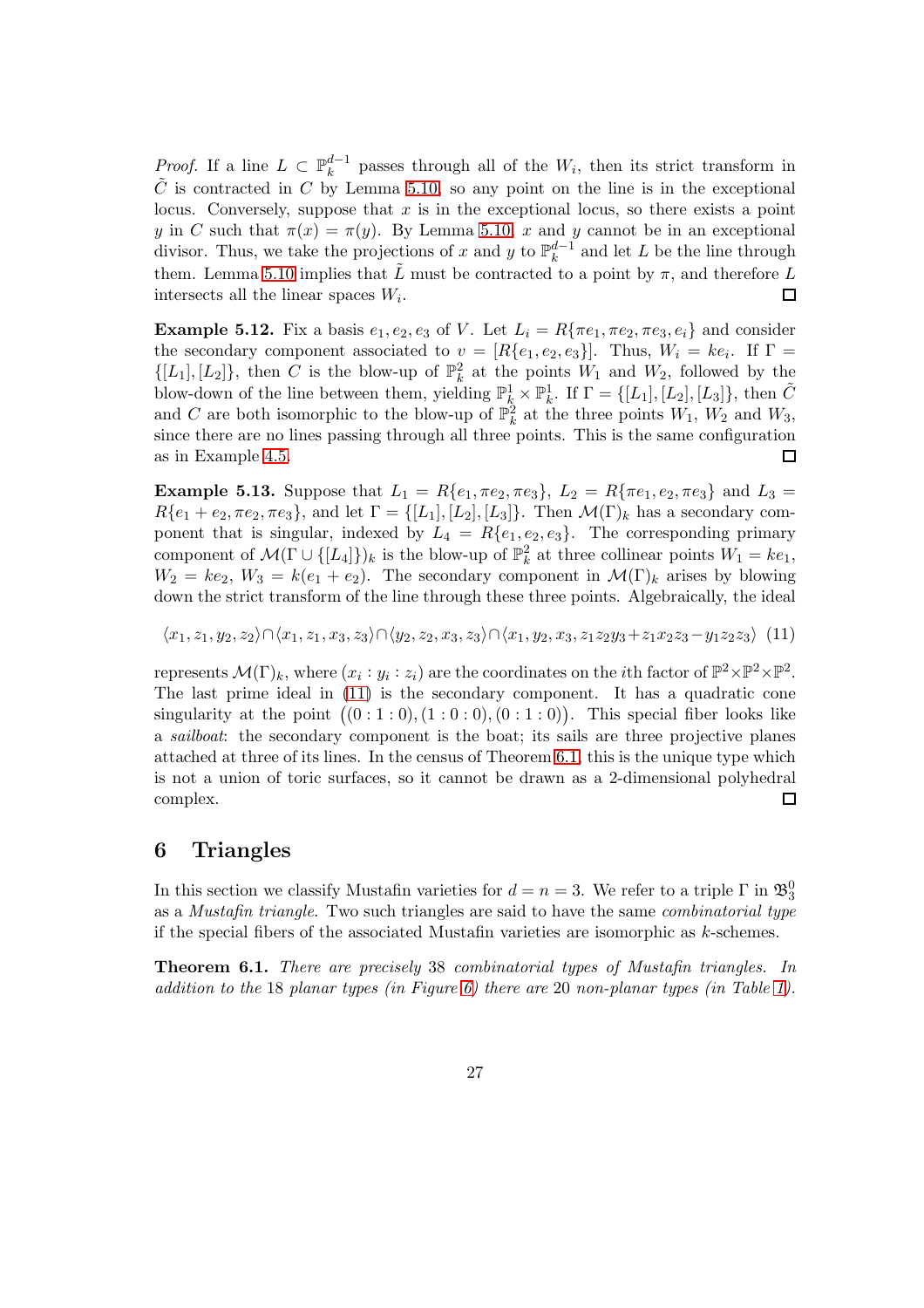|                      | Number of bent lines |                  |                                                                                                            |  |
|----------------------|----------------------|------------------|------------------------------------------------------------------------------------------------------------|--|
| Number of components |                      |                  |                                                                                                            |  |
|                      | $2+0$                |                  |                                                                                                            |  |
|                      |                      | $1+$ 0<br>$3+$ 3 |                                                                                                            |  |
|                      |                      |                  | $\begin{array}{c c} 1+{\bf 0} & 1+{\bf 1} \ \hline 5+{\bf 6} & 0+{\bf 2} \ \hline 5+{\bf 8} & \end{array}$ |  |
|                      |                      |                  |                                                                                                            |  |

<span id="page-27-0"></span>Table 1: Classification of the *18 planar* and 20 non-planar types of Mustafin triangles.

The term *non-planar* is used as in [\[CS,](#page-36-4) § 5]. It refers to combinatorial types consisting entirely of configurations Γ that do not lie in a single apartment. The rest of this section is devoted to proving Theorem [6.1.](#page-26-0) Since the planar configurations were enumerated in Example [4.8,](#page-20-1) our task is to classify all non-planar Mustafin triangles, and to show that all types are realizable over any valuation ring  $(R, K, k)$ .

The convex hull of any two points v and w in  $\mathfrak{B}_3$  is a tropical line segment which is contained in a single apartment. If this tropical line consists of a single Euclidean line segment, then we say that the line is *unbent*. Otherwise, the tropical line consists of two Euclidean line segments and we call the line *bent* and the junction of the two lines the *bend point*. Note that in this section the term *line* always means tropical line. By the bend points of a configuration  $\Gamma$  we mean the bend points of all pairs of points in  $\Gamma$ .

<span id="page-27-1"></span>**Proposition 6.2.** For a finite subset  $\Gamma$  of  $\mathfrak{B}_3^0$ , the secondary components of  $\mathcal{M}(\Gamma)_k$  are *in bijection with the bend points of* Γ *which are not themselves elements of the set* Γ*.*

*Proof.* Let  $\Gamma = \{v_1, \ldots, v_n\}$  and let  $\Gamma'$  be the union of  $\Gamma$  and the set of bend points of Γ. By Lemma [2.4,](#page-6-0) each component C of  $\mathcal{M}(\Gamma)_k$  is the image of a *unique* component C' of  $\mathcal{M}(\Gamma')_k$  under the natural projection. Suppose that C is secondary in  $\mathcal{M}(\Gamma)_k$ . To establish the bijection, we must prove that C' is primary in  $\mathcal{M}(\Gamma')_k$ .

Recall from the proof of Lemma [2.4](#page-6-0) that the cycle class of any component of  $\mathcal{M}(\Gamma)_k$  is a sum of distinct monomials of  $\mathbb{Z}[H_1,\ldots,H_n]/\langle H_1^3,\ldots,H_n^3\rangle$  having degree  $2n-2$ . Since  $C$  is not a primary component, every term in this cycle class involves every variable. Therefore, after permuting the factors, we can assume that the cycle class of  $C$  contains the term  $H_1H_2H_3^2\cdots H_n^2$ . The image of C under the projection  $\mathcal{M}(\Gamma) \to \mathcal{M}(\{v_1, v_2\})$ must be a component, and since  $C$  is a secondary component, so is its image. The vertices  $v_1$  and  $v_2$  lie in a common apartment, and Theorem [4.4](#page-17-0) implies that the tropical convex hull of  $v_1$  and  $v_2$  must have a bend point, which we denote w, corresponding to the secondary component. By Lemma [2.4,](#page-6-0) the secondary component is the image of some component of  $\mathcal{M}(\{v_1, v_2, w\})_k$ . Using Theorem [4.4](#page-17-0) we see that the only candidate is the w-primary component. The w-primary component of  $\mathcal{M}(\Gamma')_k$  maps onto the w-primary component of  $\mathcal{M}(\{v_1, v_2, w\})_k$  and then onto the secondary component of  $\mathcal{M}(\lbrace v_1, v_2 \rbrace)_k$ , so it equals the unique component C' that maps surjectively onto C.  $\Box$ 

Our classification of non-planar Mustafin triangles will proceed in two phases. For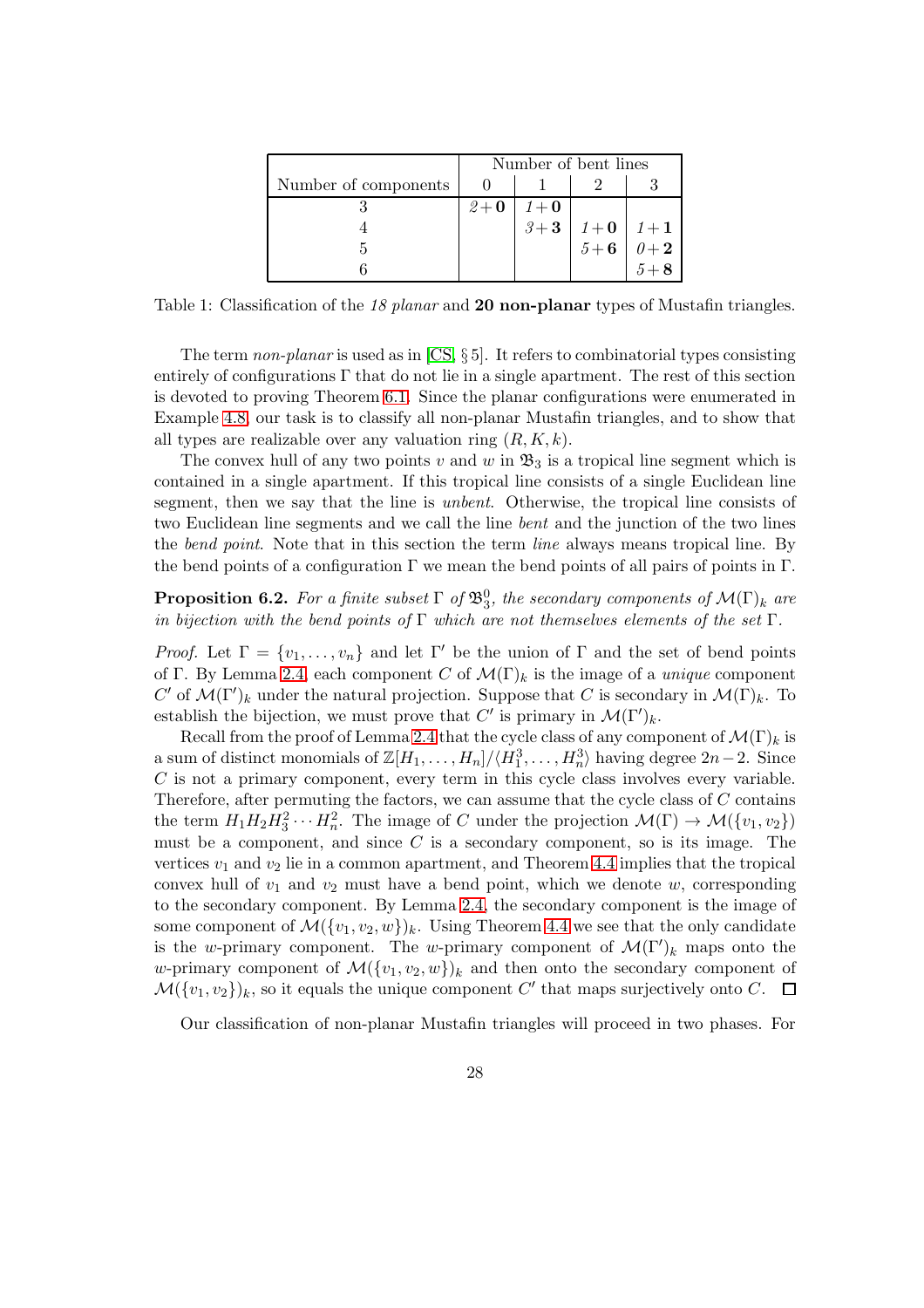special fibers with few components, the key result is Lemma [6.4](#page-29-0) below. On the other hand, for special fibers with five or six components, Lemma [6.6](#page-30-0) will imply that that their ideals are monomial or "almost monomial". Before getting to these technical phases, however, we first discuss all bold face entries in Table [1,](#page-27-0) starting with the last column.

<span id="page-28-3"></span>**Example 6.3** (Mustafin triangles with three bent lines). Let  $\Gamma$  be a triple in  $\mathfrak{B}_3^0$ with three bent lines. The first row of Table [1](#page-27-0) concerns types without any secondary component, which is not possible if there are three bent lines. In the second row we find types with one secondary component. There is one planar possibility, namely, the type  $\triangle$ , and one non-planar possibility, namely the "sailboat" in Example [5.13.](#page-26-2) Corollary [6.7](#page-31-0) will take care of the last row in Table [1:](#page-27-0) these are the 13 monomial ideals in [\[CS,](#page-36-4) Table 1 that lie on the main component of the Hilbert scheme  $H_{3,3}$ . In the pictures offered in [\[CS,](#page-36-4) Figure 2] we recognize the 5 planar monomial types  $\mathbb{A} \mathbb{A} \mathbb{A}$ 

 $\mathbb{A}$ , and the **8** non-planar types are obtained from these by *regrafting triangles*.

An especially interesting entry in Table [1](#page-27-0) is the rightmost entry  $\theta + 2$  in the third row. No planar types have two secondary components and three bent lines, but there are two non-planar types. Their pictures are shown in Figure [7.](#page-29-1) The three lattices

<span id="page-28-1"></span>
$$
L_1 = R\{\pi e_1, \pi e_2, e_3\}, \quad L_2 = R\{e_1, \pi^2 e_2, \pi^2 e_3\}, \quad L_3 = R\{e_1 + \pi e_2, \pi^2 e_2, \pi^2 e_3\} \tag{12}
$$

give a Mustafin variety whose special fiber is defined by the ideal

<span id="page-28-0"></span>
$$
\langle y_1, z_1, x_2, z_2 \rangle \cap \langle y_1, z_1, x_3, z_3 \rangle \cap \langle x_2, y_2, x_3, y_3 \rangle \cap \langle y_1, z_1, x_2, x_3 \rangle \cap \langle z_1, x_2, x_3, z_2y_3 - y_2z_3 \rangle.
$$
 (13)

The primary components of this special fiber are all isomorphic to  $\mathbb{P}^2_k$  and embedded in  $\mathbb{P}^2 \times \mathbb{P}^2 \times \mathbb{P}^2$  as coordinate linear spaces. The two secondary components are isomorphic to  $\mathbb{P}_k^1 \times \mathbb{P}_k^1$ . One of these copies of  $\mathbb{P}_k^1 \times \mathbb{P}_k^1$  is embedded as a coordinate linear space. The other is embedded as a coordinate linear space times the diagonal of the previeous secondary component. Thus, the intersection of the two secondary components is the diagonal in the first and a line of one of the rulings in the second. Two of the primary components are attached along coordinate lines of the former secondary component. The final primary component is glued along the unique coordinate line of the diagonal secondary component which does not intersect the other two primary components.

Both initial ideals of [\(13\)](#page-28-0) belong to isomorphism class 11 from  $\left[CS, \S 5\right]$  which is the fifth picture in the second row of  $\left[CS, Figure\ 2\right]$ . The special fiber  $(13)$  is obtained from that picture by removing the two uppermost parallelograms and replacing them with a long rectangle which is attached to the diagonal of the lower parallelogram.

The other non-planar special fiber for the entry  $0 + 2$  of Table [1](#page-27-0) is the variant of the above configuration with  $L'_1 = R\{\pi e_1, \pi e_3, e_2\}$  instead of  $L_1$  in [\(12\)](#page-28-1). Its ideal is

<span id="page-28-2"></span>
$$
\langle y_1, z_1, x_2, z_2 \rangle \cap \langle y_1, z_1, x_3, z_3 \rangle \cap \langle x_2, z_2, x_3, z_3 \rangle \cap \langle y_1, z_1, x_2, x_3 \rangle \cap \langle z_1, x_2, x_3, z_2 y_3 - y_2 z_3 \rangle.
$$
 (14)

The components of [\(14\)](#page-28-2) are identical to those of [\(13\)](#page-28-0) except that the final primary component is glued along the other coordinate line of the diagonal secondary component,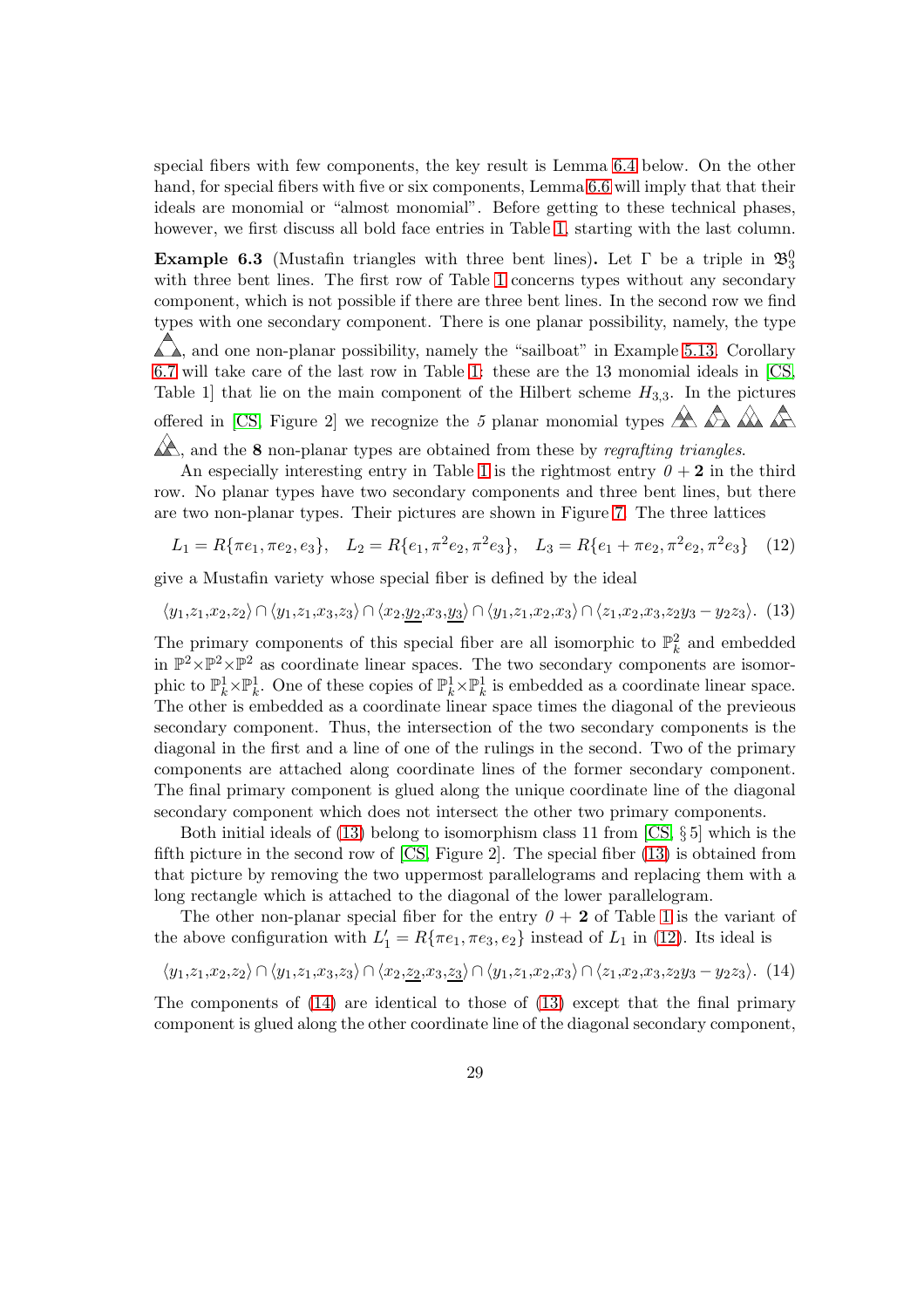

<span id="page-29-1"></span>Figure 7: The two combinatorial types of Mustafin triangles with three bent lines and two secondary components. The ideal [\(13\)](#page-28-0) is on the left while [\(14\)](#page-28-2) is on the right.

so that all three primary components intersect. Its initial ideals are of isomorphism class 13 from [\[CS,](#page-36-4) § 5], which is the left picture in the third row of [\[CS,](#page-36-4) Figure 2]. The special fiber [\(14\)](#page-28-2) is again obtained by replacing the two uppermost parallelograms with a long rectangle which is attached to the diagonal of the lower parallelogram.  $\Box$ 

We now come to the first technical phase in our classification of Mustafin triangles.

<span id="page-29-0"></span>**Lemma 6.4.** Let  $[L_1]$ ,  $[L_2]$  and  $[L_3]$  be distinct points in  $\mathfrak{B}^0_3$  such that the line between  $[L_1]$  and  $[L_i]$  is unbent for  $i = 2, 3$ . Either the three points lie in a single apartment, or *there exists a basis*  $e_1, e_2, e_3$  *of*  $L_1$  *and integers*  $0 \lt t \lt s$ , *u such that the other lattices can be written in one of the following forms (possibly after exchanging*  $[L_2]$  *and*  $[L_3]$ *)*:

- (*i*)  $L_2 = R\{e_1, \pi^s e_2, \pi^s e_3\}$  *and*  $L_3 = R\{e_1 + \pi^t e_2, \pi^u e_2, \pi^u e_3\},$
- (*ii*)  $L_2 = R\{e_1, \pi^s e_2, \pi^s e_3\}$  *and*  $L_3 = R\{e_1 + \pi^t e_3, e_2, \pi^u e_3\},$
- (*iii*)  $L_2 = R\{e_1, e_2, \pi^s e_3\}$  *and*  $L_3 = R\{e_1 + \pi^t e_3, e_2, \pi^u e_3\}.$

*Proof.* We can choose representatives  $L_2 = M_2 + \pi^s L_1$  and  $L_3 = M_3 + \pi^u L_1$  such that s, u > 0 and the R-modules  $M_i$  are direct summands of  $L_1$ . The R-module  $M_2 \cap M_3$ is also a direct summand of  $L_1$ , and its rank is smaller or equal to the k-dimension of  $\overline{M}_2 \cap \overline{M}_3$ . Here  $\overline{M}_2$  and  $\overline{M}_3$  are the subspaces of  $L_1/\pi L_1 \simeq k^3$  induced by  $M_2$  and  $M_3$ .

Suppose the rank of  $M_2 \cap M_3$  equals the k-dimension of  $\overline{M}_2 \cap \overline{M}_3$ . We claim that the lattices are in a single apartment. We pick a k-basis  $\overline{e_1}$ ,  $\overline{e_2}$ ,  $\overline{e_3}$  for  $L_1/\pi L_1$  such that  $\overline{M}_2$ ,  $\overline{M}_3$  and  $\overline{M}_2 \cap \overline{M}_3$  are all spanned by subsets of this basis. By our assumption on the dimension, we have  $\overline{M_2 \cap M_3} = \overline{M_2} \cap \overline{M_3}$ . Hence we can lift the basis elements in  $\overline{M}_2 \cap \overline{M}_3$  to  $M_2 \cap M_3$ . We also lift the other basis elements, choosing representatives in  $M_2$  and  $M_3$  for the elements in  $\overline{M_2}$  and  $\overline{M_3}$ , respectively. By Nakayama's Lemma,  $L_1$  is generated by the lifts of all three basis elements, and  $M_2$  and  $M_3$  are generated by subsets thereof. Thus,  $\{[L_1], [L_2], [L_3]\}$  lies in the apartment defined by this basis.

We now assume that the rank of  $M_2 \cap M_3$  is strictly smaller than the k-dimension of  $\overline{M}_2 \cap \overline{M}_3$ . Note that the ranks of  $M_2$  and  $M_3$  are either one or two. If  $M_2$  and  $M_3$ both have rank one, our assumption implies that  $M_2 \cap M_3 = 0$  and  $\dim_k(M_2 \cap M_3) = 1$ ,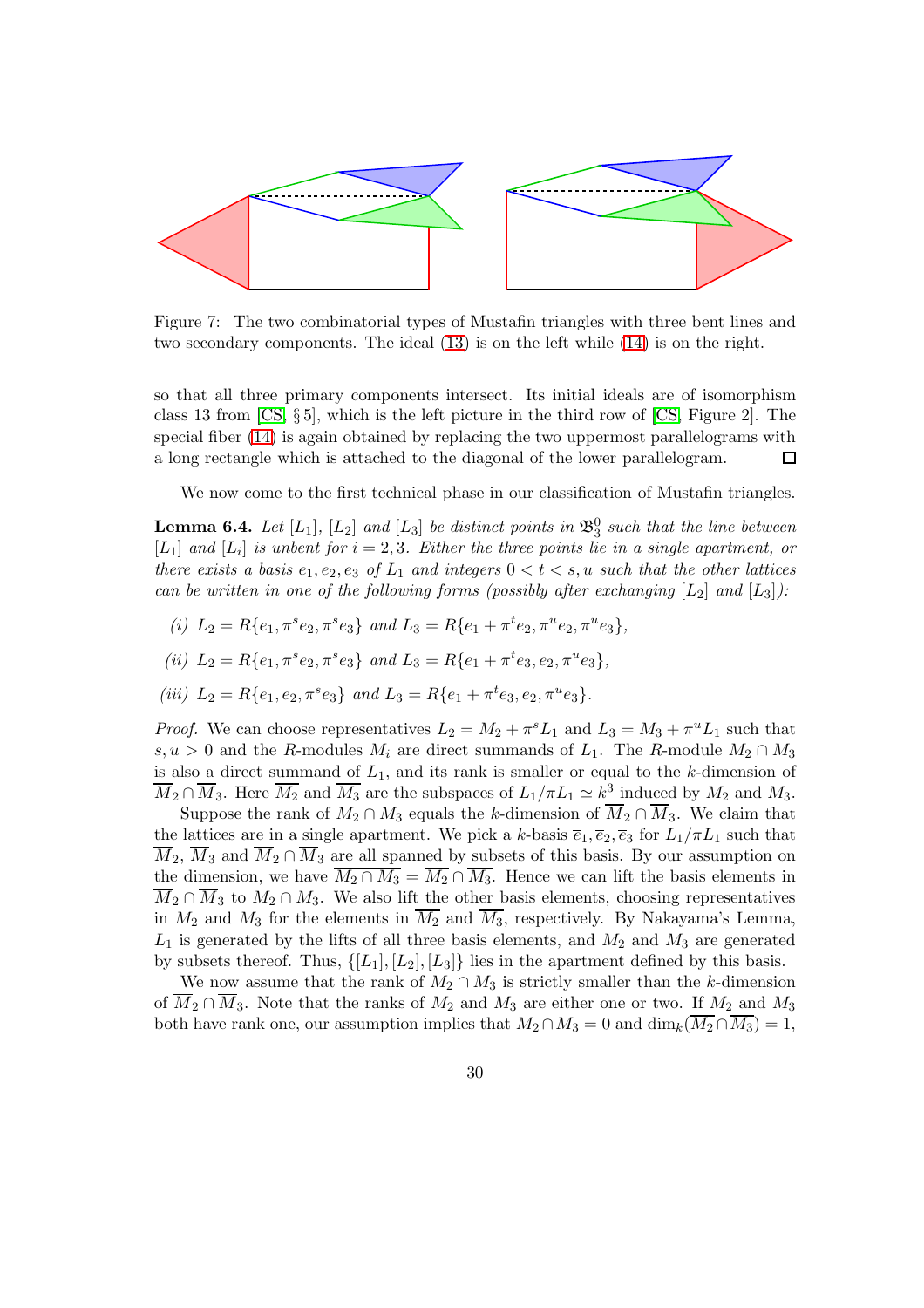so that  $\overline{M_2} = \overline{M_3}$ . Let  $e_1$  be a generator of  $M_2$ . We lift  $\overline{e_1}$  to a generator  $e_1 + \pi^t e_2$ of  $M_3$ , where  $t \geq 1$  and  $e_2 \in L_1 \backslash \pi L_1$ . Since  $M_2 \cap M_3 = 0$ , we can assume that  $\overline{e_1}, \overline{e_2}$ are linearly independent. Hence they can be completed to a basis of  $L_1/\pi L_1$ , which lifts to a basis  $e_1, e_2, e_3$  of  $L_1$ . If  $t \ge u$ , then  $L_3 = M_3 + \pi^u L_1 = R\{e_1, \pi^u e_2, \pi^u e_3\},$ and all three lattice classes lie in the apartment given by  $e_1, e_2, e_3$ . If  $t \geq s$ , then  $L_2 = M_2 + \pi^s L_1 = R\{e_1 + \pi^t e_3, \pi^s e_2, \pi^s e_3\}$  and all three lattice classes lie in the apartment given by  $e_1 + \pi^t e_3, e_2, e_3$ . If  $t < s$  and  $t < u$ , then we are in case (i).

If  $M_2$  has rank one and  $M_3$  has rank two, the dimension of  $\overline{M_2} \cap \overline{M_3}$  is at most one. Our assumption implies that it is one and that  $M_2 \cap M_3 = 0$ . Let  $e_1$  be a generator for  $M_2$ . We fix  $e_2 \in M_3$  such that  $\overline{e_1}, \overline{e_2}$  is a basis of  $\overline{M_3}$ . We choose  $e'_3$  to complete  $e_1$  and  $e_2$  to a basis for  $L_1$ . Then  $M_3$  is generated by  $e_2$  and an element of the form  $e_1 + \pi^t u e'_3$ , where u is a unit in R. By replacing  $e'_3$  with  $e_3 = ue'_3$  in our basis,  $M_3$  is generated by  $e_2$  and  $e_1 + \pi^t e_3$ . If  $t \geq s$  or  $t \geq u$ , the three lattice classes lie in one apartment by the same argument as in the previous case, and if  $t < s$  and  $t < u$ , we are in case (ii).

If  $M_2$  and  $M_3$  both have rank two, then  $M_2 \cap M_3$  has rank one, since  $M_2 \neq M_3$ . Our assumption implies that  $\overline{M_2} \cap \overline{M_3}$  is two-dimensional, so that  $\overline{M_2} = \overline{M_3}$ . Choose a generator  $e_2$  of  $M_2 \cap M_3$ . Since  $M_2 \cap M_3$  is a split submodule of  $M_2$ , we can complete it to a basis  $e_1, e_2$  of  $M_2$ . As in the previous case, we choose some  $e'_3$  such that  $e_1, e_2, e'_3$  is a basis for  $L_1$ . Then  $M_3$  can be generated by  $e_2$  and an element of the form  $e_1 + \pi^t u e'_3$ , where u is a unit in R. By replacing  $e'_3$  with  $e_3 = ue'_3$  in our basis,  $M_3$  is generated by  $e_2$  and  $e_1 + \pi^t e_3$ . Hence we are in case (iii) if  $t < u$  and  $t < s$ . Otherwise, the same argument as above shows that the three lattice classes lie in one apartment. 囗

<span id="page-30-2"></span>Corollary 6.5. *If* Γ *has no bent lines, then* Γ *lies in a single apartment.*

*Proof.* The exceptional cases in Lemma [6.4](#page-29-0) each have a bent line between  $L_2$  and  $L_3$ .  $\Box$ 

The Chow ring of the product  $\mathbb{P}^2 \times \mathbb{P}^2 \times \mathbb{P}^2$  is  $\mathbb{Z}[H_1, H_2, H_3]/\langle H_1^3, H_2^3, H_3^3 \rangle$ . As seen in the proof of Lemma [2.4,](#page-6-0) the special fiber  $\mathcal{M}(\Gamma)_k$  of a Mustafin triple  $\Gamma$  has the class

<span id="page-30-1"></span>
$$
H_2^2 H_3^2 + H_1^2 H_3^2 + H_1^2 H_2^2 + H_1 H_2 H_3^2 + H_1 H_2^2 H_3 + H_1^2 H_2 H_3. \tag{15}
$$

The cycle class of each component of  $\mathcal{M}(\Gamma)_k$  is a sum of a subset of these monomials.

<span id="page-30-0"></span>**Lemma 6.6.** There exist coordinates on  $\mathbb{P}^2 \times \mathbb{P}^2 \times \mathbb{P}^2$  such that the projection of each *component of*  $\mathcal{M}(\Gamma)_{k}$  *is a coordinate linear space. Each component whose cycle class is one of the monomials in [\(15\)](#page-30-1) is a product of coordinate linear spaces in this basis.*

*Proof.* Let  $\Gamma = \{v_1, v_2, v_3\}$  and  $C_1, C_2, C_3$  the corresponding primary components of  $\mathcal{M}(\Gamma)_k$ . Let  $C_{12}$  denote the unique component whose cycle class includes the monomial  $H_1H_2H_3^2$ and similarly for the other pairs of indices. In this manner, every component of  $\mathcal{M}(\Gamma)_k$ has a label, which may not be unique, e.g.  $C_1 = C_{12}$  or  $C_{12} = C_{13}$  are allowed.

For each component C other than  $C_1$ , we project to  $\mathcal{M}(\{v_1\})_k \simeq \mathbb{P}_k^2$ . If the image of C is positive-dimensional then it meets every line in  $\mathbb{P}^2_k$ , so  $H_1 \cdot [C]$  is a non-zero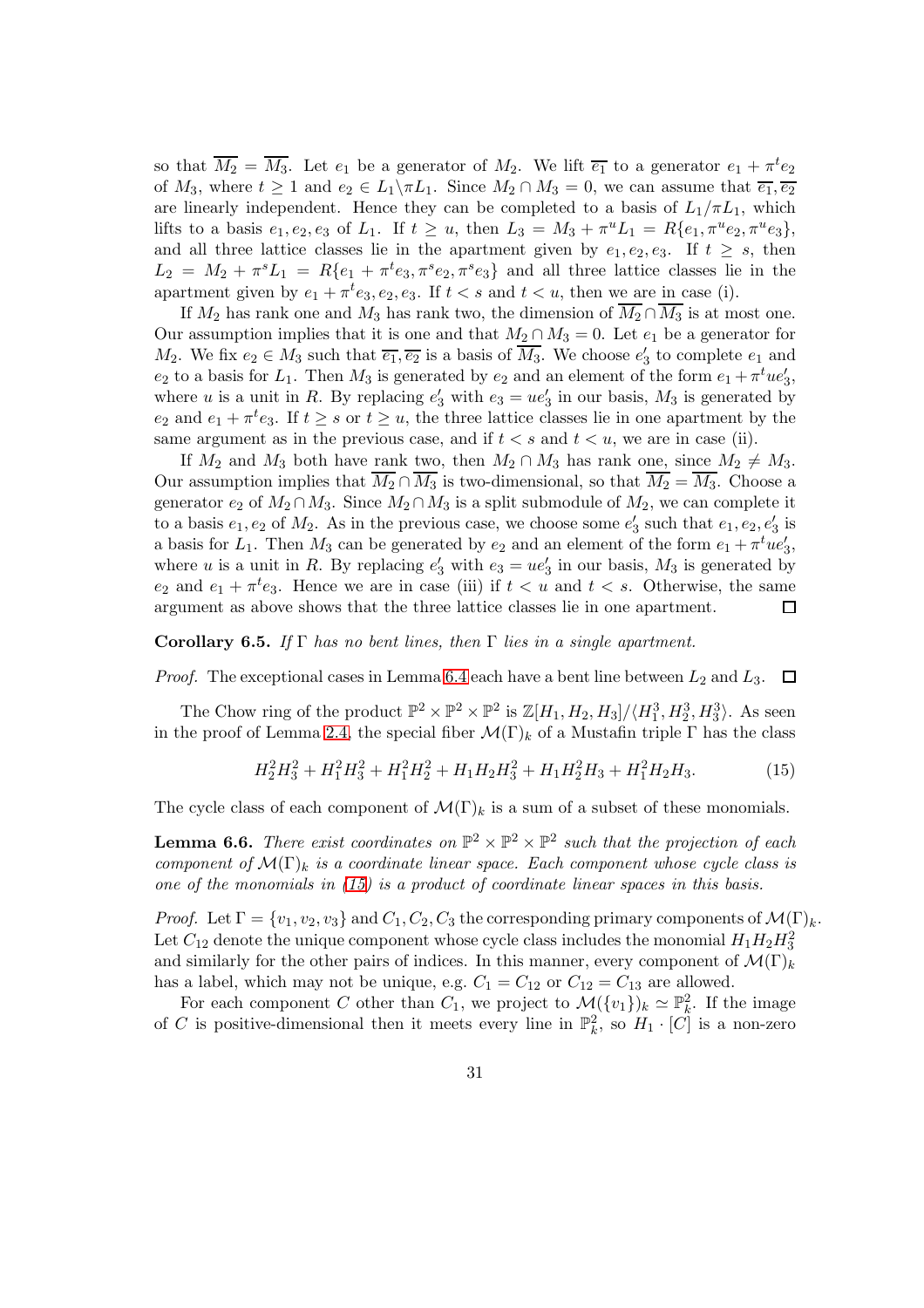cycle. In this case, C must be  $C_{12}$  or  $C_{13}$ , because the other monomials in [\(15\)](#page-30-1) are annihilated by  $H_1$ . Thus, each component other than  $C_1$ ,  $C_{12}$  and  $C_{13}$  maps to a point in  $\mathcal{M}(\{v_1\})_k \simeq \mathbb{P}_k^2$ . We shall describe the images of these components more explicitly.

Since  $v_1$  and  $v_2$  lie in a single apartment, Theorem [4.4](#page-17-0) implies that  $\mathcal{M}(\{v_1, v_2\})_k$  is either the union two copies of  $\mathbb{P}_k^2$  and  $\mathbb{P}_k^1 \times \mathbb{P}_k^1$ , or the union of  $\mathbb{P}_k^2$  and the blow-up of  $\mathbb{P}_k^2$  at a point. Looking at the cycle classes, we see that  $C_{12}$  maps onto  $\mathbb{P}_k^1\times\mathbb{P}_k^1$  in the first case and onto the blow-up in the second case. If  $C_{12}$  is distinct from  $C_1$ , then a copy of  $\mathbb{P}_k^2$  in  $\mathcal{M}(\{v_1, v_2\})_k$  maps isomorpically onto  $\mathcal{M}(\{v_1\})_k$ . Thus, the image of  $C_{12}$ in  $\mathcal{M}(\{v_1\})_k$  must be their line of intersection in  $\mathcal{M}(\{v_1, v_2\})_k$ . Also by Lemma [2.4,](#page-6-0) the image of  $C_2$  must be one of the components in  $\mathcal{M}(\{v_1, v_2\})_k$ , so it meets the image of  $C_{12}$ . If  $C_2$  is different from  $C_{12}$ , then we already say that its image in  $\mathcal{M}(\{v_1\})_k$ is a point, and since its image intersects  $C_{12}$ , it must be a point in the image of  $C_{12}$ . Suppose that  $C_{23}$  has cycle class  $H_1^2H_2H_3$ , and so has no other label. By Theorem [2.3,](#page-5-0)  $\mathcal{M}(\Gamma)_k$  is Cohen-Macaulay and hence connected in codimension 1. The curves on  $C_{23}$ all have cycle classes which are linear combinations of  $H_1^2 H_2^2 H_3$  and  $H_1^2 H_2 H_3^2$ . Thus,  $C_{23}$  intersects either  $C_2$  or  $C_3$  in codimension 1. If the image of either  $C_2$  or  $C_3$  is a point, then the image of  $C_{23}$  must be the same point.

In conclusion, the set of images in  $\mathcal{M}(\{v_1\})_k \simeq \mathbb{P}_k^2$  of the components other than  $C_1$ consists of at most two lines and at most one point in each of the lines. We can always choose coordinates such that each of these is a coordinate linear space. Repeating this for each of the projections gives the desired system of coordinates on  $\mathbb{P}^2 \times \mathbb{P}^2 \times \mathbb{P}^2$ .

For the second assertion of Lemma [6.6,](#page-30-0) we choose coordinates as above and let C be a component whose cycle class is a monomial in the Chow ring. Then C must be the product of linear subspaces, so  $C$  is equal to the product of its images on the projections, which must be coordinate linear spaces by the above argument.  $\Box$ 

<span id="page-31-0"></span>Corollary 6.7. *A Mustafin triangle* Γ *is of monomial type if and only if the special fiber*  $\mathcal{M}(\Gamma)_{k}$  *has six irreducible components.* 

*Proof.* Monomial type implies six irreducible components by Remark [2.11.](#page-9-2) Conversely, if  $\mathcal{M}(\Gamma)_k$  has six irreducible components, then each component has a unique monomial from [\(15\)](#page-30-1) as its cycle class, so Lemma [6.6](#page-30-0) implies that  $\mathcal{M}(\Gamma)_k$  is of monomial type.  $\Box$ 

At this point in our derivation, the following facts about Table [1](#page-27-0) have been proved. All entries below the main diagonal are zero: by Proposition [6.2,](#page-27-1) the number of secondary components cannot exceed the number of bent lines. Corollary [6.5](#page-30-2) confirms the first column. Lemma [6.4](#page-29-0) confirms the second column. Corollary [6.7](#page-31-0) shows that  $5+8$ is an upper bound for the lower right entry. We now prove the matching lower bound.

<span id="page-31-1"></span>Proposition 6.8. *Each of the* 13 *isomorphism classes of monomial ideals on the main component of the Hilbert scheme* H3,<sup>3</sup> *arises as the special fiber of a Mustafin variety.*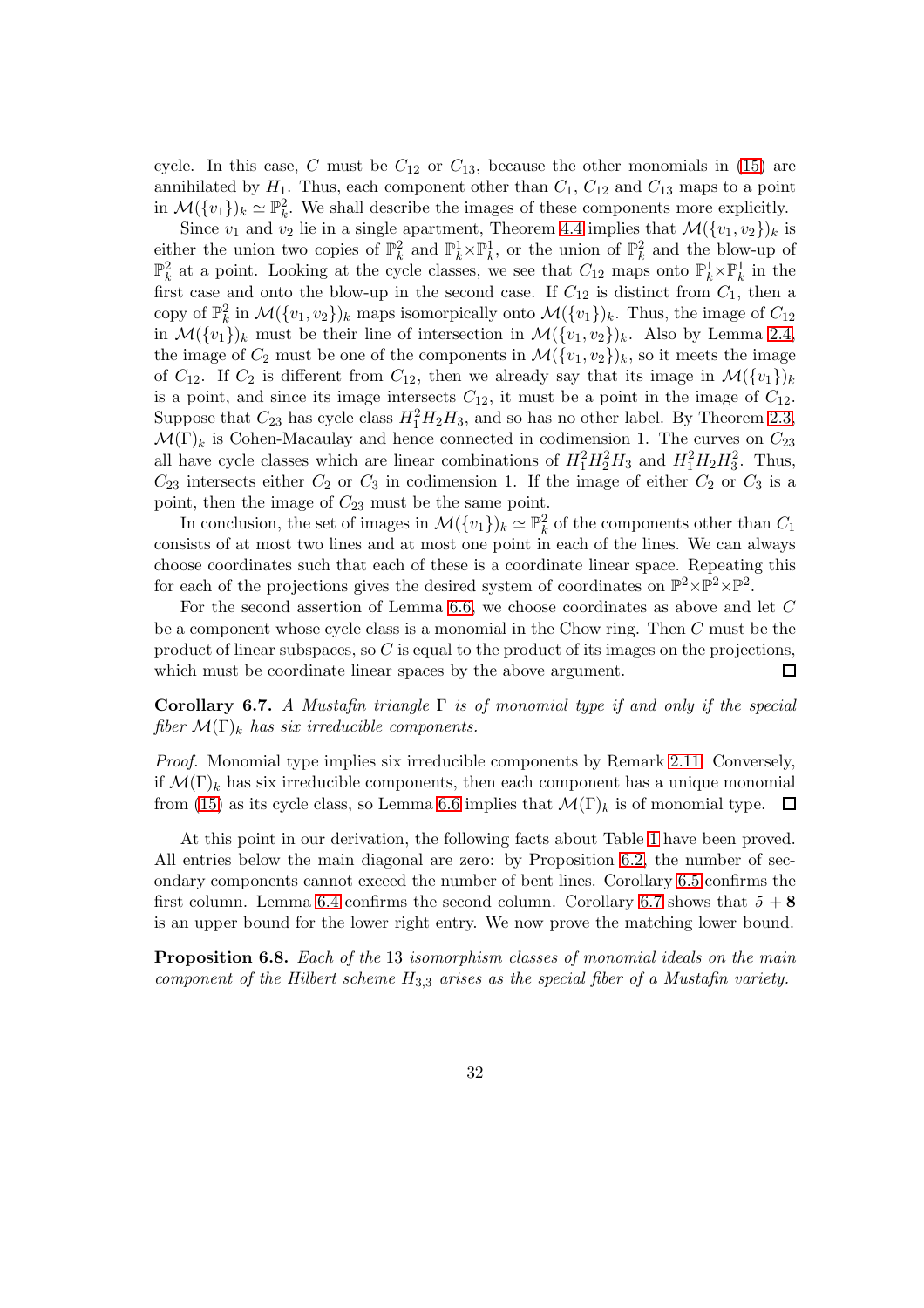*Proof.* For any integer vector  $(a, b, c, d, e, f, g, h)$  consider the three matrices

$$
\begin{pmatrix} 1 & 0 & 0 \\ 0 & 1 & 0 \\ 0 & 0 & 1 \end{pmatrix}, \quad G = \begin{pmatrix} 1 & 0 & 0 \\ 0 & \pi^a & 0 \\ 0 & 0 & \pi^b \end{pmatrix} \quad \text{and} \quad H = \begin{pmatrix} \pi^c & \pi^d & (1+\pi)\pi^e \\ 0 & \pi^f & \pi^g \\ 0 & 0 & \pi^h \end{pmatrix}
$$

in  $GL_3(K)$ . Consider the configuration  $\Gamma = \{[L_1], [GL_1], [HL_1]\}$  in the building  $\mathfrak{B}_3$ where  $L_1 \simeq R^3$  is a reference lattice. The generic fiber of the Mustafin variety  $\mathcal{M}(\Gamma)$  is defined by the  $2 \times 2$ -minors of the matrix

<span id="page-32-0"></span>
$$
\begin{pmatrix} x_1 & x_2 & x_3\pi^c + y_3\pi^d + z_3(1+\pi)\pi^e \\ y_1 & y_2\pi^a & y_3\pi^f + z_3\pi^g \\ z_1 & z_2\pi^b & z_3\pi^h \end{pmatrix}
$$
 (16)

The following list proves that each of the 13 isomorphism classes of monomial ideals in  $H_{3,3}$  can be realized as a special fiber for some Γ. We use the labeling in [\[CS,](#page-36-4) Table 1]:

type  $(a, b, c, d, e, f, g, h)$  monomial ideal defining the special fiber

|    | $(-1, 1, 0, 1, 0, 1, 0, -1)$      | $\langle y_2z_3, x_2z_3, y_1z_3, x_1z_3, x_3y_2, x_3y_1, y_2z_1, x_1y_2, x_2z_1 \rangle$            |
|----|-----------------------------------|-----------------------------------------------------------------------------------------------------|
| 2  | $(-1,3,-1,0,1,0,1,1)$             | $\langle y_2z_3, x_2z_3, y_3z_1, x_3y_2, x_3z_1, x_3y_1, y_2z_1, x_1y_2, x_2z_1 \rangle$            |
| 3  | $(-1, 2, -1, 0, 0, 1, 1, 0)$      | $\langle y_2z_3, x_2z_3, y_1z_3, x_3y_2, x_3z_1, x_3y_1, y_2z_1, x_1y_2, x_2z_1 \rangle$            |
| 4  | $(-1, 1, 1, 1, 2, -1, 0, 0)$      | $\langle y_2z_3, x_2z_3, x_1z_3, x_2y_3, y_3z_1, x_1y_3, y_2z_1, x_1y_2, x_2z_1 \rangle$            |
| 5  | $(1, -2, 1, 0, 2, 2, 4, 1)$       | $\langle y_1z_3, y_3z_2, y_2y_3, y_3z_1, y_1y_3, x_3z_2, z_2y_1, z_2x_1, x_2y_1, x_1y_2z_3 \rangle$ |
| 8  | $(1, -2, 2, 0, 2, -1, 0, 0)$      | $\langle z_2z_3, x_1z_3, y_3z_2, x_2y_3, y_3z_1, x_1y_3, z_2y_1, z_2x_1, x_2y_1 \rangle$            |
| 9  | $(1,3,1,0,0,2,-1,0)$              | $\langle y_2z_3, x_2z_3, z_3z_1, x_1z_3, y_2y_3, y_3z_1, y_2z_1, x_2z_1, x_2y_1 \rangle$            |
| 10 | $(2, 1, 0, -1, -2, 1, -1, 0)$     | $\langle z_2z_3, x_2z_3, z_3z_1, y_1z_3, y_3z_2, y_3z_1, z_2y_1, x_2z_1, x_2y_1 \rangle$            |
| 11 | $(-4, 1, 3, 4, 1, 1, 0, 3)$       | $\langle z_2z_3,y_2z_3,z_3z_1,x_1z_3,y_3z_1,x_3y_2,y_2z_1,x_1y_2,x_2z_1,y_3z_2x_1\rangle$           |
| 13 | $(-3, -6, 6, 7, 3, 4, 3, 0)$      | $\langle z_2z_3, y_2z_3, y_1z_3, x_1z_3, y_3z_2, x_1y_3, z_2y_1, z_2x_1, x_1y_2, x_3y_2y_1 \rangle$ |
| 14 | $(3, 1, 0, 1, -1, 3, 1, 0)$       | $\langle z_2z_3, x_2z_3, z_3z_1, y_1z_3, x_3z_2, x_3y_1, z_2y_1, x_2z_1, x_2y_1 \rangle$            |
| 15 | $(-1, 4, 1, -1, -2, 1, -1, 1)$    | $\langle y_2z_3, x_2z_3, z_3z_1, y_1z_3, y_2y_3, y_3z_1, y_2z_1, x_1y_2, x_2z_1, y_1x_2y_3 \rangle$ |
|    | $16   (2, -2, 1, 0, 0, 1, 0, -2)$ | $\langle z_2z_3, x_2z_3, y_1z_3, x_1z_3, y_3z_2, y_1y_3, z_2y_1, z_2x_1, x_2y_1, y_3x_2x_1 \rangle$ |
|    |                                   |                                                                                                     |

We argue below that these realizations are independent of the choice of  $(R, K, k)$ .  $\Box$ 

<span id="page-32-1"></span>Remark 6.9. Our proof of Proposition [6.8](#page-31-1) relies on the *computation* of the special fiber of a Mustafin variety *over an arbitrary discrete valuation ring*. For this, we work over the 2-dimensional base ring  $T = S^{-1}\mathbb{Z}[t]$ , where S is the multiplicative set  $\{1+r \mid$  $r \in t \cdot \mathbb{Z}[t]$ . We take the ideal of  $2 \times 2$ -minors of [\(16\)](#page-32-0), with  $t = \pi$  and saturate with respect to t to obtain an ideal I in  $T' = T[x_i, y_i, z_i : 1 \le i \le 3]$ . The essential check is that the resulting quotient ring  $T'/I$  is flat over S. For any discrete valuation ring R with uniformizer  $\pi$ , there is a unique homomorphism  $f: S \to R$  which sends t to  $\pi$ . Since the subscheme of  $(\mathbb{P}_R^2)^3$  defined by  $f(I)$  is flat over R, it coincides with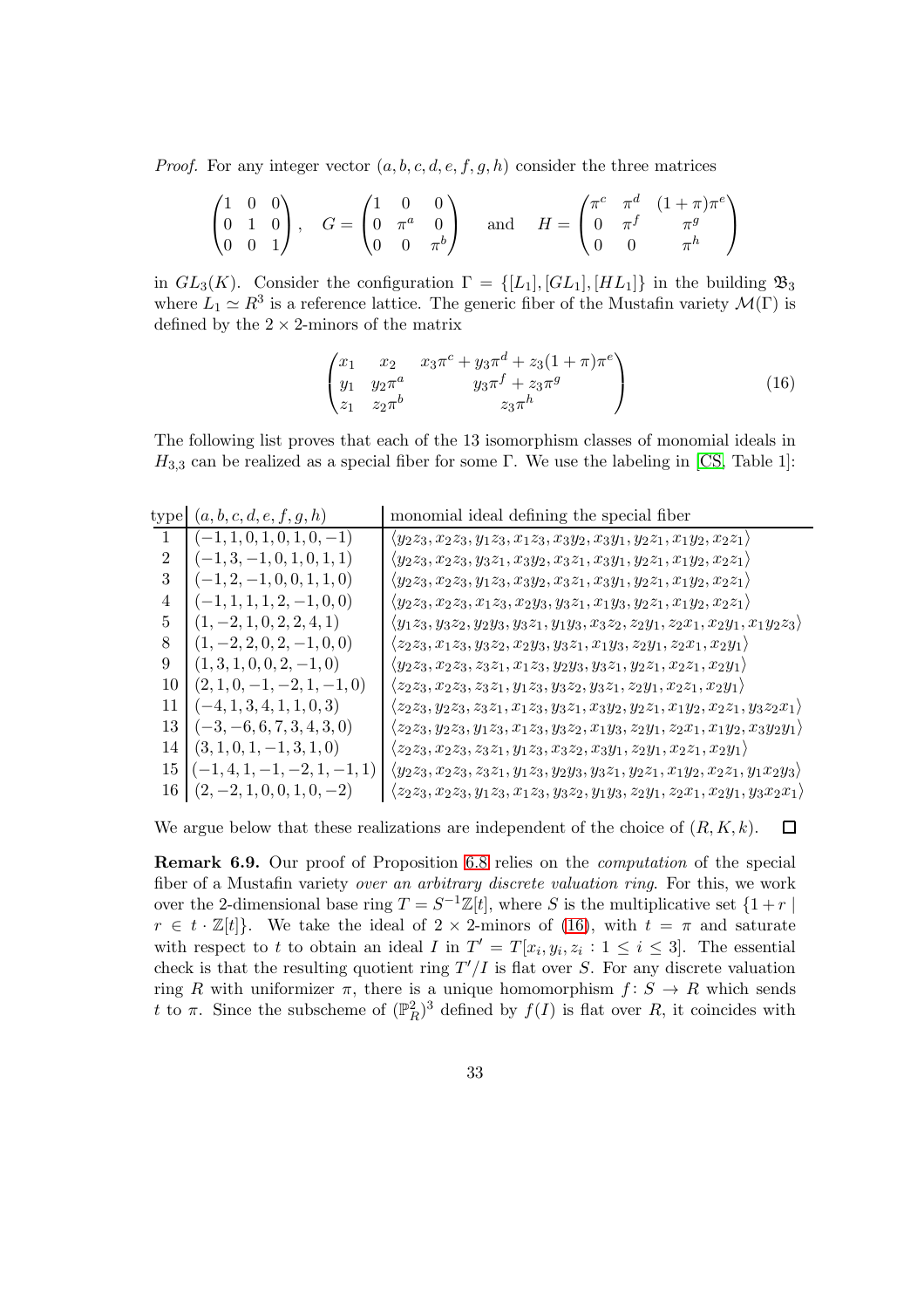the desired Mustafin variety  $\mathcal{M}(\Gamma)$ . The special fiber is defined by the image of I in  $k \otimes_{\mathbb{Z}} (T'/\langle t \rangle) = k[x_i, y_i, z_i : 1 \leq i \leq 3].$ 

There are no well-developed tools for computing in  $T$  directly, so we use Singular with a local term order in the ring  $\mathbb{Q} \otimes T = \mathbb{Q}[t]_{(t)}$ . We compute  $I_{\mathbb{Q}}$  as the saturation of the ideal of the  $2 \times 2$  minors of [\(16\)](#page-32-0) with respect to t. As long as our standard basis for  $I_{\mathbb{Q}}$  has integer coefficients and each leading term has coefficient 1, we can define I in  $T'$  to be the ideal generated by the same polynomials. Each reduction of these generators to  $\mathbb{Z}/p \otimes T'$  is also standard basis. Thus, for each prime  $p, \mathbb{Z}/p \otimes (T'/I)$  is flat over  $\mathbb{Z}/p \otimes T = (\mathbb{Z}/p)[t]_{(t)}$  with the same Hilbert function, so  $T'/I$  is flat over T.

Our next lemma bounds the entry  $5+6$  in Table [1.](#page-27-0)

<span id="page-33-0"></span>Lemma 6.10. *If a Mustafin triangle* Γ *has two distinct bend points, but is not contained in one apartment, then the*  $\mathcal{M}(\Gamma)_{k}$  *is one of the following six ideals:* 

 $(-2, 2, 0, 1, -1, -2, -1, 0)$   $\langle y_3z_1, x_2z_3, y_2z_3, x_1y_3, x_1y_2, y_2z_1, z_3z_1, x_2z_1, x_3y_2 - x_2y_3 \rangle$  $(-3, -1, 4, 5, 4, 1, 0, 1)$   $\langle x_2z_3, z_1z_3, y_2z_3, x_1y_3, z_1y_2, x_1y_2, x_1z_3, y_2x_3 - x_2y_3, x_1z_2 \rangle$  $(-1, -3, 1, 4, 2, 2, 0, -1)$   $\langle y_1 z_3, x_1 z_3, x_1 y_2, x_3 y_1, y_1 z_2, z_2 x_1, z_2 x_3, z_2 z_3, x_2 z_3 - x_3 y_2 \rangle$  $(-3, -4, 3, 2, 3, 0, -1, 0)$   $\langle x_1 z_3, x_1 y_2, x_1 y_3, y_3 z_2, y_1 z_2, z_2 x_1, z_3 z_2, y_2 y_3 - x_2 z_3, z_3 z_1 \rangle$  $(-3, -1, 2, 1, 2, -1, 0, 0)$   $\langle z_1y_2, z_2x_1, y_2z_3, x_1z_3, x_1y_2, y_2y_3, y_3z_1, x_1y_3, y_3z_2 - x_2z_3 \rangle$  $(-2, -4, 3, 2, 3, 1, 0, -1)$   $\langle y_1 z_3, x_1 z_3, x_1 y_2, x_1 y_3, y_1 z_2, y_3 z_2, z_2 x_1, z_3 z_2, y_2 y_3 - x_2 z_3 \rangle$ 

*Proof.* By Proposition [6.2,](#page-27-1)  $\mathcal{M}(\Gamma)_{k}$  has five components. Lemma [6.6](#page-30-0) implies that four of these components are defined by monomial ideals, and the fifth, C, is a surface in  $\mathbb{P}_k^1 \times \mathbb{P}_k^2$ . We fix coordinates  $(x_1:y_1)$  on  $\mathbb{P}_k^1$  and coordinates  $(x_2:y_2:z_2)$  on  $\mathbb{P}_k^2$ . The equation for C has the form  $\begin{bmatrix} x_1 & y_1 \end{bmatrix} M \begin{bmatrix} x_2 & y_2 & z_2 \end{bmatrix}^t$ , where M is a  $2 \times 3$  matrix. If all the non-zero entries of  $M$  lie in a single row or a single column, then  $C$  would be reducible. Without loss of generality, we assume that the coefficients of both  $x_1x_2$  and  $y_1y_2$  are non-zero. In particular, the point defined by  $x_1 = x_2 = z_2 = 0$  is not in C.

Fix any term order with  $x_1, x_2 > y_1, y_2, z_2$ . The initial ideal of C equals  $\langle x_1 x_2 \rangle$ . Let  $B$  denote the union of the other components. The monomial ideal defining  $B$  is its own initial ideal. By [\[CS,](#page-36-4) Thm. 2.1], the initial ideal of the special fiber is radical. Its Hilbert function is sum of the Hilbert functions of  $\text{in}(C)$  and of  $\text{in}(B) = B$  minus that of in(C)∩in(B). However, the Hilbert function is constant under taking an initial ideal and  $C \cap B$  is already a monomial ideal, so  $\text{in}(C) \cap \text{in}(B)$  equals  $C \cap B$ . In particular, B does not contain the point  $x_1 = x_2 = z_2 = 0$ . Thus,  $\mathcal{M}(\Gamma)_k$  has an initial monomial ideal in which C degenerates to the union of  $\mathbb{P}_k^2$  and  $\mathbb{P}_k^1 \times \mathbb{P}_k^1$ , whose common line  $(x_1 = x_2 = 0)$ contains a coordinate point  $(x_1 = x_2 = z_2 = 0)$  not in any other component.

When examining the pictures of the 13 monomial schemes on the main component of  $H_{3,3}$  [\[CS,](#page-36-4) Figure 2], we find that there are, up to symmetry, 22 coordinate points on the line between a  $\mathbb{P}^2$  and a  $\mathbb{P}^1 \times \mathbb{P}^1$ , but not on any other component. Each of these points yields a scheme with 5 components by replacing the  $\mathbb{P}^2$  and  $\mathbb{P}^1 \times \mathbb{P}^1$  with the blow-up of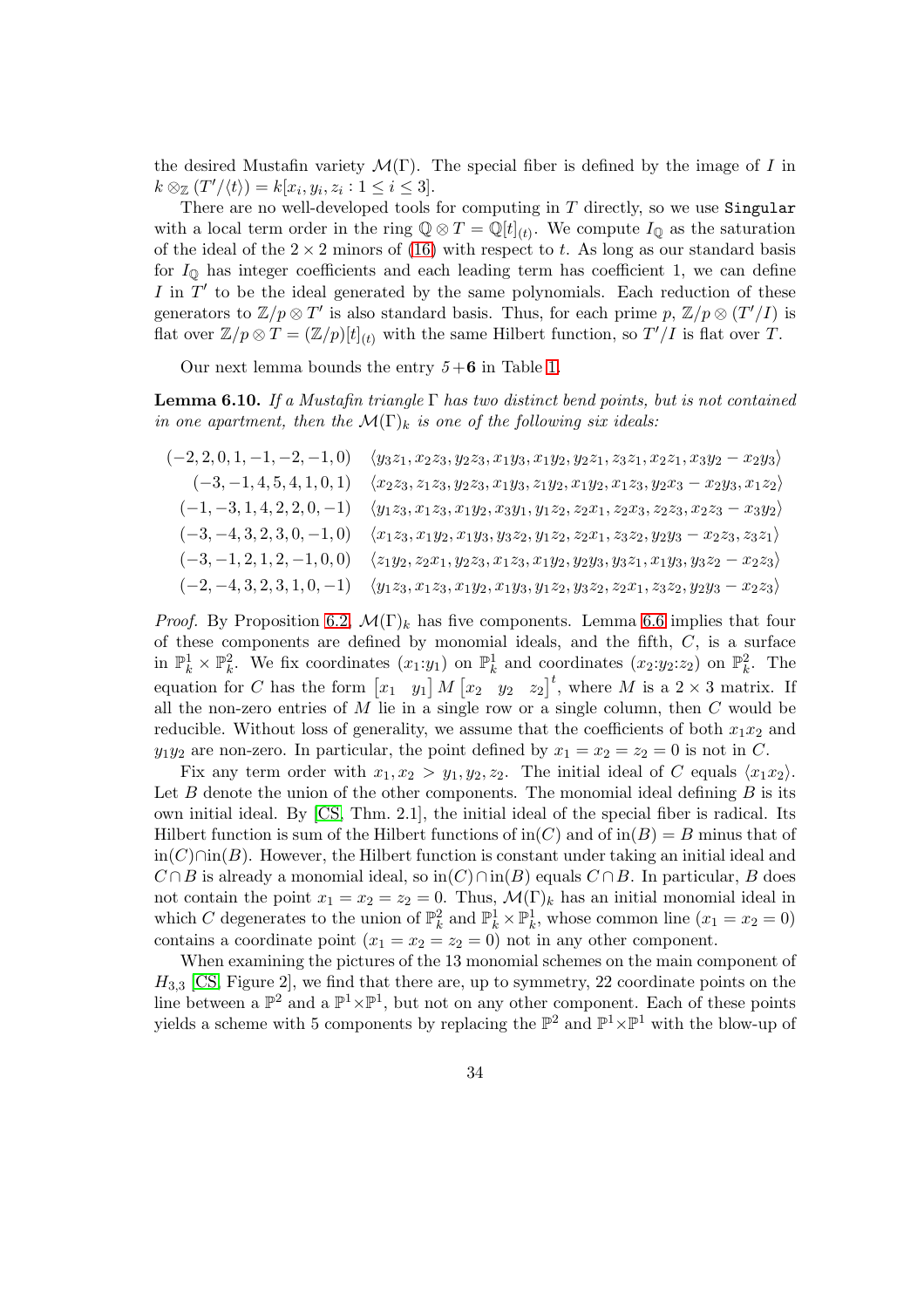$\mathbb{P}^2$  at a point. However, there are two possible ways of obtaining each scheme, so there are 11 schemes, *5* of which are planar. The remaining 6 special fibers, not achievable by a configuration in one apartment, are those listed in the statement.

The computational methods outlined in Remark [6.9](#page-32-1) show that the ideals can be realized as the special fiber  $\mathcal{M}(\Gamma)_k$  by a configuration as in Proposition [6.8,](#page-31-1) where the vector of integers  $(a, b, c, d, e, f, g, h)$  is listed to the left of each ideal.  $\Box$ 

*Proof of Theorem [6.1.](#page-26-0)* Bearing in mind the planar classification in Figure [6,](#page-22-0) we enumerate all possibilities based on the number of bent lines. If that number is zero or one then Lemma [6.4](#page-29-0) proves the claim.

Next suppose that  $\Gamma$  has two bent lines and one unbent line, say, between  $[L_2]$ and  $[L_3]$ . If the two bent lines have the same bend point v, then none of the bend points can lie in Γ, so  $\mathcal{M}(\Gamma)_k$  has four components. Then  $\{v, [L_2], [L_3]\}$  is a configuration with no bent lines, and thus, by Corollary [6.5,](#page-30-2) it must lie in a single apartment. The first lattice point after v on the line to either [L<sub>2</sub>] or [L<sub>3</sub>] corresponds to a line in  $L_v/\pi L_v$ under the bijection of Lemma [2.1,](#page-3-1) so the angle between the two edges must be either 0 or 120 degrees. Since the line between  $[L_2]$  and  $[L_3]$  is unbent, the angle must be 0, i.e. the three vertices lie on a straight line. Without loss of generality, we assume that  $[L_3]$  lies between v and  $[L_2]$ . Therefore, if we choose an apartment containing  $[L_1]$ and  $[L_2]$ , then it will contain  $[L_3]$  as well. If  $\Gamma$  has two bent lines whose bend points do not coincide, then  $\mathcal{M}(\Gamma)_k$  has five components by Proposition [6.2.](#page-27-1) By Lemma [6.10,](#page-33-0) there are six non-planar types in this case.

What remains to be proved is the last column in Table [1.](#page-27-0) The top entry  $1 + 0$  is correct because here each of the three lines from  $\Gamma$  is bent at the third point, and the only possibility for this is  $\Gamma = \bigotimes$  with  $\mathcal{M}(\Gamma)_k = \bigotimes$ . The fourth entry  $5 + 8$  in the last column of Table [1](#page-27-0) is correct by Corollary [6.7](#page-31-0) and Proposition [6.8.](#page-31-1)

Suppose that  $\Gamma$  has three bent lines but there is only one bend point  $v = [L_0]$ . By Proposition [6.2,](#page-27-1) there is only one secondary component, indexed by  $v$ . Consider the first step on the line from v to any of the vertices in  $\Gamma$ . The first steps give us one-dimensional subspaces of  $L_0/\pi L_0 \simeq k^3$ , hence points in  $\mathbb{P}_k^2$ . These points must be distinct or else the convex hull of two lattice points  $[L_i]$  and  $[L_j]$  would not pass through v. Each  $L_i$  can be chosen to be of the form  $M_i + \pi^{t_i} L_0$ , where each  $M_i$  is a rank 1 direct summand of  $L_0$ . Up to automorphisms of  $\mathbb{P}_k^2$ , there are two possibilities for three distinct lines in  $\mathbb{P}_k^2$ : either they are collinear or not. In the latter case, we fix a generator for each of  $M_1$ ,  $M_2$  and  $M_3$ . Since the images of these three elements in  $L_0/\pi L_0$  are linearly independent, they form a basis for  $L_0$  and the configuration lies in the corresponding apartment. Hence  $\Gamma = \sim$  and  $\mathcal{M}(\Gamma)_k = \triangle$ . In the former case, we choose generators  $e'_1$  and  $e'_2$  of  $M_1$  and  $M_2$ , respectively, and let  $e_3$  be an element completing these to a basis. Then  $M_1$  is generated by  $ue'_1 + ve'_2 + re_3$ , where r is in the maximal ideal and u and v are units by the assumption that  $\overline{M}_3$  is distinct from the other two reductions. By substituting  $e_1$  and  $e_2$  for  $ue'_1$  and  $ve'_2$  respectively,  $M_1$  and  $M_2$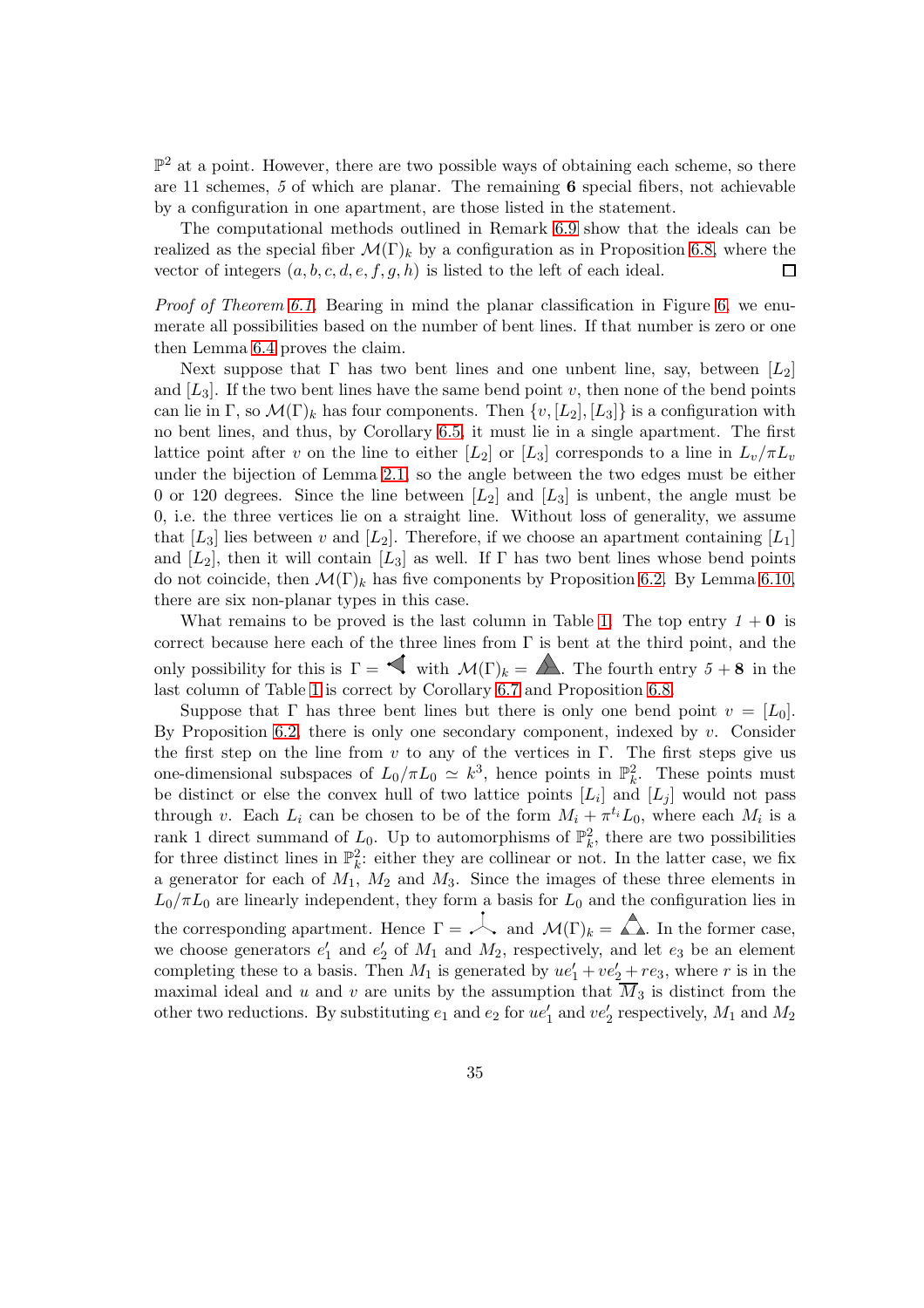remain generated by  $e_1$  and  $e_2$  respectively, and  $M_1$  is generated by  $e_1 + e_2 + re_3$ . It can be checked that any configuration of this form leads to the "sailboat" of Example [5.13.](#page-26-2)

We now assume that  $\Gamma$  has three bent lines and exactly two of the bend points coincide. By Proposition [6.2,](#page-27-1)  $\Gamma$  has five components. We must show that [\(13\)](#page-28-0) and [\(14\)](#page-28-2) are the only possibilities. Suppose  $v$  is the common bend point of the lines determined by  $\{[L_1], [L_2]\}$  and  $\{[L_1], [L_3]\}$ . Consider the triple  $\{v, [L_2], [L_3]\}$ . If it lies in a single apartment, then either it lies on an unbent line or v is the bend point between  $[L_2]$ and  $[L_3]$ , both of which contradict our assumptions. Thus,  $\{v, [L_2], [L_3]\}\$ is one of the non-planar configurations in Lemma [6.4.](#page-29-0) Since the first step from  $v$  to either  $[L_2]$  or [ $L_3$ ] defines a point (and not a line) in  $\mathbb{P}_k^2$ , the only possibility is case (i), and we have  $v = [R\{e_1, e_2, e_3\}], L_2 = R\{e_1, \pi^s e_2, \pi^s e_3\}, L_3 = R\{e_1 + \pi^t e_2, \pi^u e_2, \pi^u e_3\}$  with  $0 < t < s, u$ .

The lattice  $L_1$  must have the form  $M_1 + \pi^r R\{e_1, e_2, e_3\}$  where  $M_1$  is a rank 1 direct summand of  $R\{e_1, e_2, e_3\}$ . Since v is the bend point of  $\{L_1, L_2\}$ , the first steps from v to  $L_1$  and  $L_2$  cannot coincide. Hence  $\overline{M}_1 \neq k\{e_1\}$ , so  $M_1$  is generated by  $ae_1+be_2+ce_3$ , where  $b$  and  $c$  do not both have positive valuation. If  $c$  is a unit, then we can take the change of basis  $e'_3 = ae_1 + be_2 + ce_3$  and then our lattices become

$$
L_1 = R\{\pi^r e_1, \pi^r e_2, e'_3\}, \ L_2 = R\{e_1, \pi^s e_2, \pi^s e'_3\}, \ L_3 = R\{e_1 + \pi^t e_2, \pi^u e'_2, \pi^u e'_3\}.
$$

The corresponding special fiber is  $(13)$  from Example [6.3.](#page-28-3) On the other hand, if c is not a unit, then b must be a unit, and we take  $e'_1 = (1 - \pi^t a/b)e_1$  and  $e'_2 = (a/b)e_1 + e_2$ to get the lattices

$$
L_1 = R\{\pi^r e'_1, \pi^r e_3, e'_2 + (c/b)e_3\}, L_2 = R\{e'_1, \pi^s e'_2, \pi^s e_3\}, L_3 = R\{e'_1 + \pi^t e'_2, \pi^u e'_2, \pi^u e_3\},
$$

where  $c/b$  has positive valuation. Now, the special fiber is [\(14\)](#page-28-2) from Example [6.3.](#page-28-3)  $\Box$ 

Acknowledgements. This research project was conducted during the Fall 2009 program on *Tropical Geometry* at the Mathematical Sciences Research Institute (MSRI) in Berkeley. Dustin Cartwright and Bernd Sturmfels were partially supported by the U.S. National Science Foundation (DMS-0456960 and DMS-0757207). Annette Werner and Mathias Häbich acknowledge support by the Deutsche Forschungsgemeinschaft (DFG WE 4279/2-1) and by the Deutscher Akademischer Austausch Dienst (DAADgrant  $D/09/40336$ . We are indebted to Michael Joswig for helping us with Figure [5.](#page-17-1)

#### References

- [AB] P. Abramenko and K. Brown: *Buildings. Theory and Applications*, Springer, 2008.
- <span id="page-35-1"></span>[Al] V. Alexeev: Complete moduli in the presence of semiabelian group actions, *Annals of Mathematics* 155 (2002) 611–708.
- <span id="page-35-0"></span>[AD] F. Ardila and M. Develin: Tropical hyperplane arrangements and oriented matroids, *Math. Zeitschrift* 262 (2009) 795–816.